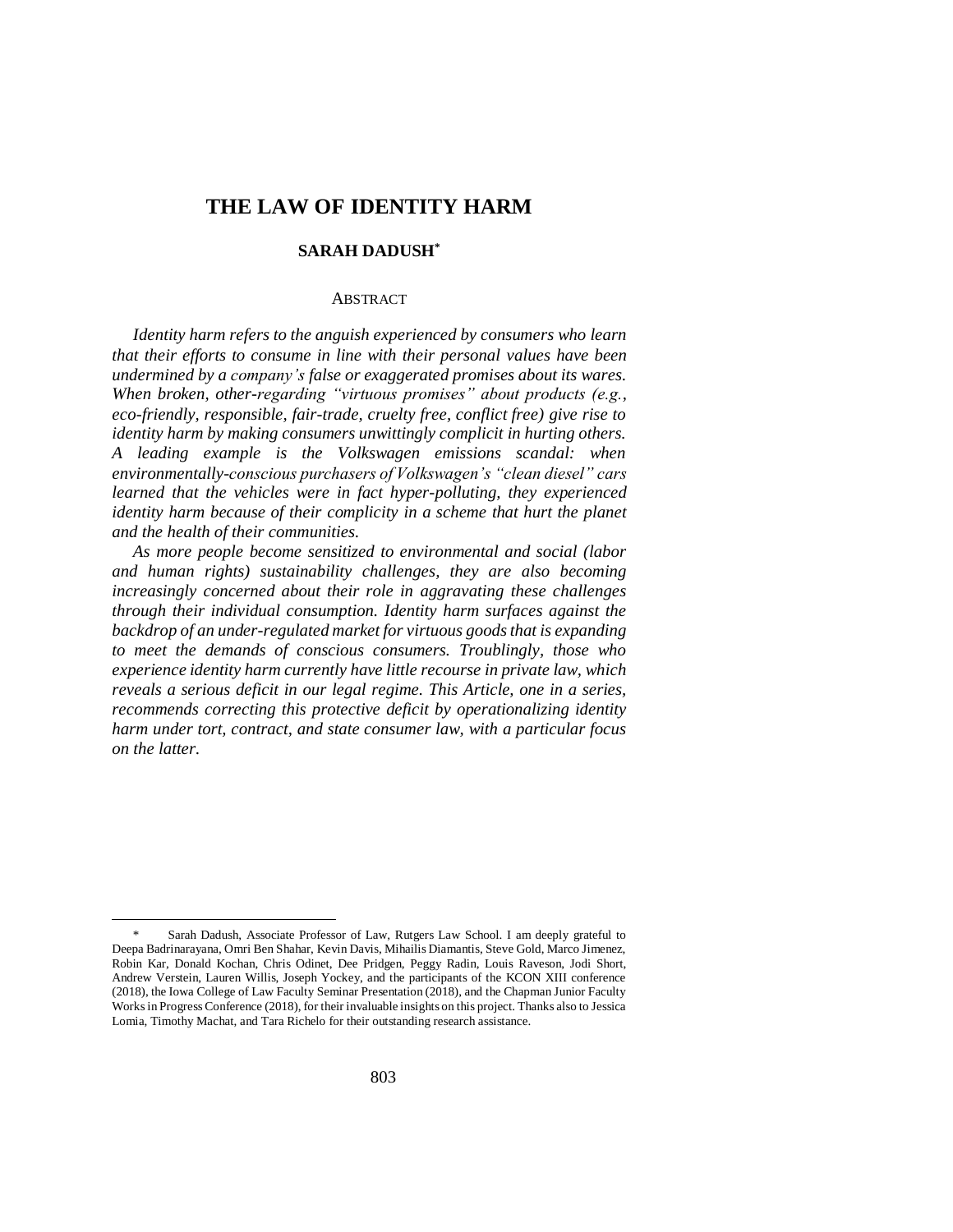#### TABLE OF CONTENTS

| II. THE PSYCHIC SAFETY DEFECT OF IDENTITY-HARMING PRODUCTS821 |  |
|---------------------------------------------------------------|--|
| A. "Virtuous Dupery" and the Problem of Psychic Safety 821    |  |
|                                                               |  |
|                                                               |  |
|                                                               |  |
|                                                               |  |
|                                                               |  |
| IV. OPERATIONALIZING IDENTITY HARM IN STATE CONSUMER LAW840   |  |
| A. Dangerosity Omissions and Virtuous Misrepresentations843   |  |
|                                                               |  |
|                                                               |  |
|                                                               |  |
|                                                               |  |

### **INTRODUCTION**

What happens when a consumer is sold halal meat that is not halal? Or when someone buys a "clean diesel" car that is actually hyper-polluting? Or a bar of chocolate that, unbeknownst to the consumer, was made using forced child labor? Does this give rise to any legally cognizable harm? Does the law provide any relief? This Article provides a name for the harm suffered in these kinds of cases, identity harm, and outlines legal mechanisms for addressing it.

Identity harm is the anguish experienced by a consumer who learns that her efforts to consume in line with her personal values have been undermined by a company's exaggerated or false promises about its wares. More specifically, identity harm arises when a consumer discovers that a company failed to honor the "virtuous promises" it had made concerning its wares (e.g., green, eco-friendly, fair-trade, cruelty free, conflict free, Made In America, and Kosher). Virtuous promises are currently under-policed by government regulators and, as a result, consumers are often over-exposed to "virtuous duperies" that can make them act contrary to their own values. Furthermore, consumers who try to bring legal claims against promisebreaking companies are ill-equipped to do so, revealing serious shortcomings in private law, whether under tort, contract, or state consumer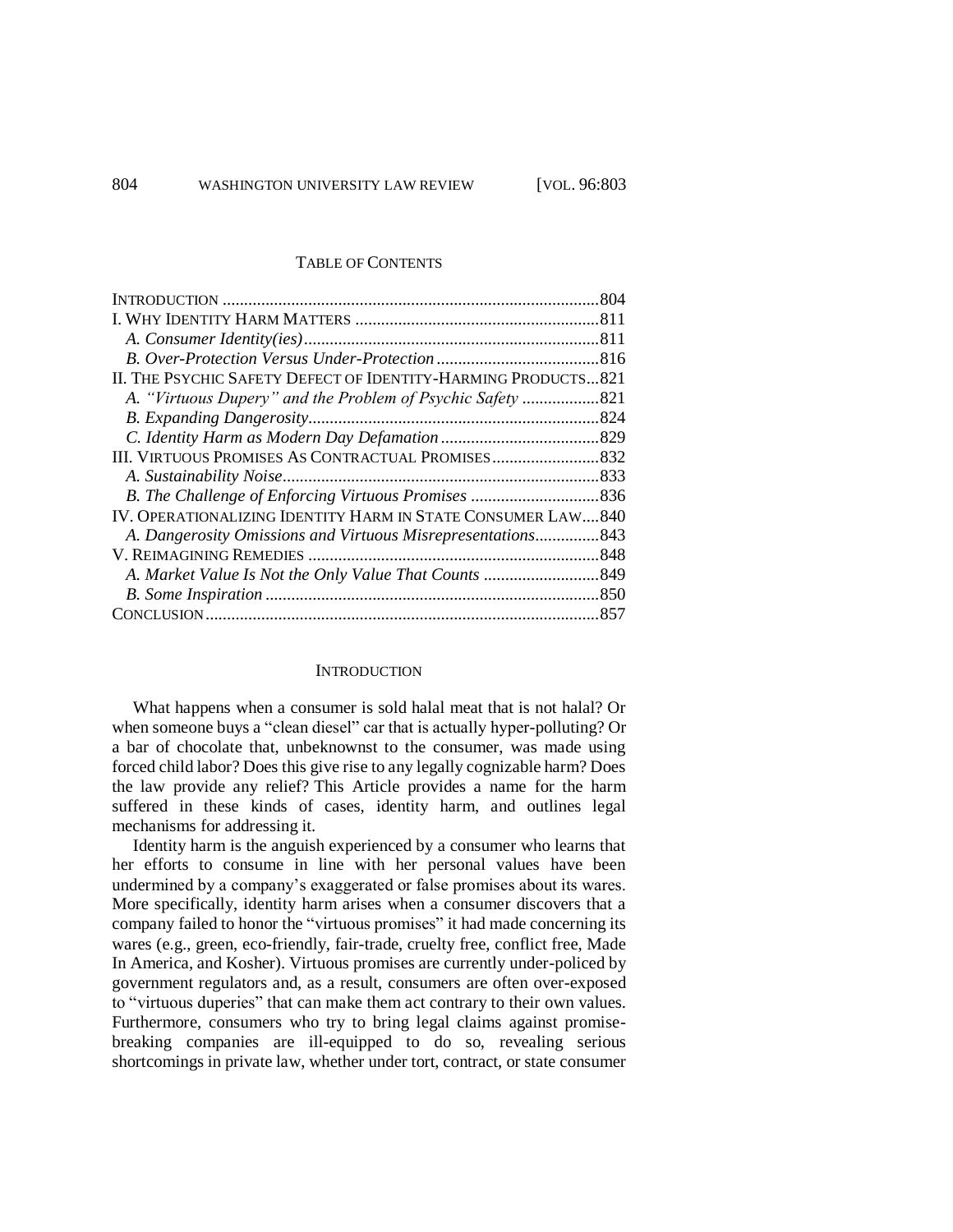law. This Article, one in a series, seeks to address these shortcomings by operationalizing identity harm as a new consumer protection tool.<sup>1</sup>

I describe virtuous promises as those that are designed to resonate with consumers' moral values, their standards for what constitutes acceptable or unacceptable behavior in the world. Because they possess a moral quality, virtuous promises are sensitive in a way that more technical promises—e.g., price, ingredients, and performance—are not. A particularly sensitive category of virtuous promises are those that are *other-regarding*, meaning that they contain an altruistic element or have implications for the wellbeing of others, besides the consumer. For example, virtuous promises about a product's social sustainability (labor and human rights) are otherregarding in that they have implications for the well-being of the people involved in the production process.

The other-regarding quality of some types of virtuous promises makes them particularly sensitive for a few reasons. First, as should be immediately apparent, the sense of personal responsibility involved with questions such as "Who do I want to be vis-à-vis other humans and the planet?" is an order of magnitude more profound than that involved with questions like "What image of myself do I want to project today?" or "Do I feel like savory or sweet?" or even "What brand of butter is best, given my cholesterol problems?" Second, when an other-regarding virtuous promise is broken, there is a real possibility that someone else, besides the consumer, suffers. For example, as a result of Volkswagen's (VW) deception concerning its "clean diesels" that were actually illegally dirty, car owners were harmed, but so was the planet and the health of the communities where the cars were being driven. Third, the psychic effects of a broken otherregarding virtuous promise can be quite severe, especially for "conscious consumers" who actively seek out sustainable products. 2 It is this combined distress that identity harm seeks to capture and address.

Today, a growing number of people are making big and small purchases that do some good or, more accurately, less harm in the world.<sup>3</sup> Consumers

<sup>1.</sup> Sarah Dadush, *Why You Should Be Unsettled by the Biggest Automotive Settlement in History*, 89 U. COLO. L. REV. F. 1 (2018) [hereinafter Dadush, *Why You Should Be Unsettled*]; Sarah Dadush, *Identity Harm*, 89 U. COLO. L. REV. 863 (2018) [hereinafter Dadush, *Identity Harm*].

Many terms exist to describe this type of consumption, including "conscientious," "ethical," and "responsible"; for consistency, I adopt "conscious consumption."

<sup>3.</sup> Complaint at 34, Sud v. Costco Wholesale Corp., 229 F. Supp. 3d 1075 (N.D. Cal. 2017) (No. 15-cv-03783) [hereinafter Sud Complaint] (quoting KAMALA D. HARRIS, CAL. DEP'T OF JUSTICE, THE CALIFORNIA TRANSPARENCY IN SUPPLY CHAINS ACT: A RESOURCE GUIDE, at i (2015), https://oag. ca.gov/sites/all/files/agweb/pdfs/sb657/resource-guide.pdf [https://perma.cc/Q2QW-5U5C]) ("In recent years, California consumers have demanded that producers provide greater transparency about goods brought to market. Consumers utilize this additional information to drive their purchasing decisions, and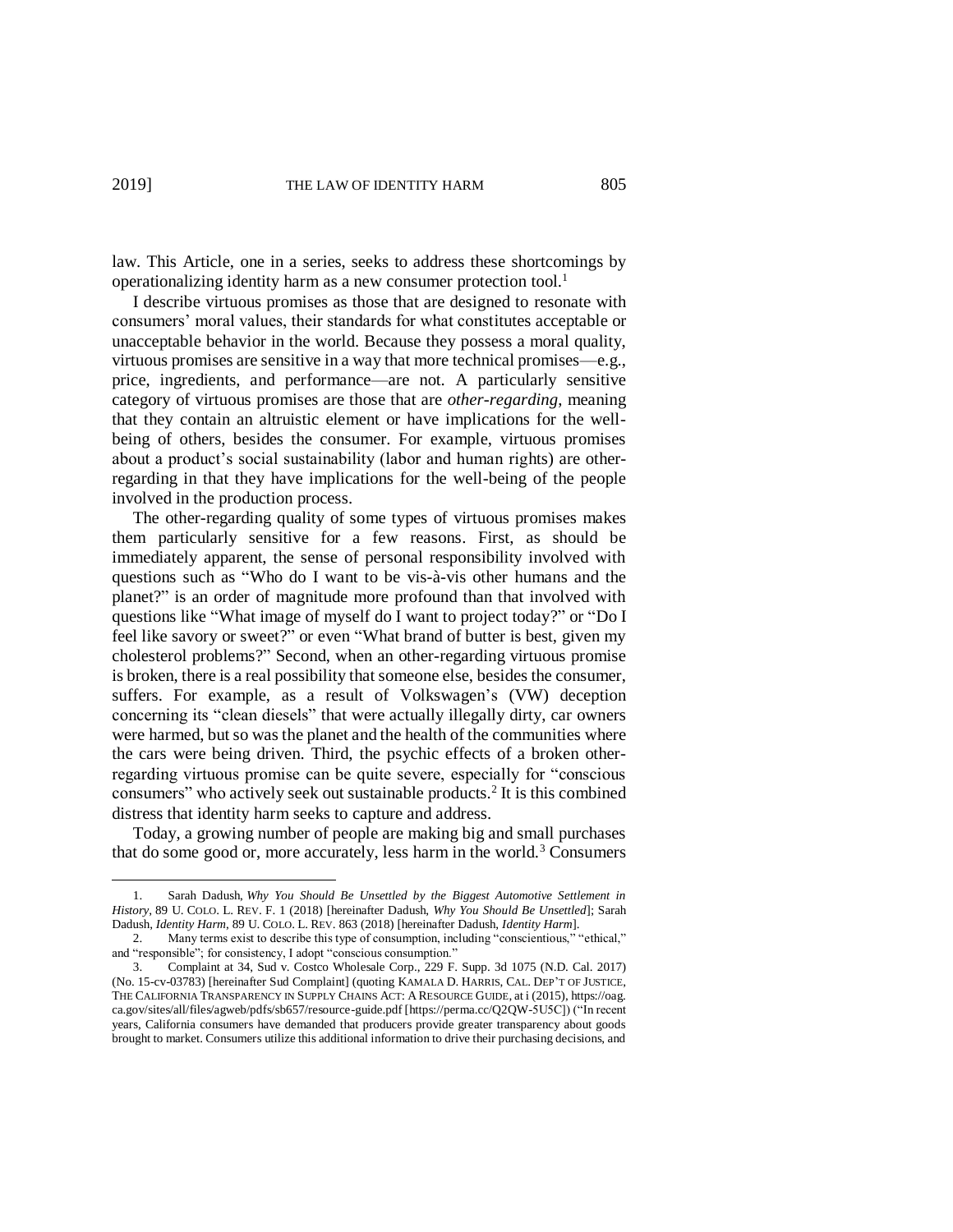increasingly consider the effects of their purchases on the health of the planet and the well-being of the humans who participate in (or are otherwise affected by) the production process. And the market is responding. More and more goods, from coffee to cleaning products to cosmetics to cars, are being promoted as "better for the world" through direct advertising and labeling, but also less directly, for example on company websites, in annual corporate social responsibility (CSR) reports, supplier agreements, and industry codes of conduct.<sup>4</sup>

In theory, having access to more sustainability information should help consumers make better choices based on a product's mix of price, functionality, and virtuous attributes. In practice, however, the quantity and quality of information that consumers are exposed to is often inadequate or

various indicators suggest that Californians are not alone. A recent survey of western consumers revealed that people would be willing to pay extra for products they could identify as being made under good working conditions."); *see also* WORLD BUS. COUNCIL FOR SUSTAINABLE DEV., SUSTAINABLE CONSUMPTION FACTS AND TRENDS FROM A BUSINESS PERSPECTIVE 6 (2008), http://www.saiplatform. org/uploads/Modules/Library/WBCSD\_Sustainable\_Consumption\_web.pdf [https://perma.cc/R8VL-WEA6] ("Consumers are increasingly concerned about environmental, social and economic issues, and increasingly willing to act on those concerns."); FISHWISE, TRAFFICKED II: AN UPDATED SUMMARY OF HUMAN RIGHTS ABUSES IN THE SEAFOOD INDUSTRY 6 (2014), https://www.oceanfdn.org/sites/ default/files/Trafficked\_II\_FishWise\_2014%20%281%29.compressed.pdf [https://perma.cc/S82Z-HW Q7] (revealing that 88% of consumers would stop buying a product if it was associated with human rights abuses and 70% of consumers would pay a premium for a product certified to be free of human rights abuses); *Doing Well by Doing Good*, NIELSEN (June 17, 2014), http://www.nielsen.com/us/en/ins ights/reports/2014/doing-well-by-doing-good.html [https://perma.cc/QU67-RC2E] ("More than half (55%) of global respondents in Nielsen's corporate social responsibility survey say they are willing to pay extra for products and services from companies that are committed to positive social and environmental impact—an increase from 50 percent in 2012 and 45 percent in 2011.").

<sup>4.</sup> *See* Sud Complaint, *supra* note 3; *Doing Well by Doing Good*, *supra* note 3; FISHWISE, *supra*  note 3; WORLD BUS. COUNCIL FOR SUSTAINABLE DEV., *supra* note 3; Lucy Atkinson, *The Wild West of Eco-Labels: Sustainability Claims Are Confusing Consumers*, GUARDIAN, (July 4, 2014), https://www. theguardian.com/sustainable-business/eco-labels-sustainability-trust-corporate-government [https://per ma.cc/S7CZ-7QDZ] ("Today's consumer is faced with an estimated 455 eco-labels across 25 industry categories, from energy and clothing to food and household cleaners. But very few of these labels give people meaningful guidance in choosing environmentally superior products."); Klaus G. Grunert et al., *Sustainability Labels on Food Products: Consumer Motivation, Understanding and Use*, 44 FOOD POL'Y 177, 177 (2014) ("While the growth in labels and accompanying communication initiatives may be interpreted as a sign of success . . . label overload and gaps in the understanding of both the general concept of sustainability and of specific sustainability labels may result in consumer confusion and limit the use of such labels."); Marcy Nicks Moody, Note, *Warning: May Cause Warming: Potential Trade Challenges to Private Environmental Labels*, 65 VAND. L. REV. 1401, 1402 (2012) ("Many of these products bear labels that are administered by private standards and certification systems, such as MSCcertified seafood, UTZ-certified tea, Fairtrade coffee, or Rainforest Alliance chocolate. Demand has prompted firms, nongovernmental organizations ('NGOs'), and private foundations to invest hundreds of millions of dollars to support the creation and implementation of such systems."); David Vogel, *The Private Regulation of Global Corporate Conduct*, 49 BUS. & SOC'Y 68, 77 (2010) [hereinafter Vogel, *Private Regulation of Corporate Conduct*] ("[T]he proliferation of industry codes of conduct and 'ethical' or 'green' labels has added to the confusion of those consumers who want to consume 'responsibly.'").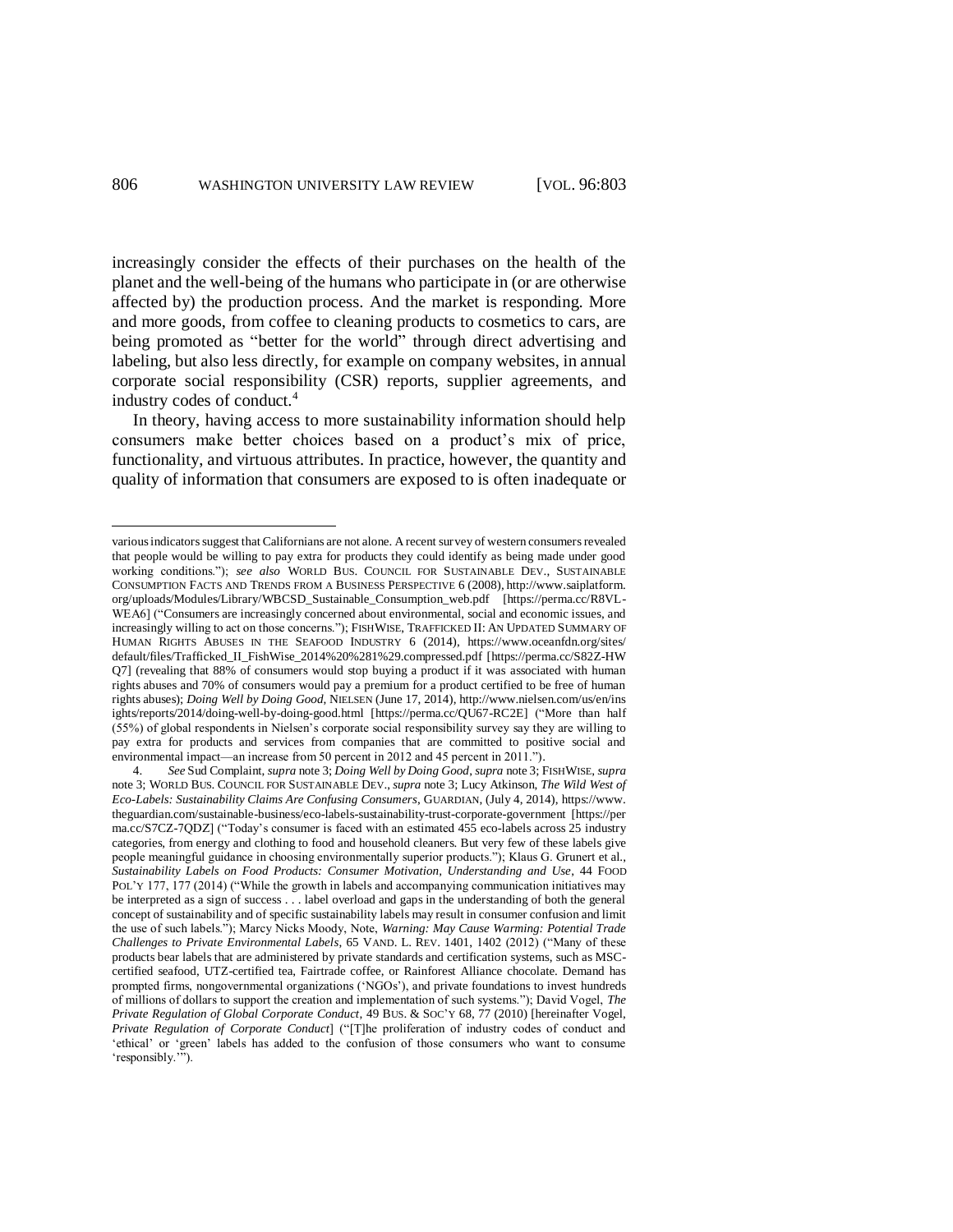overwhelming (or both), which leads to consumer confusion.<sup>5</sup> With more companies entering what David Vogel calls the "market for virtue,"<sup>6</sup> it is becoming increasingly difficult to compare virtuous promises across products and to tell apart truly sustainable products from those that only claim to be. This state of affairs creates too much room for virtuous duperies that exploit consumers' expectations and give rise to identity harm.

Although different kinds of broken virtuous promises can elicit identity harm, this Article focuses on promises pertaining to sustainability for two reasons. First, by definition, sustainability-related virtuous promises are other-regarding as they pertain to the planet and the people involved in a good's production; as such, if they are broken, these promises implicate the consumer in causing injury to others. This dynamic produces some of the more egregious instances of identity harm. Second, with respect to sustainability, transnational corporations (TNCs) operate within something akin to a regulatory vacuum, a reality that undermines the protection of labor and human rights globally and threatens the survival of our planet.<sup>7</sup> Here, consumers have significant—if untapped—authority as "civil regulators" who can vote with their dollars to express support for, or objection to, certain types of corporate conduct and so wield their purchasing power to influence TNCs' sustainability performance. <sup>8</sup> Of course, consumers are not the only protagonists acting on the sustainability stage, nor should they be. Nevertheless, conceiving of consumers as (co)regulators and better outfitting them to serve this function is important for achieving sustainability objectives. Operationalizing identity harm would equip consumers to serve more effectively as civil regulators and supply them with the means for safeguarding their own personal values. Put differently, identity harm can be a tool for acting locally—geographically, but also at an individual level—in order to effect change globally.

<sup>5.</sup> Atkinson, *supra* note 4; Grunert et al., *supra* note 4, at 177; Vogel, *Private Regulation of Corporate Conduct*, *supra* note 4, at 77.

<sup>6.</sup> DAVID VOGEL, THE MARKET FOR VIRTUE (2005) [hereinafter VOGEL, MARKET FOR VIRTUE].

<sup>7.</sup> *See* discussion *infra*, note 56.

<sup>8.</sup> VOGEL, MARKET FOR VIRTUE, *supra* note 6, at 9 ("Civil regulation [is] an effort to fill the governance gap between the law and the market. . . . [It] constitutes a 'soft' form of regulation in that it does not impose legally enforceable standards for corporate conduct. By applying pressure directly to companies, activists and organizations seek to foster changes in business practices that national governments and international law are unlikely or unwilling to bring about."); Douglas A. Kysar, *Preferences for Processes: The Process/Product Distinction and the Regulation of Consumer Choice*, 118 HARV. L. REV. 526, 607–08 (2004) [hereinafter Kysar, *Preferences for Processes*] (referring to the "utility that consumers might derive from participating in a marketplace that affords the opportunity to 'vote' through private consumption on important matters of public policy.").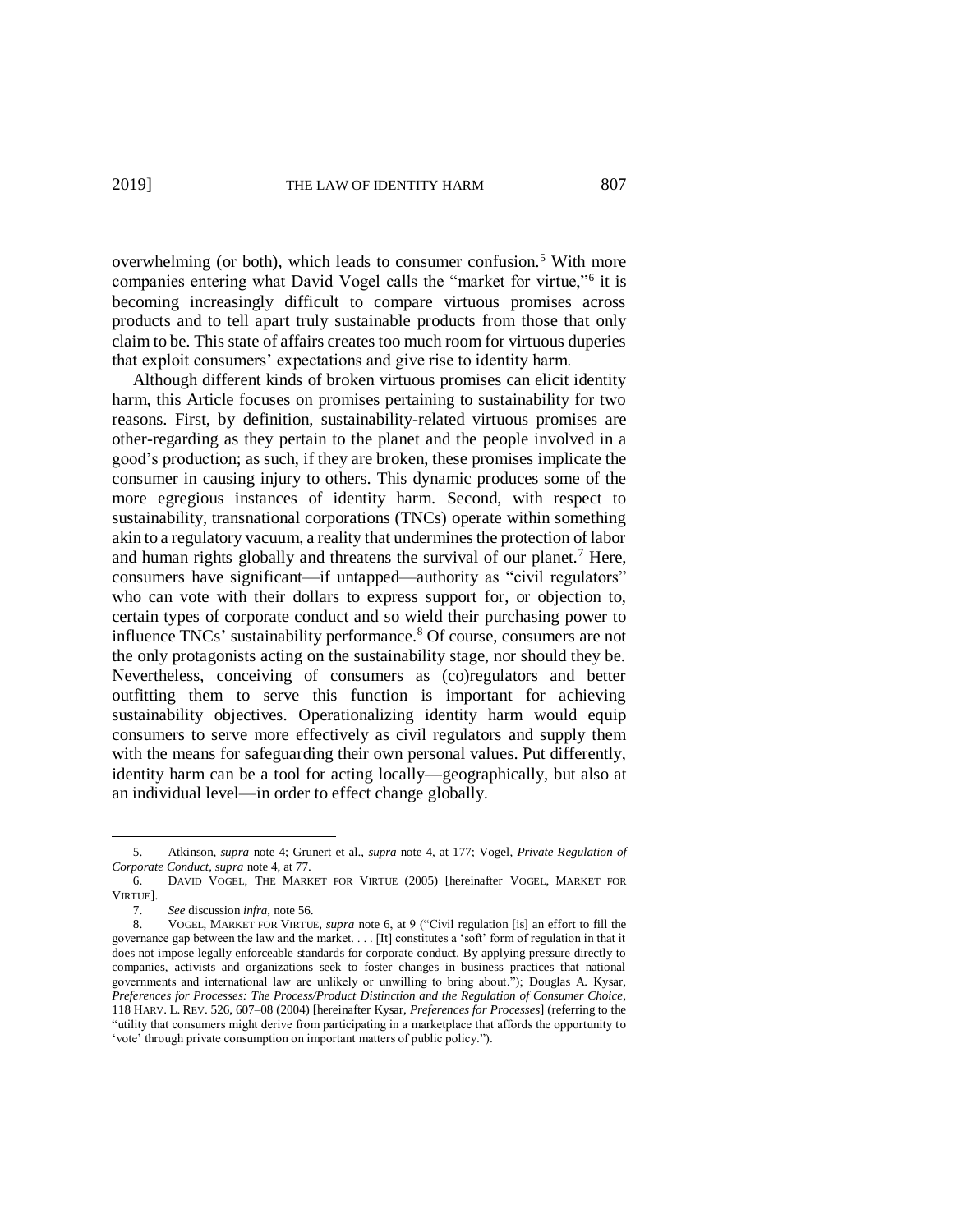In an earlier article, I discussed several cases dealing with broken sustainability-related promises that perfectly described identity harm, even if the actual term was not used. $9$  The leading case is the VW emissions scandal known as "Dieselgate" where the automaker's line of aggressively advertised clean diesel vehicles turned out to be anything but environmentally friendly, emitting up to forty times the legal limit of polluting nitrogen oxides.<sup>10</sup> The complaints filed in the multi-district litigation repeatedly reference the distress experienced by car owners who learned that their vehicles were in fact hyper-polluting.<sup>11</sup> I explained that, had the cars not been *illegal* as a result of being equipped with software designed to cheat emissions testing equipment in violation of the Clean Air Act and because they produced emissions in excess of national standards, the identity harm experienced by the Dieselgate victims, no matter how profound, would not have been adequately addressed.<sup>12</sup> This troubling conclusion can be explained as follows: First, the revelation of the cars' illegality effectively drove their market value down to zero dollars, resulting in a huge economic loss for car owners and, consequently, the largest settlement in automotive history.<sup>13</sup> Absent the illegality, however, the drop in the cars' market value would likely have been far less dramatic, which would have substantially reduced the amount of compensation awarded to Dieselgate victims.<sup>14</sup> In this alternate reality, those who had selected the car for its environmental friendliness and for whom the prospect of driving a dirty car—even a *legally* dirty car—is morally abhorrent would have been under-compensated. Second, absent illegality, the Environmental Protection Agency (EPA) would not have become involved in the litigation and would not have required VW to place billions of dollars into a climate fund to offset the excess emissions produced by Dieselgate.<sup>15</sup> Yet reparatory

<sup>9.</sup> Dadush, *Identity Harm*, *supra* note 1, at 888–915.

<sup>10.</sup> Guilbert Gates et al., *How Volkswagen's 'Defeat Devices' Worked*, N.Y. TIMES (Mar. 16, 2017), https://www.nytimes.com/interactive/2015/business/international/vw-diesel-emissions-scandalexplained.html?mcubz=0&\_r=0; *VW Scandal: Company Warned over Test Cheating Years Ago*, BBC (Sept. 27, 2015), http://www.bbc.com/news/business-34373637 [https://perma.cc/2NLB-NKWD].

<sup>11.</sup> Nemet v. Volkswagen Grp. of Am., No. 3:17-cv-04372 (N.D. Cal. Aug. 2, 2017); Class Action Complaint at 2, Nemet v. Volkswagen Grp. of Am., Inc., No. 3:17-cv-04372 (N.D. Cal. Aug. 2, 2017) [hereinafter Nemet Complaint] (representing the "tens of thousands" of dirty-diesel owners who, because they sold their cars *before* VW's deception was exposed, received nothing from the settlement).

<sup>12.</sup> Dadush, *Identity Harm*, *supra* note 1, at 919–25.

<sup>13.</sup> Jacob Bogage, *Volkswagen Agrees to Pay Consumers Biggest Auto Settlement in History*, WASH. POST (June 27, 2016), https://www.washingtonpost.com/news/the-switch/wp/2016/06/27/volks wagen-agrees-to-pay-consumers-biggest-auto-settlement-in-history/.

<sup>14.</sup> With no environmental illegality, the cars' market value would likely have diminished only by the amount of the clean premium, meaning the dollar difference between a conventional and a clean diesel car. *See* discussion *infra* Part V.

<sup>15.</sup> Bogage, *supra* note 13.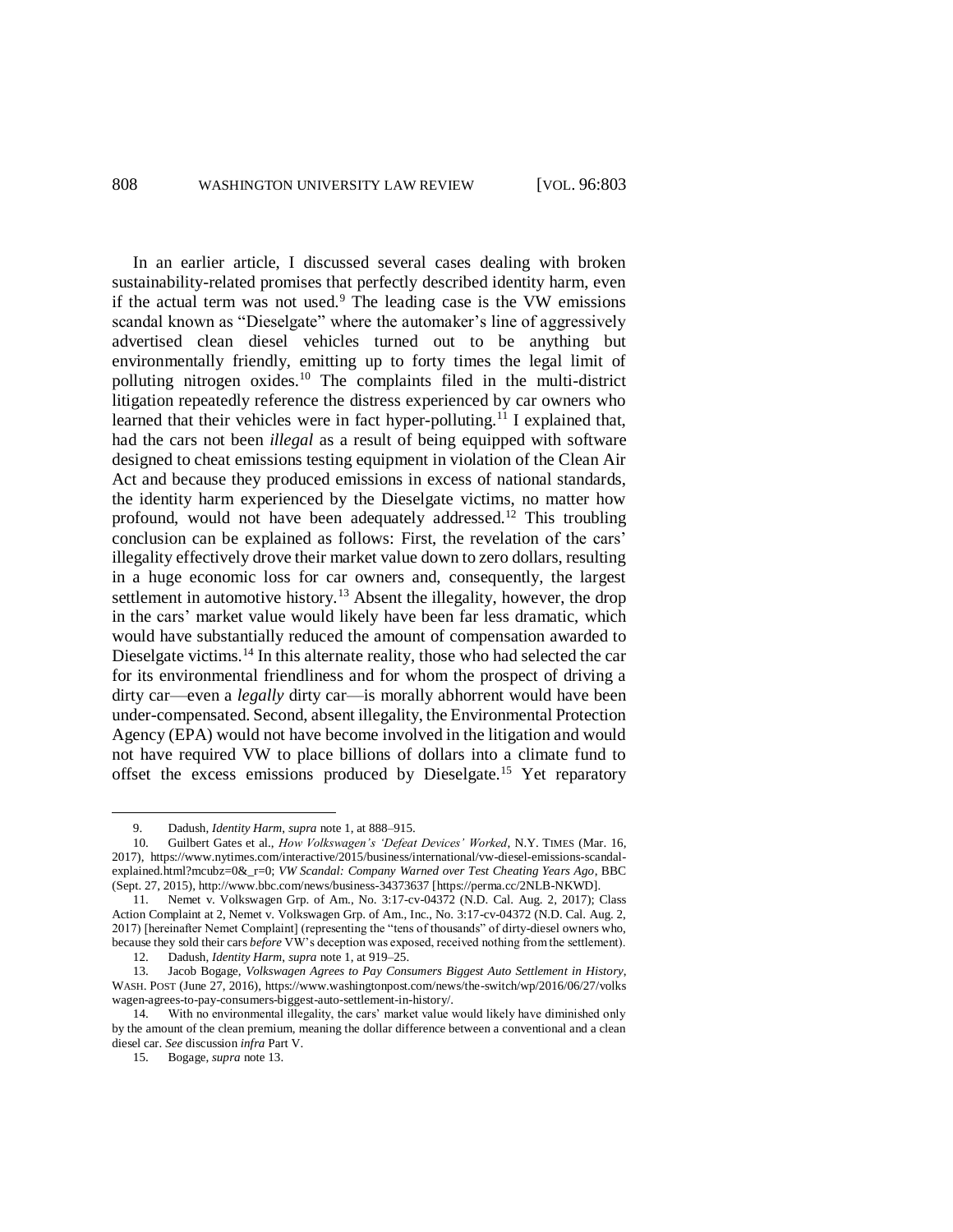remedies are key for addressing the grievances of identity-harmed consumers as they redress the injuries (to planet or people) enabled by an unvirtuous-in-fact purchase. Otherwise put, reparatory remedies are necessary for undoing a consumer's unwitting participation in an abusive scheme. Without them, it becomes very difficult to restore a consumer's values-integrity, which is crucial for addressing identity harm.

Other recent identity harm cases concern labor abuses in global supply chains. These cases protested the use of forced child labor in the chocolate supply chain and of adult slaves in the frozen seafood and pet food supply chains.<sup>16</sup> In class actions brought against each of Mars,<sup>17</sup> Nestlé,<sup>18</sup> and Hershey<sup>19</sup> (collectively, the *Chocolate Cases*), the plaintiffs brought claims under state consumer laws arguing that they would not have bought the chocolate had they known it was made with forced child labor because they did not want to support abusive practices.<sup>20</sup> In *Sud v. Costco Wholesale Corp.*, the wholesaler was sued for inducing consumers to buy its frozen prawns when it knew its supply chain was contaminated by "slavery, human trafficking and other illegal labor abuses."<sup>21</sup> So far, none of these cases have been successful.

Importantly, in *Sud* and in the *Chocolate Cases*, the companies had made various public statements, including in their CSR reports, supplier codes of conduct, and disclosures on their website affirming firm-wide commitment to eradicating labor and human rights abuses in their supply chains.<sup>22</sup> I argue that although such statements are not displayed directly on product packaging, they nevertheless generate loud "sustainability noise" that lulls consumers into a false sense of comfort that they are buying sustainably, even if the reality is vastly different.<sup>23</sup> Moreover, companies strategically surround-sound themselves in sustainability noise to attract and retain

<sup>16.</sup> *See, e.g.*, Sud v. Costco Wholesale Corp., 229 F. Supp. 3d 1075 (N.D. Cal. 2017); Dana v. Hershey Co., 180 F. Supp. 3d 652 (N.D. Cal. 2016); Hodsdon v. Mars, Inc., 162 F. Supp. 3d 1016 (N.D. Cal. 2016); McCoy v. Nestlé USA, Inc., 173 F. Supp. 3d 954 (N.D. Cal. 2016); Wirth v. Mars Inc., No. SA CV 15-1470-DOC (KESx), 2016 WL 471234 (C.D. Cal. Feb. 5, 2016).

<sup>17.</sup> *Hodsdon*, 162 F. Supp. 3d at 1016.

<sup>18.</sup> *McCoy*, 173 F. Supp. 3d at 954.

<sup>19.</sup> *Dana*, 180 F. Supp. 3d at 652.

<sup>20.</sup> *See, e.g.*, Complaint for Violation of California Consumer Protection Laws at 1, *Dana*, 180 F. Supp. 3d at 652 (No. 3:15-cv-04453) ("[W]hen . . . food companies fail to disclose the use of child and slave labor in their supply chains to consumers, they are deceived into buying products they would not have otherwise and thereby unwittingly supporting child and slave labor themselves through their product purchases.").

<sup>21.</sup> Sud Complaint, *supra* note 3, at 1–2.

<sup>22.</sup> *Id.* at 4–5; *Dana*, 180 F. Supp. 3d at 655; *Hodsdon*, 162 F. Supp. 3d at 1020; *McCoy*, 173 F. Supp. 3d at 956–57.

<sup>23.</sup> Dadush, *Identity Harm*, *supra* note 1, at 900–08.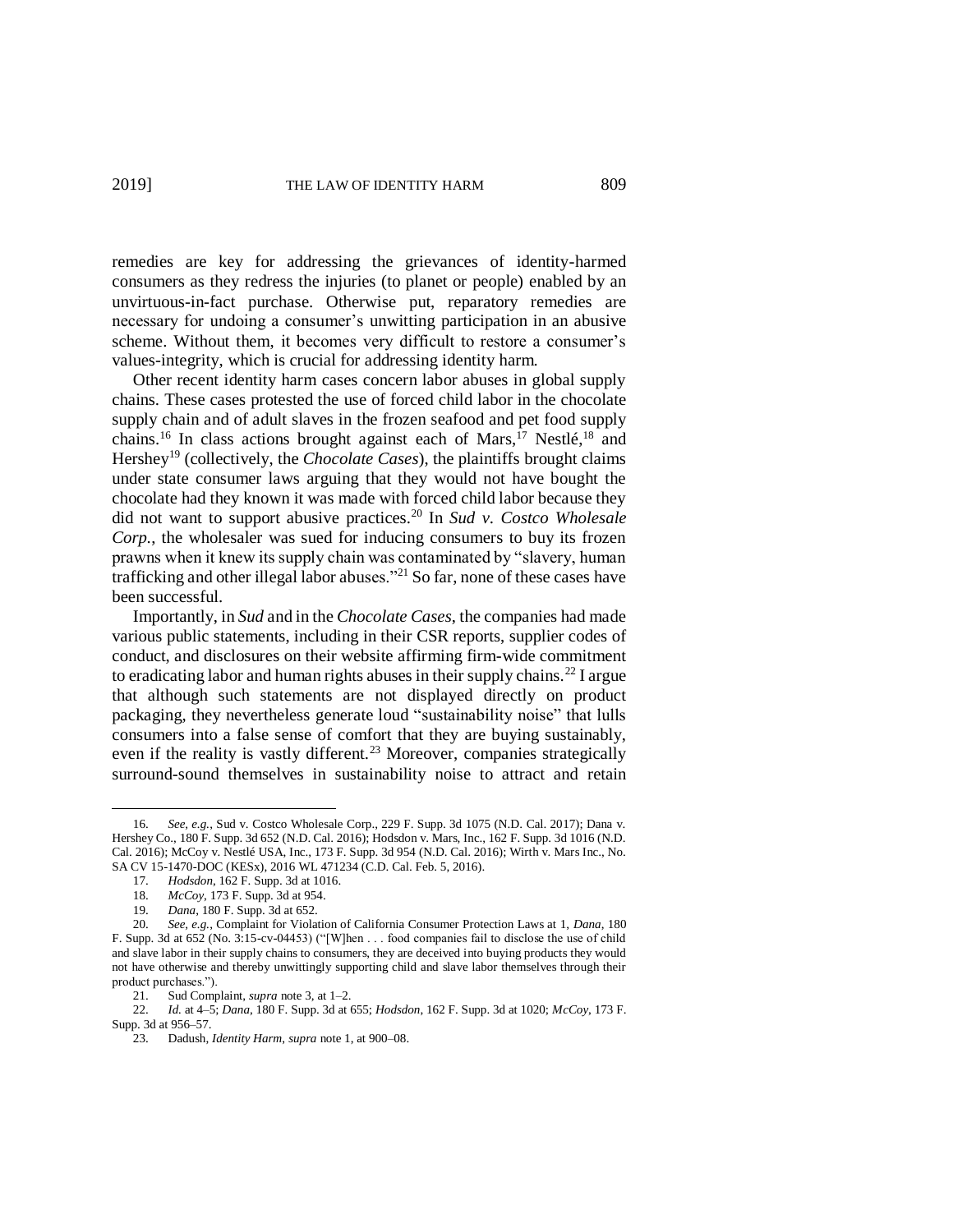customers, but also to shield themselves from liability. And so far, this strategy has been successful: the *Sud* and *Chocolate Cases* plaintiffs all failed because they could not establish that the companies had a duty to disclose that their products are sourced through tainted supply chains.<sup>24</sup> These cases offer a few examples of how identity harm is inadequately recognized and addressed by the courts. That these claims are being litigated demonstrates that identity harm is real, that consumers care about the social and environmental effects of their purchases, and that they want TNCs to improve their sustainability performance. Yet consumers are failing because of under-protective interpretations and applications of tort, contract, and state consumer law. Identity harm can help equip consumers to wage these legal battles more effectively.

This Article develops identity harm as a legal tool for enhancing the protection of consumers' other-regarding expectations and improving the sustainability performance of TNCs. Part I explains the rise of virtuous expectations against the backdrop of an ever-more intertwined relationship between consumption and citizenship. It argues for a fuller recognition of consumers as co-regulators of corporations' sustainability performance and advocates for erring on the side of over-protecting consumers' virtuous expectations. Part II isolates the "psychic safety defect" of identity-harming products and proposes situating identity harm among other intangible harms recognized in tort, specifically by treating it as a modern-day equivalent of defamation. Part III explains how contract law, the "law of broken promises," can and should be adapted to enforce broken *virtuous* promises, specifically by making actionable the social and environmental claims that are shrouded in sustainability noise. Part IV proposes operationalizing identity harm through upgraded interpretation and application of state consumer law statutes. It focuses on California as the identity harm "laboratory state" because that state has yielded the most significant identity harm cases to date. Lastly, Part V explains why money damages are inadequate for making identity-harmed consumers whole and offers examples of reparatory remedies that would be far more effective for undoing the harm-in-the-world caused by virtuous dupery and for restoring consumers' values-integrity.

<sup>24.</sup> Sud v. Costco Wholesale Corp., 229 F. Supp. 3d 1075, 1087, 1090 (N.D. Cal. 2017) (concluding that, because there was no safety risk to consumers, Costco had no duty to disclose omitted information on its packaging, and therefore, that plaintiff failed to state a claim); *Dana*, 180 F. Supp. 3d at 668–69 (holding that an omission of material facts does not violate California's False Advertising Law unless the company has exclusive control over the information); *Hodsdon*, 162 F. Supp. 3d at 1027 ("Such information is, in fact, readily available to consumers on Mars's website."); *McCoy*, 173 F. Supp. 3d at 968 ("declin[ing] to make [the] leap" to establish that failure to disclose bad labor practices on a label is "unfair").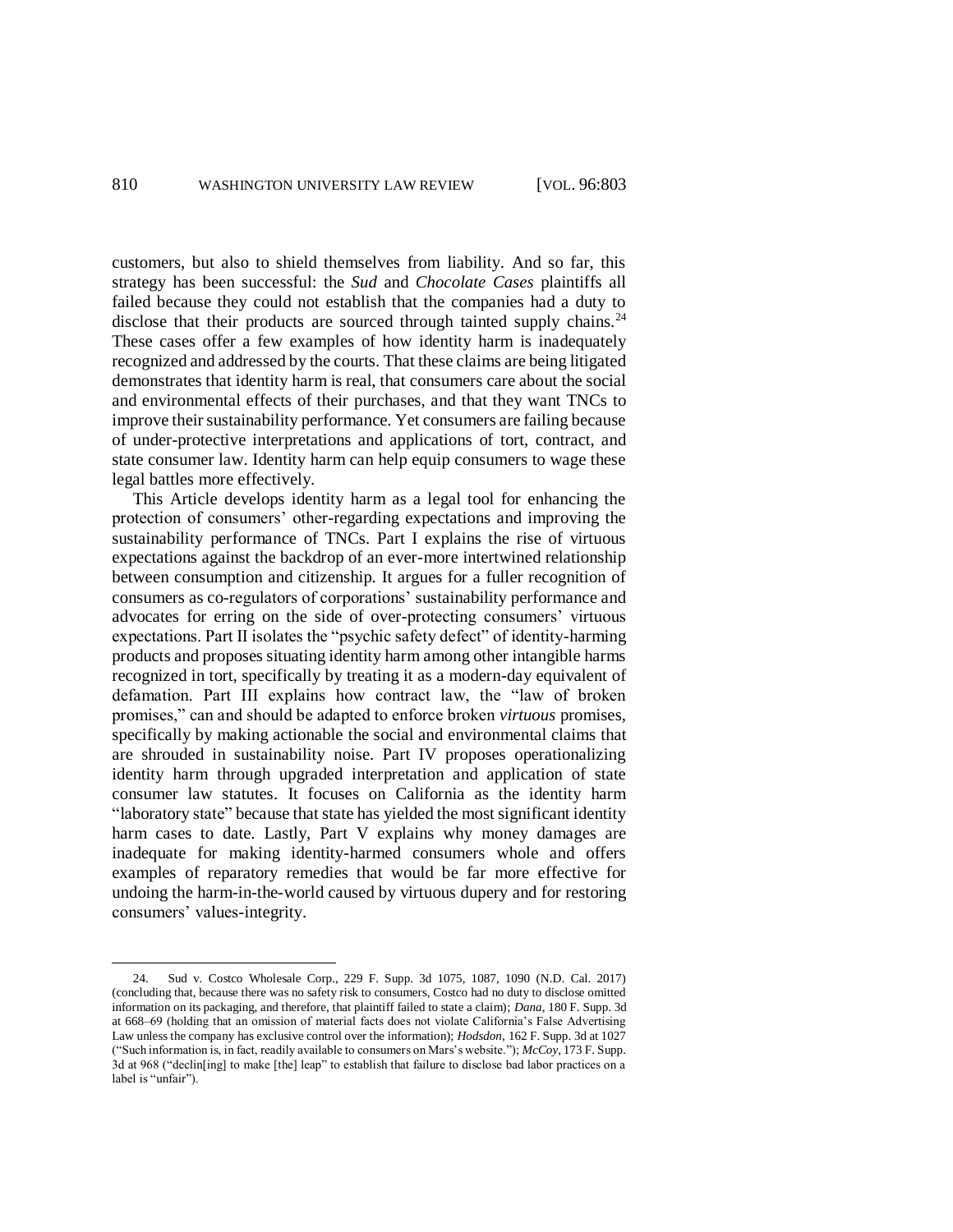#### I. WHY IDENTITY HARM MATTERS

This Part situates identity harm as a byproduct of the ever-more intertwined relationship between consumption and citizenship. It explains how consumption is, perhaps today more than ever, a central vehicle for the expression of civic, political, and personal values. In a political climate that is more protective of business interests than consumer interests and in which anti-regulation sentiments run high, it is becoming urgent to equip consumers with better tools for protecting their own interests, especially when those interests are bound up in the well-being of others. This Part responds to some of the challenges levelled against identity harm while explaining why this new concept offers a promising avenue for moving forward.

### *A. Consumer Identity(ies)*

 $\overline{a}$ 

For some, identity harm is a problematic term. At the outset, though it may sound like identity theft, identity harm bears no relation to that concept. Identity harm refers to a deeper notion of identity than the data-based identity theft, which is focused on a person's private identifying information, such as social security numbers, bank account information, credit card numbers, and contacts information. By contrast, the type of identity involved with identity harm relates to our sense of ourselves as beings who interact in the world, with other humans and other species, often across great distances and only indirectly, in near-total anonymity. In this setting, identity refers not to personal information, but rather to personal values, to our rules of spiritual, social, ethical, and environmental engagement. Identity harm does not occur through theft but rather through a virtuous perversion that makes us break our rules of engagement with the world and act against our values. The type of disappointment that accompanies identity harm can arise in any number of settings; however, for purposes of this project, identity harm is cabined to the transactional realm and, more specifically, to the realm of consumer transactions.

Some readers may find the notion that an individual's identity is intertwined with her consumption habits to be distasteful, reductive, or counterintuitive. Yet, for better or worse, especially in richer countries, much of our identity is wrapped up in the question of what and how we choose to consume. <sup>25</sup> Indeed, consumers are not merely "economic beings"

<sup>25.</sup> Douglas A. Kysar, *The Expectations of Consumers*, 103 COLUM. L. REV. 1700, 1758 (2003) [hereinafter Kysar, *Expectations of Consumers*] (In a globalized world where "much of productive labor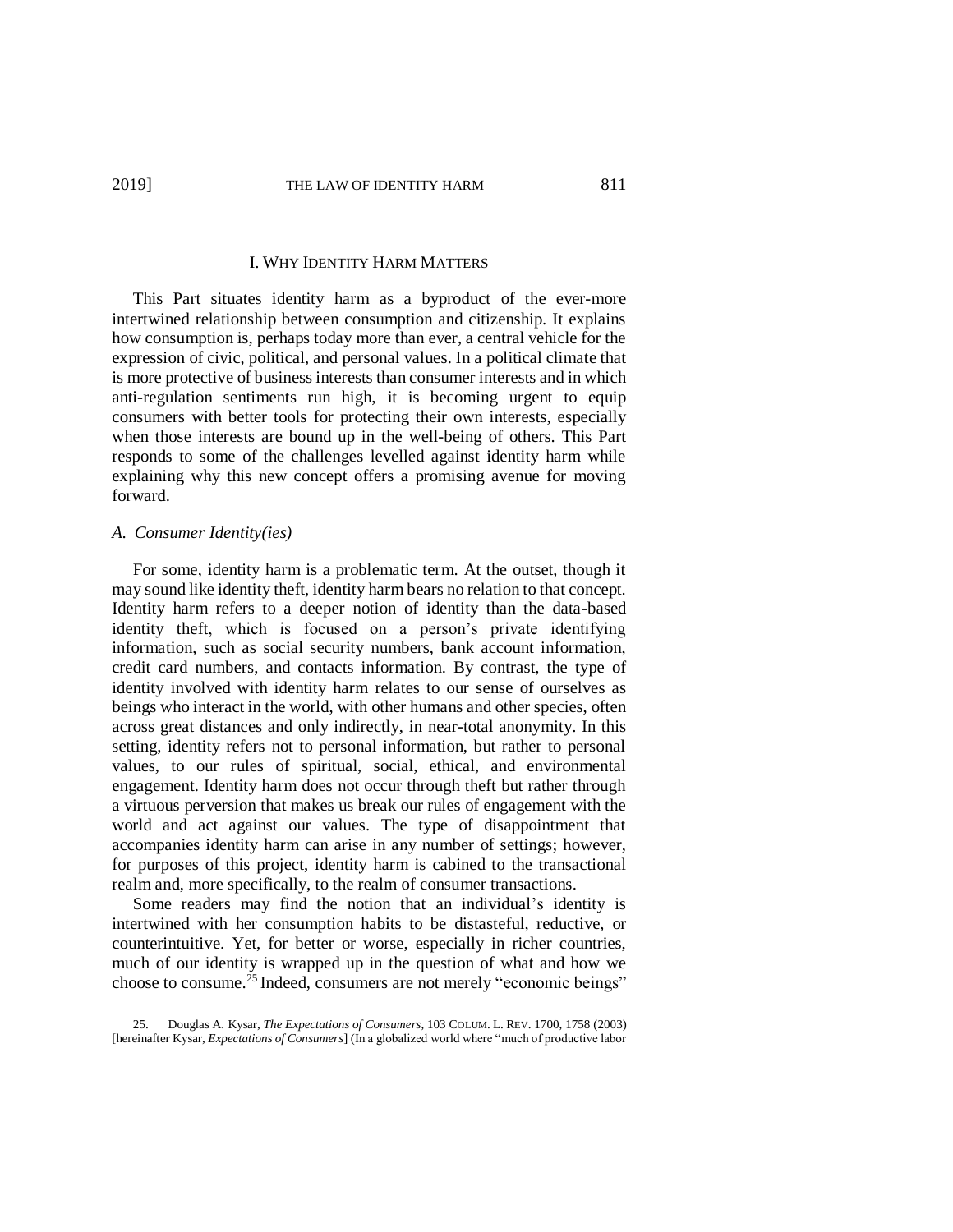fulfilling utilitarian needs in the marketplace.<sup>26</sup> When an individual walks into a (physical or virtual) shop, she does not check her personality or humanness at the door, nor does she become a mindless utility-maximizing machine. Rather, she remains a textured, nuanced human who carries with her all kinds of preferences and values and history that come to bear on her purchasing decisions. These same preferences, values, and histories are the subject of much targeting by marketing and advertising. Likewise, consumer goods are more than mere "vehicles for satisfying individual, unspecified desires"<sup>27</sup> as they too carry a history, this time a history of production and marketing.<sup>28</sup>

Douglas Kysar describes consumer habits as "the product of an ongoing dialogue between and among consumers and the multitude of manufacturers and other entities who have an interest in helping to shape the identities and aspirations signified by particular modes of consumption."<sup>29</sup> He views consumption not as a neutral, needs-driven exchange, but rather as a "messy communicative act that combines pleasure seeking with elements of selfdefinition and social expression." <sup>30</sup> Our individual consumption habits therefore provide a source of self-identification within what can seem like a frighteningly impersonal marketplace. On this view, consumer habits reveal "an insatiable desire, not for objects, but for the meanings, implications, and values that objects import."<sup>31</sup> This perspective offers a rich account of consumer identity(ies), where individuals develop *as* individuals in part through their consumption choices. It also sets the stage for understanding the dual rise of the "heroic consumer"<sup>32</sup> and conscious consumerism.

As Kysar observes, American consumers are increasingly expected to be heroic, to be good patriots who sustain the economy with their purchases *and* good citizens who vote with their purchasing dollars in favor of—or against—market behaviors that they view as good or bad.<sup>33</sup> Consumers are

has become anonymous and devoid of distinction," individuals have come to "define their values, aspirations, and identities by reference to the goods they consume, the leisure activities they undertake, and the locations which they travel.").

<sup>26.</sup> *Id.* at 1757.

<sup>27.</sup> *Id.*

<sup>28.</sup> As Eric Freyfogle expresses, "To buy a product is inevitably to become tied to its history and to accept a level of responsibility for its future." Kysar, *Preferences for Processes*, *supra* note 8, at 617 (quoting ERIC T. FREYFOGLE, THE LAND WE SHARE: PRIVATE PROPERTY AND THE COMMON GOOD 194 (2003)).

<sup>29.</sup> Kysar, *Expectations of Consumers*, *supra* note 25, at 1759.

<sup>30.</sup> *Id.* at 1757.

<sup>31.</sup> *Id.* 

<sup>32.</sup> Kysar, *Preferences for Processes*, *supra* note 8, at 533.

<sup>33.</sup> *Id.* at 632–40.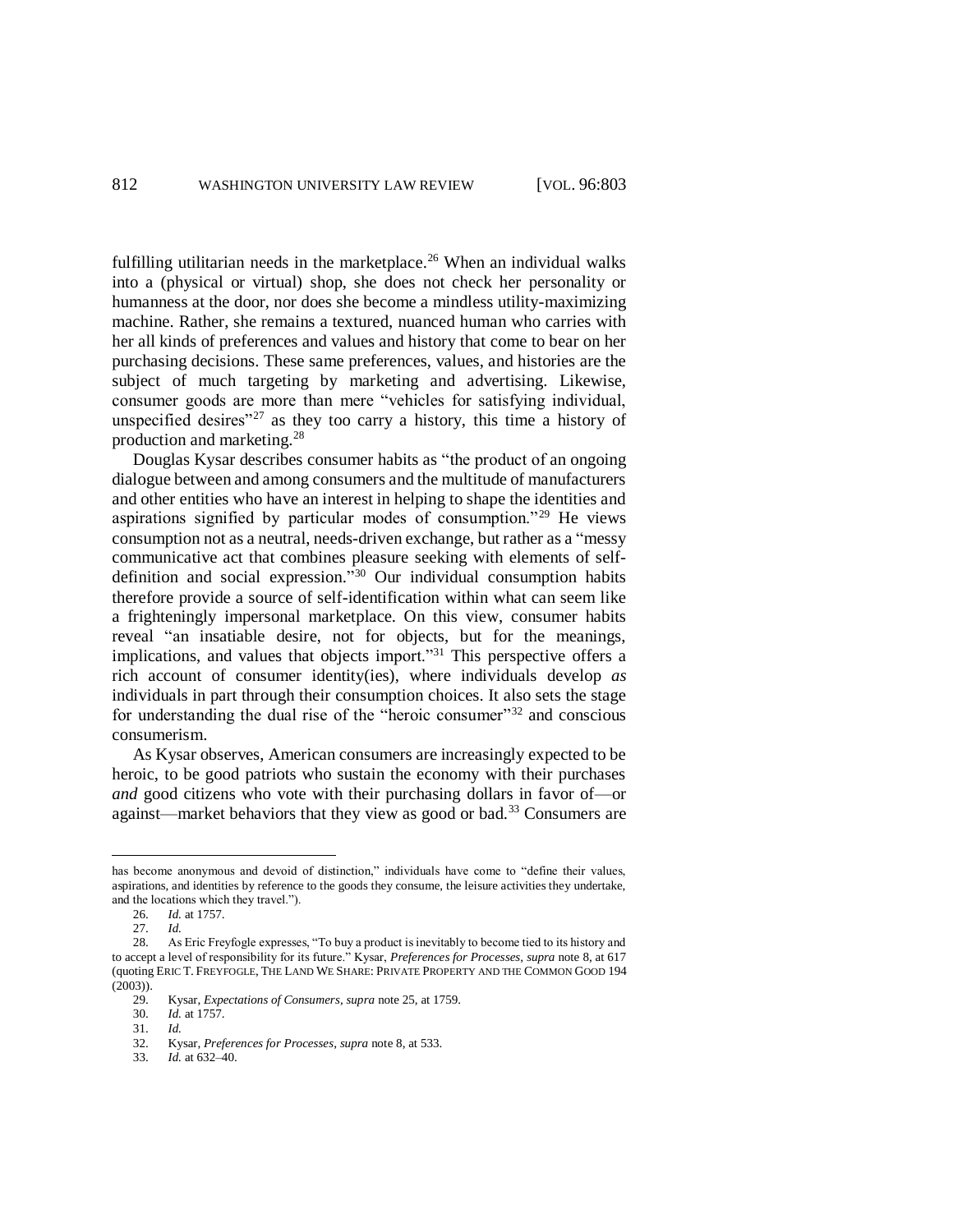$\overline{a}$ 

thus expected to spend money in order to grease the wheels of commerce, but also to assume a share of government's norm-setting and regulatory functions.<sup>34</sup> Such heroism is readily observed in the sustainability context where consumers play an important part in normalizing, monitoring, and enforcing environmental and labor standards by engaging in boycotts, *buycotts*, naming and shaming, and by bringing legal claims.<sup>35</sup> Consumers who activate this way are described as "citizen-consumers,"<sup>36</sup> engaged in what Vogel calls "civil regulation."<sup>37</sup> Civil regulation is distinct from—and pursued in response to the shortfalls of—public or official market regulation. <sup>38</sup> It is a form of global governance that draws its power and legitimacy not from government but from civil society, in particular from public interest-focused non-governmental organizations (NGOs) and consumer groups.<sup>39</sup> A central argument in this Article is that consumers should be better equipped to serve as civil regulators through enhanced legal protection of their virtuous expectations from exploitation.<sup>40</sup>

<sup>34.</sup> *Id.* at 636 ("Because consumption is now a principal vehicle by which individuals are connected to a globalized world that includes social injustice and ecological fragility, it is also through consumption that those individuals' hesitancies and objections are becoming most apparent."); *id.* at 619 ("[P]roponents of cost-benefit analysis are urging regulators to rely on individual market behavior in order to infer the determinants of public policy.")

<sup>35.</sup> Vogel, *Private Regulation of Corporate Conduct*, *supra* note 4, at 76–78 (explaining that most civil regulations began as citizen campaigns directed against companies or industries around working conditions and wages, child labor, and unsustainable forestry practices, and describing naming and shaming campaigns and boycotts as civil regulatory strategies); Anand Ghiridharadas, *Boycotts Minus the Pain*, N.Y. TIMES (Oct. 10, 2009), http://www.nytimes.com/2009/10/11/weekinreview/11gir idharadas.html ("Political consumption is not new . . . . What is new is that boycotting is surrendering to buycotting, the sending of positive, not just negative, signals; and that it is practiced increasingly by mainstream shoppers, not just die-hard activists.").

<sup>36.</sup> Josée Johnston, *The Citizen-Consumer Hybrid: Ideological Tensions and the Case of Whole Foods Market*, 37 THEORY & SOC'Y 229, 232 (2008) (unpacking the concept of the "citizen-consumer" as "a social practice" that can theoretically "satisfy competing ideologies of consumerism (an ideal rooted in individual self-interest) and citizenship (an ideal rooted in collective responsibility to a social and ecological commons).").

<sup>37.</sup> *See* Vogel, *Private Regulation of Corporate Conduct supra* note 4, at 69 ("Civil regulations employ private, nonstate, or market-based regulatory frameworks to govern multinational firms and global supply networks. A defining feature of civil regulations is that their legitimacy, governance, and implementation is not rooted in public authority."). Vogel explains that globalization has "undermined both the willingness and capacity of governments to make global firms politically accountable" and that civil regulation serves to fill the "governance deficit." *Id.* at 73, 80.

<sup>38.</sup> *Id.* at 80.

<sup>39.</sup> *Id.* at 77–78.

<sup>40.</sup> In a recent paper, Kevin Kolben develops the idea of the "consumer imaginary" or the narratives that consumers develop about the social origins of products to "narrow the social distance" between themselves and producers; he describes the consumer imaginary as an underutilized tool for governing global supply chains and proposes avenues for activating it. Kevin Kolben, *Consumer Citizenship and the Consumer Imaginary* (Feb. 5, 2018) (unpublished manuscript) (on file with author). Operationalizing identity harm would advance this project by making TNCs liable for exploiting consumer imaginaries.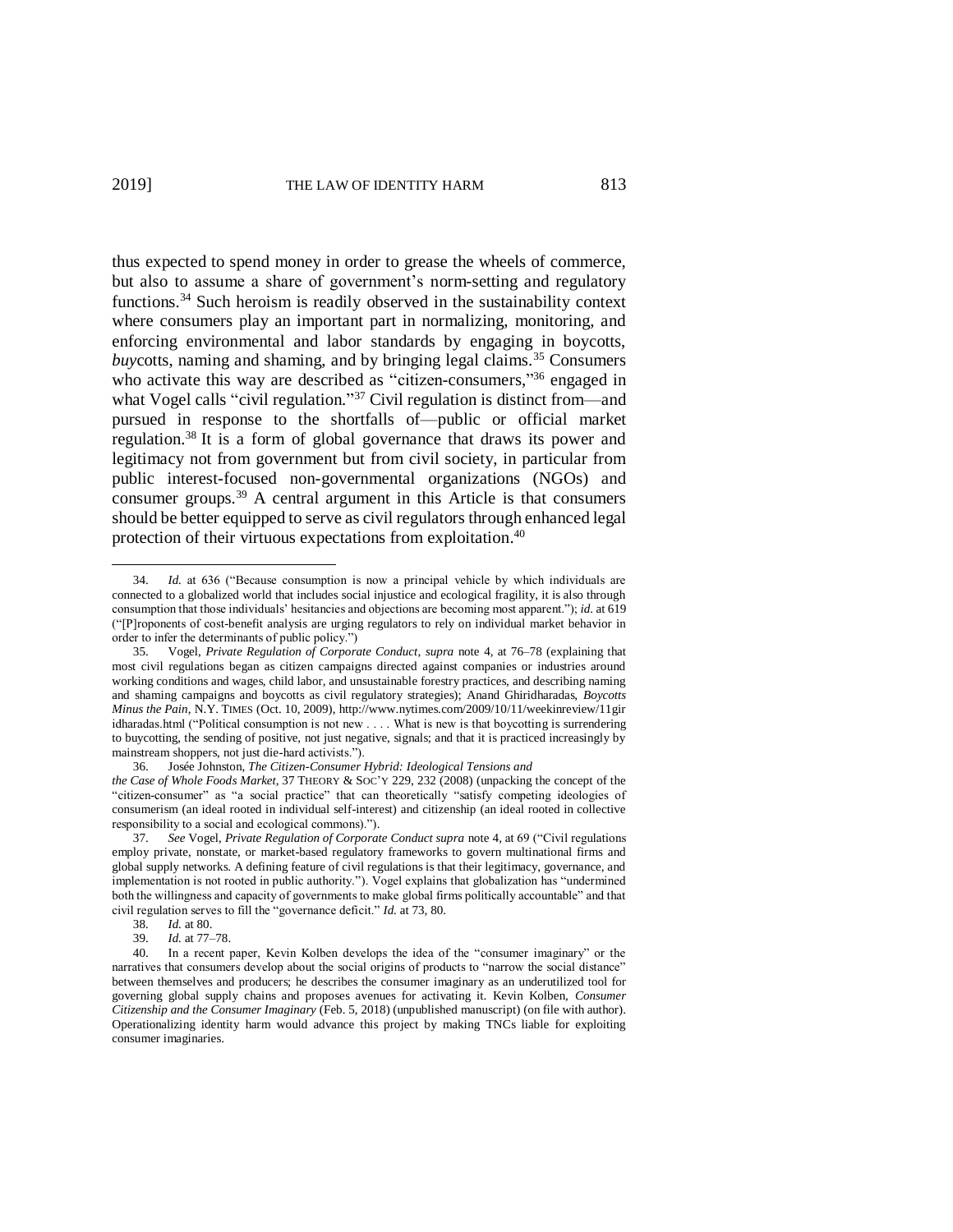Conscious consumerism is an important component of civil regulation. Kysar identifies three accounts that explain consumers' deepening interest in the social-environmental dimensions of their purchases: the "instrumental account," the "expressive account," and the "ethical account." The first stipulates that, when consumers demand goods that they believe to have been manufactured without causing harm to workers, animals, or the environment, they are seeking to "improve the welfare of individual producers or otherwise influence manufacturing processes."<sup>41</sup> Here, the utility derived from conscious consumption is achieved through a belief that one is, even in a small way, *effecting positive change* in the world. 42

The expressive account begins from the observation that consumers are willing to pay more for sustainable goods, even if these goods are identical to their conventional counterparts in terms of physical, safety, and performance-related characteristics.<sup>43</sup> This account suggests that consumers view their purchasing decisions as a chance to express their values and political views, to *participate in a process* "whereby one is able to express a 'vote' in favor of . . . change, whether or not it actually occurs."<sup>44</sup> Here, the "demand for process-labeled goods reflects in part the value that individuals place on the ability to express their moral and political views." 45 Kysar suggests that, for some, conscious consumption could actually offer a better outlet for engaging in public debate than traditional modes of political participation, such as voting: "[I]n coming years, rising levels of affluence, combined with the continued overshadowing of civic life by market life, may lead individuals to view purposeful consumption as their surest, if not their only, means for public expression and engagement.<sup>146</sup>

<sup>41.</sup> Kysar, *Preferences for Processes*, *supra* note 8, at 604.

<sup>42.</sup> *Id.*

<sup>43.</sup> *Id.* 44. *Id.* 

<sup>45.</sup> *Id.*

<sup>46.</sup> *Id.* at 533 (footnote omitted); *id.* at 535 ("[I]ndividuals may well come to view such [process] preferences as their most appropriate mechanism for influencing the policies and conditions of a globalized world."). Kysar does not celebrate market-primacy; rather, he considers the normative implications of market-primacy for consumers, manufacturers, and policy makers. Commentators such as Anand Ghiridharadas express the concern that this trend could go too far, with consumer activism supplanting political activism, neglecting traditional fora for expressing civic values and replacing the collective-interest-focused ideal of democratic participation with the self-interested ideal of consumer choice. Ghiridharadas, *supra* note 35. Shopping to "refine the world" could also lessen the pressure on government to do its job: "Public goods like health systems should be publicly provided, [critics] say. If organic vegetables are better, then we should all eat them, instead of just the elite. And privatizing compassion may tempt the state to neglect problems; then, when a recession slows shopping, AIDS orphans languish waiting for you to buy sunglasses." *Id.* Ghiridharadas asks whether consumption is "an exciting new form of citizenship? Or . . . a sign of how corroded citizenship has become that shopping is the closest many of us are willing to come to worrying about labor laws, trade agreements, agricultural policy—about good old-fashioned politics?" *Id.*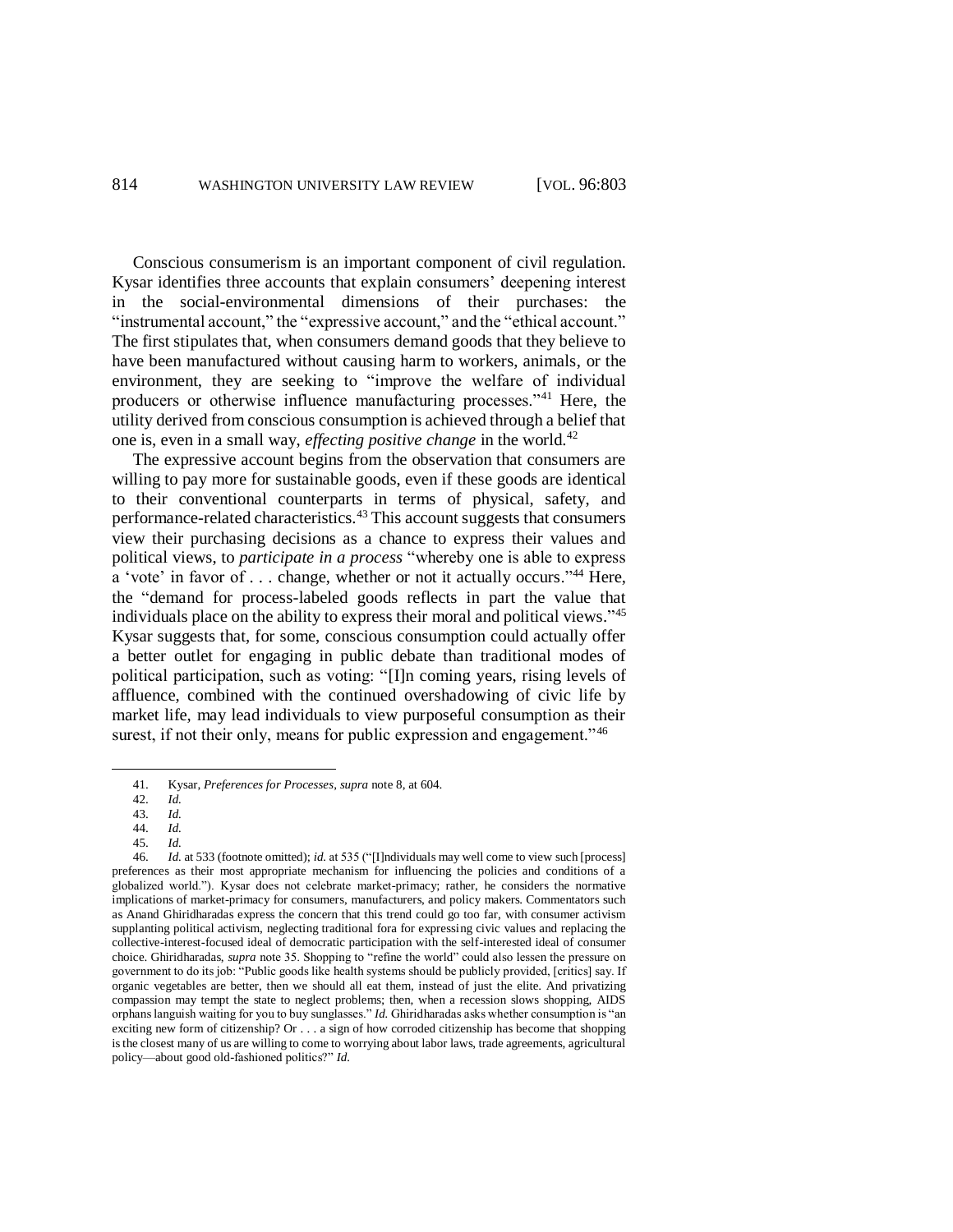With the ethical account, Kysar identifies consumers' preferences for *avoiding products that they associate with immoral practices*. <sup>47</sup> Here, conscious consumers "accept that their actions . . . can exert only limited influence in a world of six billion [7.6 billion in 2018] individuals, but nevertheless seek resigned solace in the knowledge that they are not complicit with practices that they regard as immoral."<sup>48</sup> The ethical account is different from the other two in that it embodies a negative, "do no harm" principle, rather than a positive, "do good" principle. It recognizes the limited powers of individual consumers to influence the market, but also the importance of individuals' autonomy to *choose not to be complicit* in bad practices.<sup>49</sup> On this account, consumer utility is derived from stepping outside the zone of complicity<sup>50</sup> and into a curated space where the consumer is (perhaps) shielded from aspects of global production that she finds morally problematic.

Each of these accounts highlights important protection-worthy consumer interests, interests that are deeply personal and that reach our sense of dignity and virtue. These interests go to the heart of identity harm: the desire to approach consumption as an opportunity to effect change and make the world a better, safer place for generations to come; the desire to merge the personal (shopping, something we do almost every day) and the political (voting, something we do only occasionally) by engaging in consumerism as one would a formal political process, using it as a platform to express one's views on matters of public concern such as labor rights and environmental protection; and, lastly, the desire to do no harm, to avoid purchases that would make us complicit in hurting others. Each of these accounts reveals different shades of identity harm, the short version of

As Vogel and others argue, however, consumer and political citizenship can be complements rather than substitutes. Vogel, *Private Regulation of Corporate Conduct*, *supra* note 4, at 76–78; Sarah Dadush, *Profiting in (RED): The Need for Enhanced Transparency in Cause-Related Marketing*, 42 N.Y.U. J. INT'L L. & POL. 1269, 1303–10 (2010) (discussing the potential for consumer citizenship to improve the world). For Jeremy Youde, conscious consumerism affords an opportunity to express values that consumers may not be able to express politically: "Citizens may not have the time, energy, or skills necessary to engage in . . . lobbying and more overt political actions. However, nearly everyone goes shopping." Jeremy Youde, *Ethical Consumerism or Reified Neoliberalism? Product (RED) and Private Funding for Public Goods*, 31 NEW POL. SCI. 201, 215 (2009).

<sup>47.</sup> *Id.* at 615–24.

<sup>48.</sup> *Id.* at 616 (citing Robert Howse & Donald Regan, *The Product/Process Distinction—An Illusory Basis for Disciplining 'Unilateralism' in Trade Policy*, 11 EUR. J. INT'L L. 249, 275 (2000) ("Some people do not want to benefit from or be associated with what they regard as wickedness even if they are unable to prevent it.").

<sup>49.</sup> *Id.* at 615–24.

<sup>50.</sup> This phrase adapts the tort law concept, "zone of danger," which refers to situations where someone experiences fear of injury. Robert L. Rabin, *Intangible Damages in American Tort Law: A Roadmap*, 14 (Stanford Pub. Law & Legal Theory, Working Paper No. 2727885, 2016), http://papers.ss rn.com/sol3/papers.cfm?abstract\_id=2727885.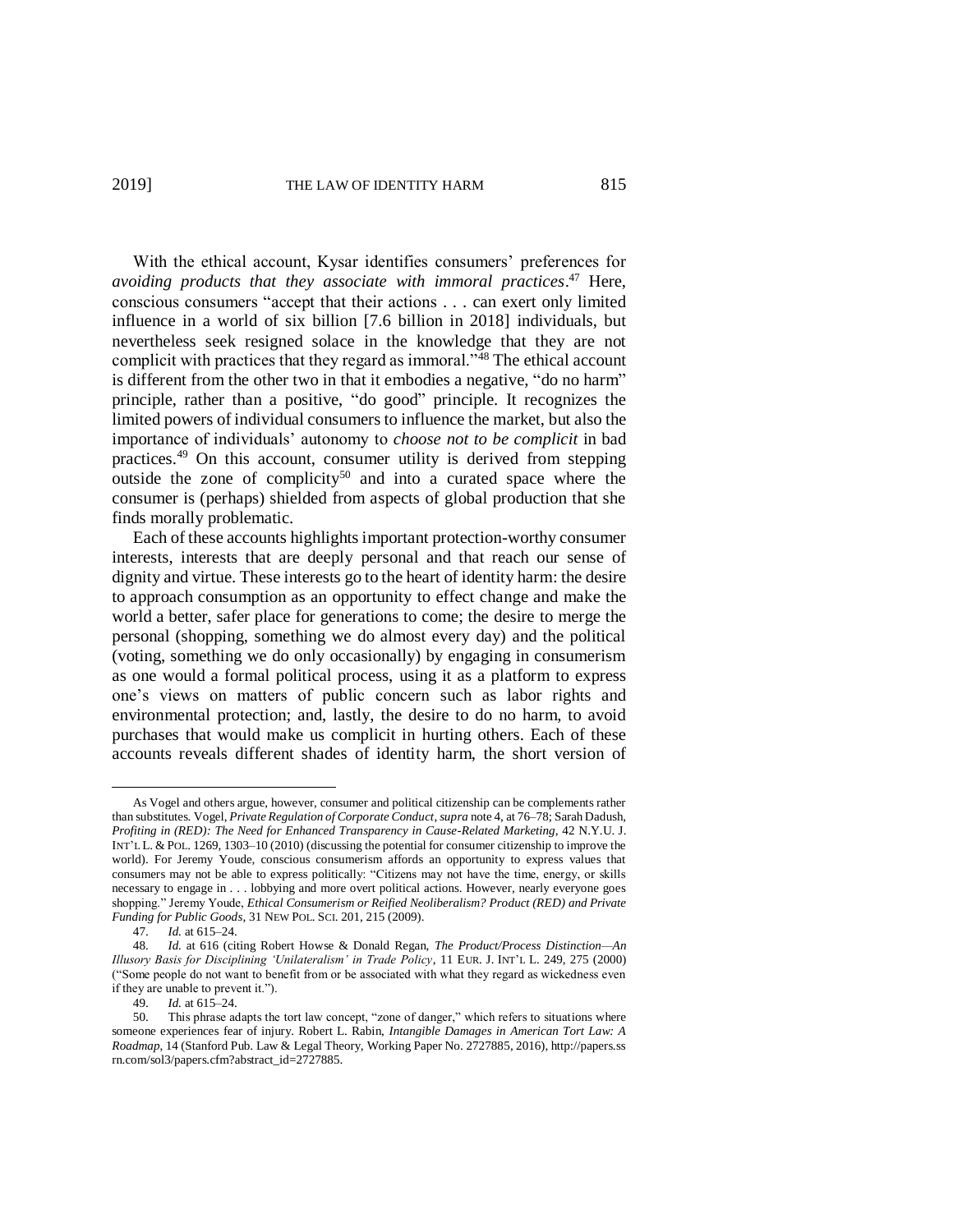which is, "I believed I was being good when in fact I was being bad." Together, they reveal how much is at stake with protecting consumers' virtuous expectations and their autonomy to make values-aligned choices.

### *B. Over-Protection Versus Under-Protection*

Some may hold the view that individual consumption habits say less about who we want to be in the world than who we want *other people* to think we are. From this perspective, identity harm is rooted in a shallow sense of identity that is not protection-worthy as it revolves only around personal image, not personal values. Thus, if someone learns that a purchase they had believed to be virtuous was in fact unvirtuous (e.g., harmful to people or the planet), it is not their identity that is harmed, but rather their image, their personal brand. This view presumes that individuals who invest in burnishing their conscious consumer brand would not experience real disappointment upon discovering that their investment had actually produced a negative virtuous return. But it is easy to see how these individuals could experience identity harm, too. Imagine someone who purchased a VW clean diesel as a status symbol intended primarily to signal to the world that they are a good person who cares about the environment even if they don't really care; upon learning the truth about the cars, that individual could well feel that their identity as "good" has been grossly undermined, even if goodness was not their true (or sole) motivation.

This example illustrates how identity harm can arise regardless of the purity of consumers' motivations. As such, it is not necessary, practical, or desirable to exclude image-centric (versus values-centric) claims from the identity harm umbrella. That said, it is important to distinguish between fake and sincere identity harm claims for liability purposes. <sup>51</sup> Indeed, if it comes to serve as a basis for liability, identity harm could be exploited by opportunistic claimants to obtain compensation, even if they were not harmed by a broken virtuous promise. That would be problematic. As discussed in Part V, however, sincerity should be evaluated for purposes of assessing remedies, rather than the validity of the claim. At the claimmaking stage, my view is that the risk of over-protecting opportunistic claimants is less concerning than under-protecting sincere claimants who experienced identity harm.

There are at least three reasons to err on the side of more rather than less protection for consumers' other-regarding, sustainability-related

<sup>51.</sup> Omri Ben-Shahar & Ariel Porat, *The Restoration Remedy in Private Law*, 118 COLUM. L. REV. 1901 (2018) (developing an innovative model for remedying emotional harms through a restorations-based framework designed to sort sincere claimants from fakers).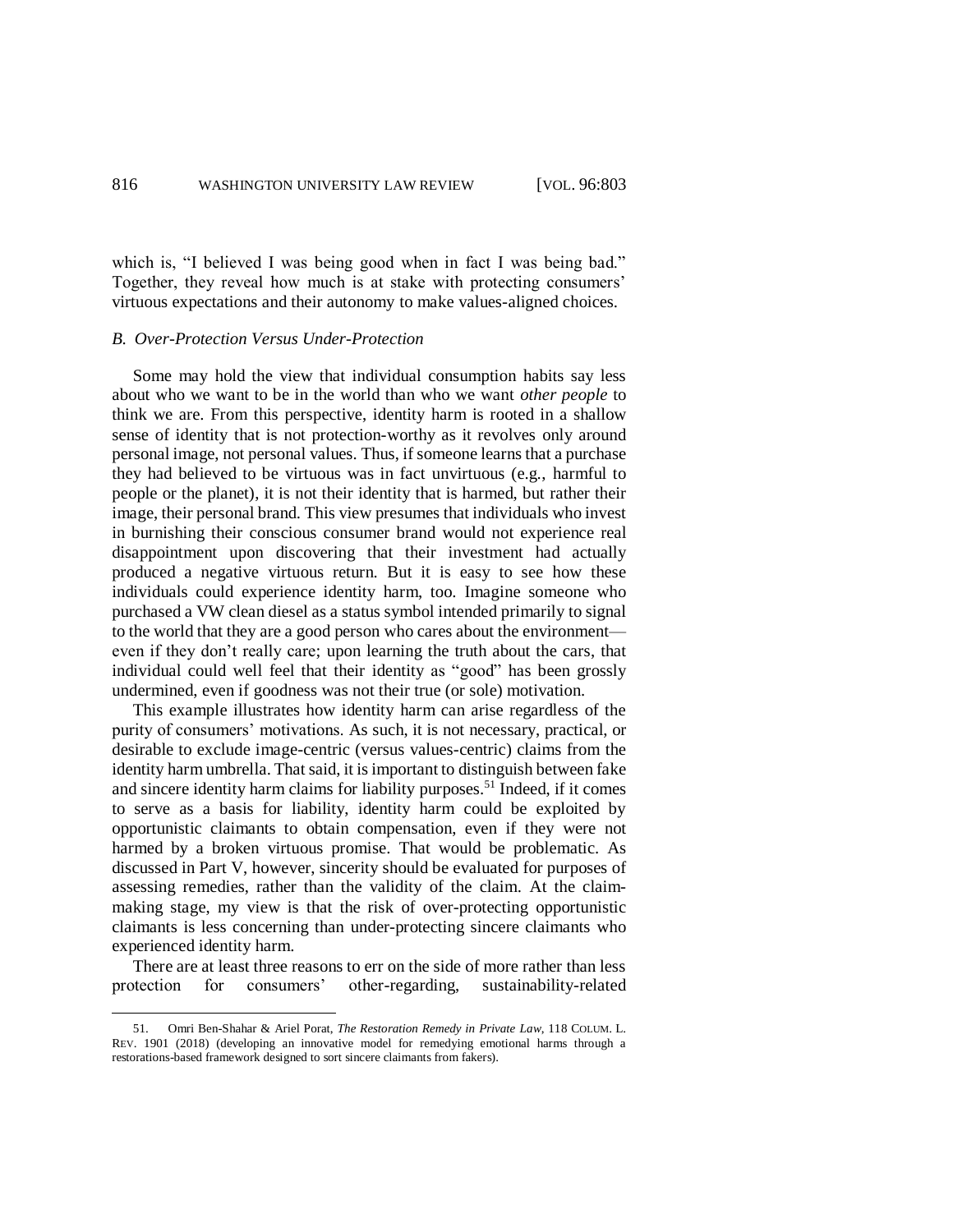expectations—even accounting for the risk of insincerity. First, it would help to advance the achievement of sustainability commitments that are beneficial to global society, such as the Sustainable Development Goals.<sup>52</sup> This is especially important at a time when the United States has, to the dismay of many, opted to withdraw from sustainability initiatives, such as the Paris Agreement on Climate Change.<sup>53</sup> Thickening the legal protections for individuals who buy (or are interested in buying) sustainably would empower consumers to serve more effectively as change agents and to counter some of government's more regressive maneuvers. Otherwise stated, as the public hand of sustainability regulation weakens, it is becoming increasingly vital to bring more (even insincere) private hands onto the sustainability deck.<sup>54</sup>

<sup>52.</sup> The seventeen Sustainable Development Goals, including "Decent Work and Economic Growth," "Responsible Consumption and Production," and "Climate Action" are supported by the United States, United States Agency for International Development. *Sustainable Development*, USAID, https://www.usaid.gov/GlobalGoals [https://perma.cc/89GW-4R8V]; *About the Sustainable Development Goals*, U.N., https://www.un.org/sustainabledevelopment/sustainable-development-goals/ [https://perma.cc/J5C8-3K6Y].

<sup>53.</sup> Camila Domonoske & Colin Dwyer, *Trump Announces U.S. Withdrawal from Paris Climate Accord*, NPR (June 1, 2017, 10:54 AM), https://www.npr.org/sections/thetwo-way/2017/06/01/5307488 99/watch-live-trump-announces-decision-on-paris-climate-agreement [https://perma.cc/4R3B-KFF8] ("A wide chorus of voices had called for Trump to recommit to the Paris agreement: other world leaders and hundreds of scientists, of course, but also CEOs of major energy companies and other big U.S. corporations."); Michael D. Shear, *Trump Will Withdraw U.S. from Paris Climate Agreement*, N.Y. TIMES (June 1, 2017), https://www.nytimes.com/2017/06/01/climate/trump-paris-climate-agreement.ht ml; *The Paris Agreement*, U.N. CLIMATE CHANGE, http://unfccc.int/paris\_agreement/items/9485.php [https://perma.cc/G5JX-GR3B] ("The Paris Agreement['s] central aim is to strengthen the global response to the threat of climate change by keeping a global temperature rise this century well below 2 degrees Celsius above pre-industrial levels and to pursue efforts to limit the temperature increase even further to 1.5 degrees Celsius.").

<sup>54.</sup> The lacuna of national and international law for regulating TNC behavior is well known, particularly with respect to sustainability. Under U.S. law, plaintiffs seeking to bring foreign corporations (or their subsidiaries) into court face increasingly difficult jurisdictional challenges. Daimler AG v. Bauman, 571 U.S. 117, 142 (2014) (holding that there was no personal jurisdiction over a foreign subsidiary that caused injuries outside of the country); J. McIntyre Mach., Ltd. v. Nicastro, 564 U.S. 873, 887 (2011) (finding no personal jurisdiction in a products liability case where a foreign manufacturer's machine injured someone in New Jersey). Additionally, with the revival of the presumption against extraterritoriality, we have witnessed the near-total evisceration of the Alien Tort Statute (ATS) as a tool for holding human rights violators (public or private) accountable for actions overseas. Beth Stephens, *The Curious History of the Alien Tort Statute*, 89 NOTRE DAME L. REV. 1467, 1474 (2014); Kiobel v. Royal Dutch Petroleum Co., 569 U.S. 108, 119 (2013) (holding that Nigerian nationals could not sue foreign corporations under the ATS because Congress did not intend to provide a cause of action for conduct occurring in foreign nations).

Furthermore, efforts to negotiate a binding international treaty to increase nation states' responsibility for their corporations' human rights performance are compromised. *See* Beth Stephens, *Making Remedies Work: Envisioning a Treaty-Based System of Effective Remedies*, *in* BUILDING A TREATY ON BUSINESS AND HUMAN RIGHTS 408, 409 (Surya Deva & David Bilchitz eds., 2017) ("The UN Human Rights Council decision in 2014 to begin discussion of a legally binding instrument governing [business and human rights] offers an opportunity to envision a system that could actually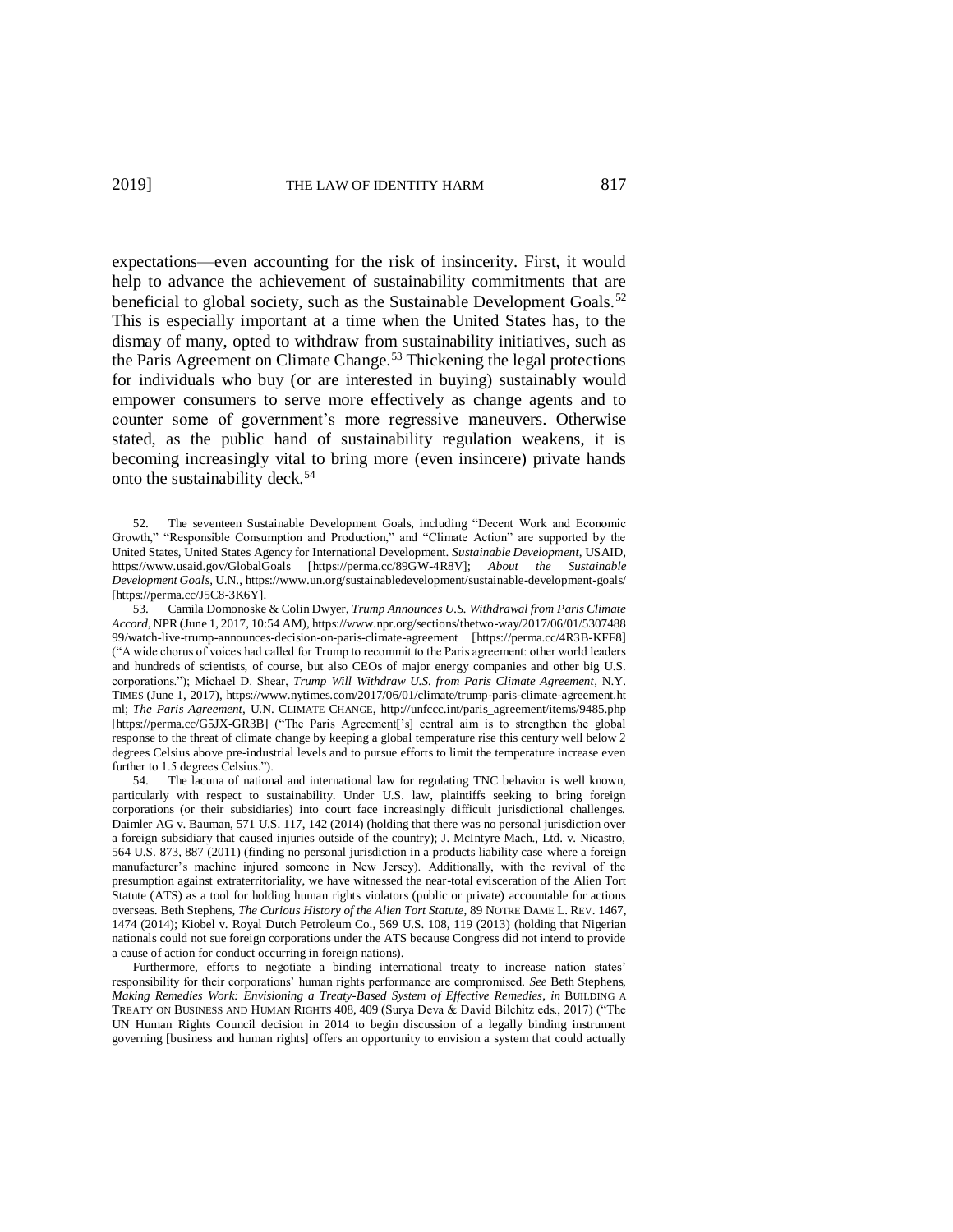$\overline{a}$ 

A second reason to err on the side of over-protection is that the alternative breeds distrust in the marketplace, in particular within the market for virtue, which is bad for business and for sustainability.<sup>55</sup> Intuitively, the less confidence consumers have that their sustainable choices will be protected through enforcement of companies' virtuous promises and accountability for promise breakers, the less likely they will be to make such choices; conversely, the more confidence consumers have that their choices will be protected, the more likely they will be to make—and pay premiums

offer effective remedies for corporate human rights violations. . . . Neither corporations nor states have demonstrated any interest in such radical change. Widespread ratification and enforcement . . . . would require a political will that seems nowhere in evidence at the moment."). And international bodies tasked with protecting labor rights lack the legislative or adjudicatory powers to do so. BOB HEPPLE, LABOUR LAWS AND GLOBAL TRADE 25–67 (2005) (noting that UN organizations like the International Labor Organization have almost no enforcement power).

Mandated disclosure initiatives embodied in the Dodd-Frank Conflict Minerals provisions, Dodd-Frank Wall Street Reform and Consumer Protection Act, Pub. L. No. 111-203 § 1502, 124 Stat. 1376, 2213 (2010) (codified at 15 U.S.C. § 78m(p)), and the California Transparency in Supply Chains Act, S.B. 657, 2009-10 Reg. Sess., § 3, (Cal. 2010) ask companies only to disclose information about their supply chains, such as whether they have a process in place for conducting human rights due diligence, *not* to meet minimum human rights standards or disclose whether abuses exist. Adam S. Chilton & Galit A. Sarfaty, *The Limitations of Supply Chain Disclosure Regimes*, 53 STAN. J. INT'L L. 1, 10 (2017) ("[I]nternational law is currently an ineffective mechanism for regulating corporate human rights abuses abroad. Existing standards have the status of voluntary soft law and lack independent monitoring and enforcement mechanisms.").

Regarding environmental regulation, the EPA under the Trump presidency has adopted an antiregulation stance and rolled back regulations instituted by President Obama. Michael Greshko et al., *A Running List of How President Trump Is Changing Environmental Policy*, NAT'L GEOGRAPHIC, https://n ews.nationalgeographic.com/2017/03/how-trump-is-changing-science-environment/ [https://perma.cc/ QM38-9PNL] (last updated Oct. 1, 2018) ("Many of the [Trump Administration's] actions roll back Obama-era policies that aimed to curb climate change and limit environmental pollution, while others threaten to limit federal funding for science and the environment."); Nadja Popovich et al., *76 Environmental Rules on the Way out Under Trump*, N.Y. TIMES, https://www.nytimes.com/interactive/ 2017/10/05/climate/trump-environment-rules-reversed.html (last updated July 6, 2018). The Trump Administration's regressive policy decisions include proposing cuts to clean energy programs, loosening regulations on toxic air pollution, and dropping climate change from the list of national security threats. Greshko et al., *supra*; Brady Dennis, *Trump Budget Seeks 23 Percent Cut at EPA, Eliminating Dozens of Programs*, WASH. POST (Feb. 12 2018), https://www.washingtonpost.com/news/energy-environme nt/wp/2018/02/12/trump-budget-seeks-23-percent-cut-at-epa-would-eliminate-dozens-of-programs/?ut m\_term=.605ad2ece8db ("The White House is seeking to cut more than \$2.5 billion from the annual budget of the Environmental Protection Agency—an overall reduction of more than 23 percent."). The withdrawal from the Paris Agreement further evidences the demotion of environmental concerns at the federal level. Domonoske & Dwyer, *supra* note 53.

Lastly, regulatory agencies that could require social or environmental labeling for U.S. consumer goods have their hands tied because of challenges from industry, combined with international trade law restrictions that limit nation states' autonomy to implement regulations that could be "veiled barriers to trade." Moody, *supra* note 4, at 1415.

<sup>55.</sup> *FTC Cracks Down on Misleading and Unsubstantiated Environmental Marketing Claims*, FED. TRADE COMM'N (Oct. 29, 2013), https://www.ftc.gov/news-events/press-releases/2013/10/ftc-crac ks-down-misleading-unsubstantiated-environmental [https://perma.cc/4K94-XLCN] ("[C]onsumers want products that are environmentally friendly, and . . . companies are trying to meet that need . . . . But companies that don't have evidence to support the environmental claims they make about their products erode consumer confidence and undermine those companies that are playing by the rules.").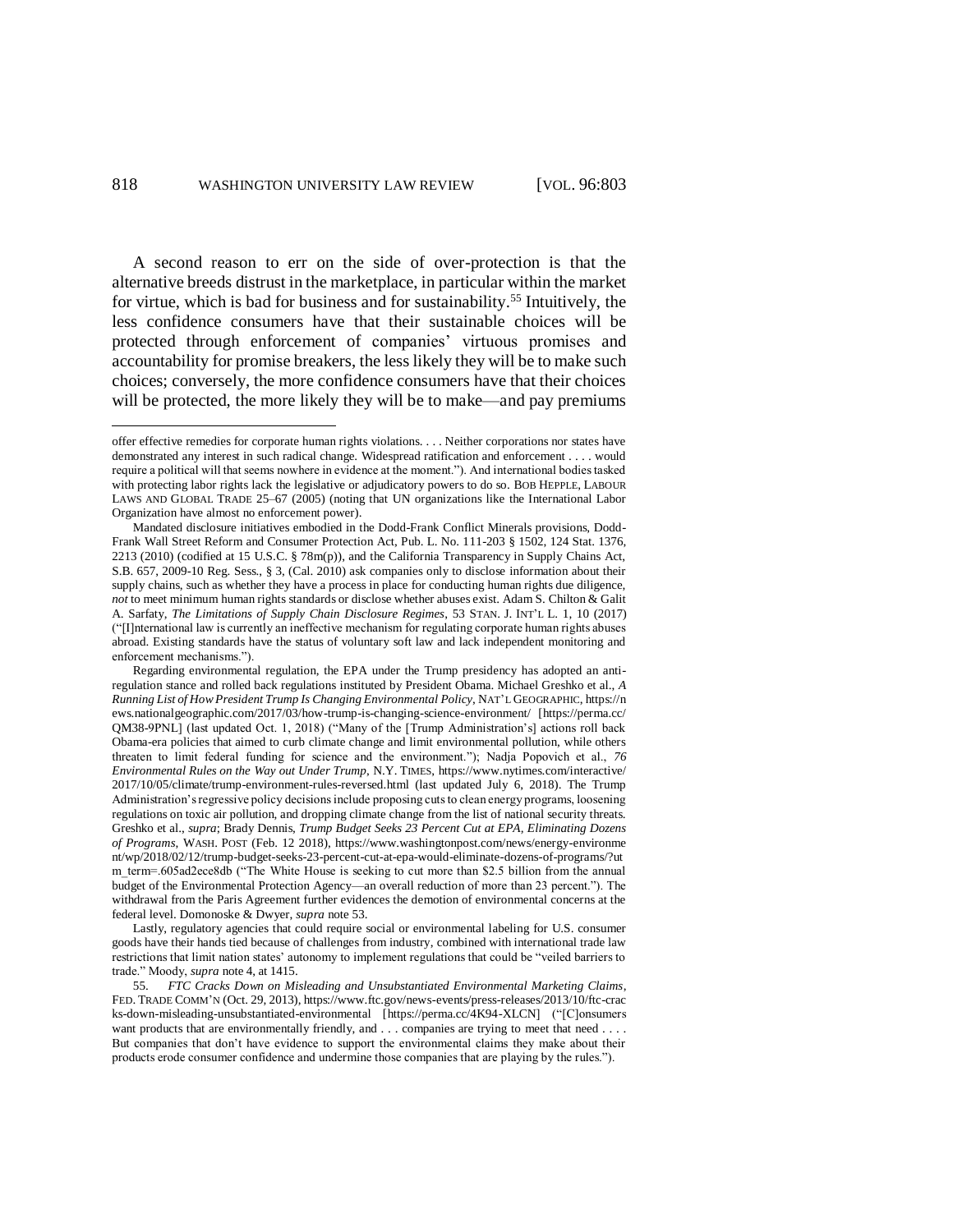for—them. Kysar describes the problem of consumer distrust while at the same time offering a compelling response to the challenge that more policing of "process representations"<sup>56</sup> would chill  $TNCs$ <sup>'</sup> sustainability commitments:

This chilling argument . . . must be weighed against the complementary chilling of consumer demand that would occur if individuals no longer could depend on the veracity of process representations in a heavily manipulated marketplace. If individuals came to regard the process representations of manufacturers with substantial cynicism and distrust, such that their willingness to pay premiums for process-labeled goods diminished, then the economic motivation for manufacturers . . . to disclose process information would diminish as well. In that sense, it is not merely a question whether the threat of deceptive advertising liability would deter manufacturer disclosure of process information, but whether the threat of liability would have a more pronounced effect than the drying-up of consumer demand that would be wrought by a marketplace rife with false and deceptive process claims.<sup>57</sup>

Third, the data on conscious consumption indicates that a growing number of people, in particular millennials, are ready to pay more for products that they believe to be socially and/or environmentally sustainable (in their production and use).<sup>58</sup> Increased willingness to pay premiums for

<sup>56.</sup> Kysar uses "process representations" and "process information" to describe information pertaining to "the labor conditions of workers who produce a consumer good, the environmental effects of a good's production, the use of controversial engineering techniques such as genetic modification to create a good, or any number of other social, economic, or environmental circumstances that are related causally to a consumer product, but that do not necessarily manifest themselves in the product itself." Kysar, *Preferences for Processes*, *supra* note 8, at 529. He clarifies that "although such factors generally do not bear on the functioning, performance, or safety of the product, they nevertheless can, and often do, influence the willingness of consumers to purchase the product." *Id.* 57. *Id.* at 613–14 (footnote omitted).

Id. at 613–14 (footnote omitted).

<sup>58.</sup> *See supra* note 3; *see also* RAPHAEL BEMPORAD & MITCH BARANOWSKI, BBMG, CONSCIOUS CONSUMERS ARE CHANGING THE RULES OF MARKETING. ARE YOU READY? (2007), https://www.fmi.org/docs/sustainability/BBMG\_Conscious\_Consumer\_White\_Paper.pdf [https://perm a.cc/HWJ9-DEFK] ("[N]early nine in ten Americans say the words 'conscious consumer' describe them well and are more likely to buy from companies that manufacture energy efficient products (90%), promote health and safety benefits (88%), support fair labor and trade practices (87%) and commit to environmentally-friendly practices (87%), if products are of equal quality and price."); Sarah Landrum, *Millennials Driving Brands to Practice Socially Responsible Marketing*, FORBES (Mar. 17, 2017) https://www.forbes.com/sites/sarahlandrum/2017/03/17/millennials-driving-brands-to-practice-social<br>ly-responsible-marketing/#675196194990 [https://perma.cc/J2D9-CWGR] (explaining the ly-responsible-marketing/#675196194990 [https://perma.cc/J2D9-CWGR] (explaining "[m]illennials prefer to do business with corporations and brands with pro-social messages, sustainable manufacturing methods and ethical business standards" and that while "66% of consumers are willing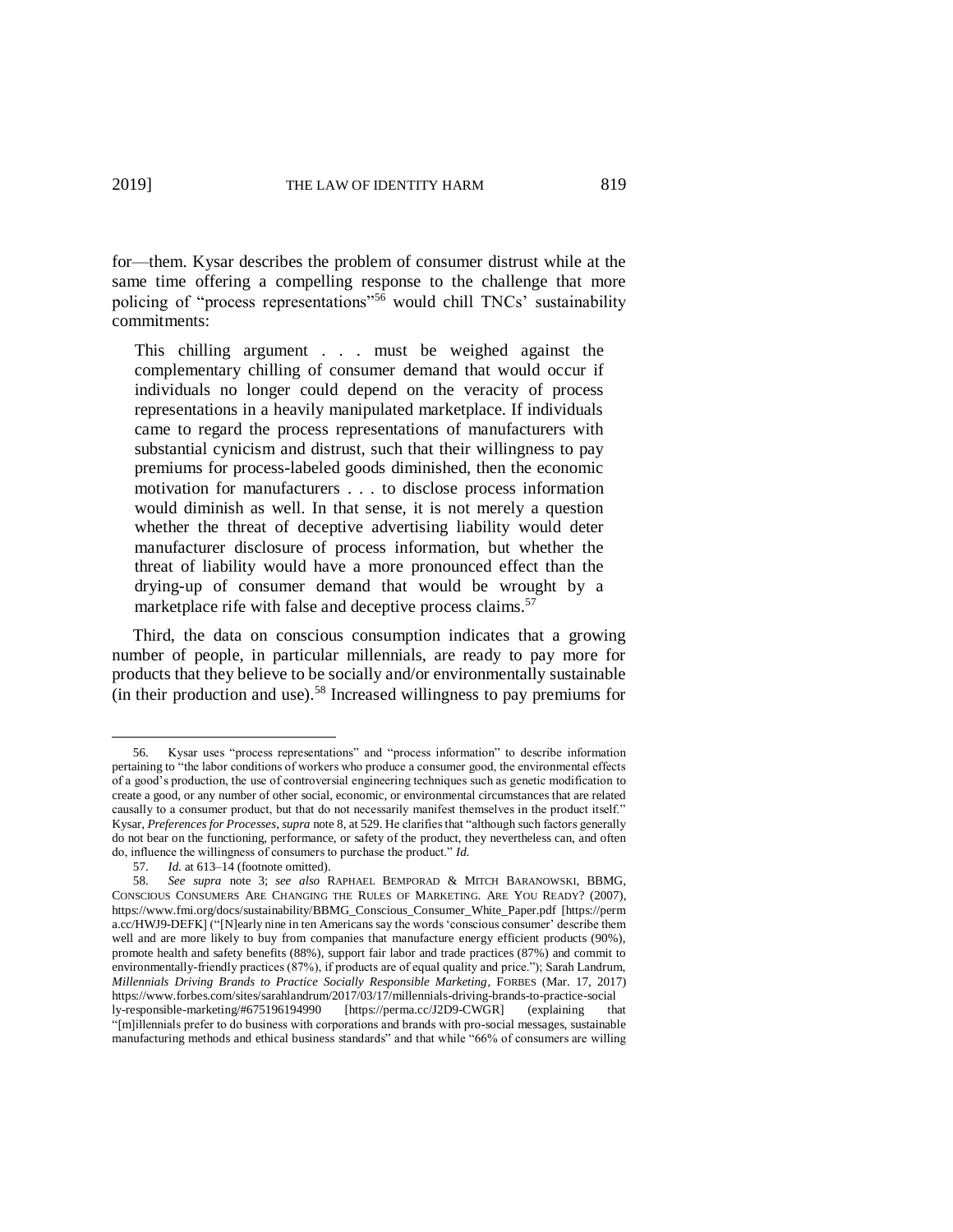otherwise equivalent products indicates a readiness to sacrifice financially in order to avoid sacrificing morally.<sup>59</sup> That consumers increasingly seek out sustainable brands and products is reflected in the vastly increased supply of sustainable goods that are now available for purchase.<sup>60</sup> The last fifteen years have seen a remarkable rise in the quantity and variety of sustainable consumer goods, $61$  and in the use of product labels that attest to the goods' sustainability-related virtues.<sup>62</sup> All of this suggests that sustainability is big business, one that rides on the coattails of protectionworthy consumer expectations.

For better or worse, we live in a consumerist society that reproduces and constantly creates new "schemes of want."<sup>63</sup> With few exceptions, <sup>64</sup> the message to consumers is not "buy less"; it is always "buy more, and buy more of this." In this wants-making machine, there is too much room for sellers to exploit consumers' virtuous expectations with exaggerated, false,

to spend more on a product if it comes from a sustainable brand," millennials "gave an even more impressive showing, with 73%").

<sup>59.</sup> Kimberly Ann Elliott & Richard B. Freeman, *White Hats or Don Quixotes? Human Rights Vigilantes in the Global Economy*, *in* EMERGING LABOR MARKET INSTITUTIONS FOR THE TWENTY-FIRST CENTURY 47, 51 (Richard B. Freeman et al. eds., 2005) (finding consumers would pay 28% more for a \$10 ethical good and 15% more for a \$100 ethical good); Patrick De Pelsmacker et al., *Do Consumers Care About Ethics? Willingness to Pay For Fair-Trade Coffee*, 39 J. CONSUMER AFF. 363 (2005) (finding consumer willingness to pay a 10% premium for fair trade goods).

<sup>60.</sup> *Our Takeaway from Natural Products Expo West 2017: The Rise of "Edible Ethics*,*"* HARTMAN GRP. (May 2, 2017) https://www.hartman-group.com/hartbeat/693/our-takeaway-from-natur al-products-expo-west-2017-the-rise-of-edible-ethics- [https://perma.cc/49ZY-5UHP] [hereinafter *The Rise of "Edible Ethics"*] ("[P]roducts (and the companies that produce them) are increasingly under a spotlight that values transparency, clean ingredients and convincing narratives of production — all reflecting . . . a rising interest in . . . '*edible ethics*.'"); *Unilever's Sustainable Living Brands Continue to Drive Higher Rates of Growth*, UNILEVER (May 18, 2017), https://www.unilever.com/news/Press-rel eases/2017/unilevers-sustainable-living-brands-continue-to-drive-higher-rates-of-growth.html [https:// perma.cc/43R8-U88V] ("Unilever's brands continue to lead the way on sustainable living.").

<sup>61.</sup> *See* FAIRTRADE INT'L, SCOPE AND BENEFITS OF FAIRTRADE 8, 37 (7th ed. 2015), https:// www.fairtrade.net/impact-research/monitoring-impact-reports.html [https://perma.cc/WT5W-CT87] (noting that by the end of 2014, 1,226 organizations in 74 countries had been Fairtrade certified, representing a 35% increase from 2010); Johnston, *supra* note 36, at 241 (explaining that "ethical consumer products, like fair-trade commodities, generate a price premium"); Steve Stecklow & Erin White, *At Some Retailers, 'Fair Trade' Carries a Very High Cost*, WALL ST. J. (June 8, 2004, 12:01 AM), https://www.wsj.com/articles/SB108664921254731069 ("Supermarkets are taking advantage of the label to make more profit because they know that consumers are willing to pay a bit more because it's fair trade.").

<sup>62.</sup> *The Rise of "Edible Ethics*,*" supra* note 60.

<sup>63.</sup> EDWARD HASTINGS CHAMBERLIN, THE THEORY OF MONOPOLISTIC COMPETITION 119–20 (7th ed. 1956).

<sup>64.</sup> Hunter Lovins & Colette Crouse, *Don't Buy This Jacket: Lessons in Successful Values Marketing,* SUSTAINABLE BRANDS (Dec. 18, 2012), http://www.sustainablebrands.com/news\_and\_ views/articles/dont-buy-jacket-lessons-successful-values-marketing [https://perma.cc/ZUH7-WU4T] (describing Patagonia's "Buy Less Campaign" which included a full-page ad in the New York Times featuring the company's best-selling jacket and instructed consumers, "Don't buy this jacket" and instead protect the planet by reducing excess consumption).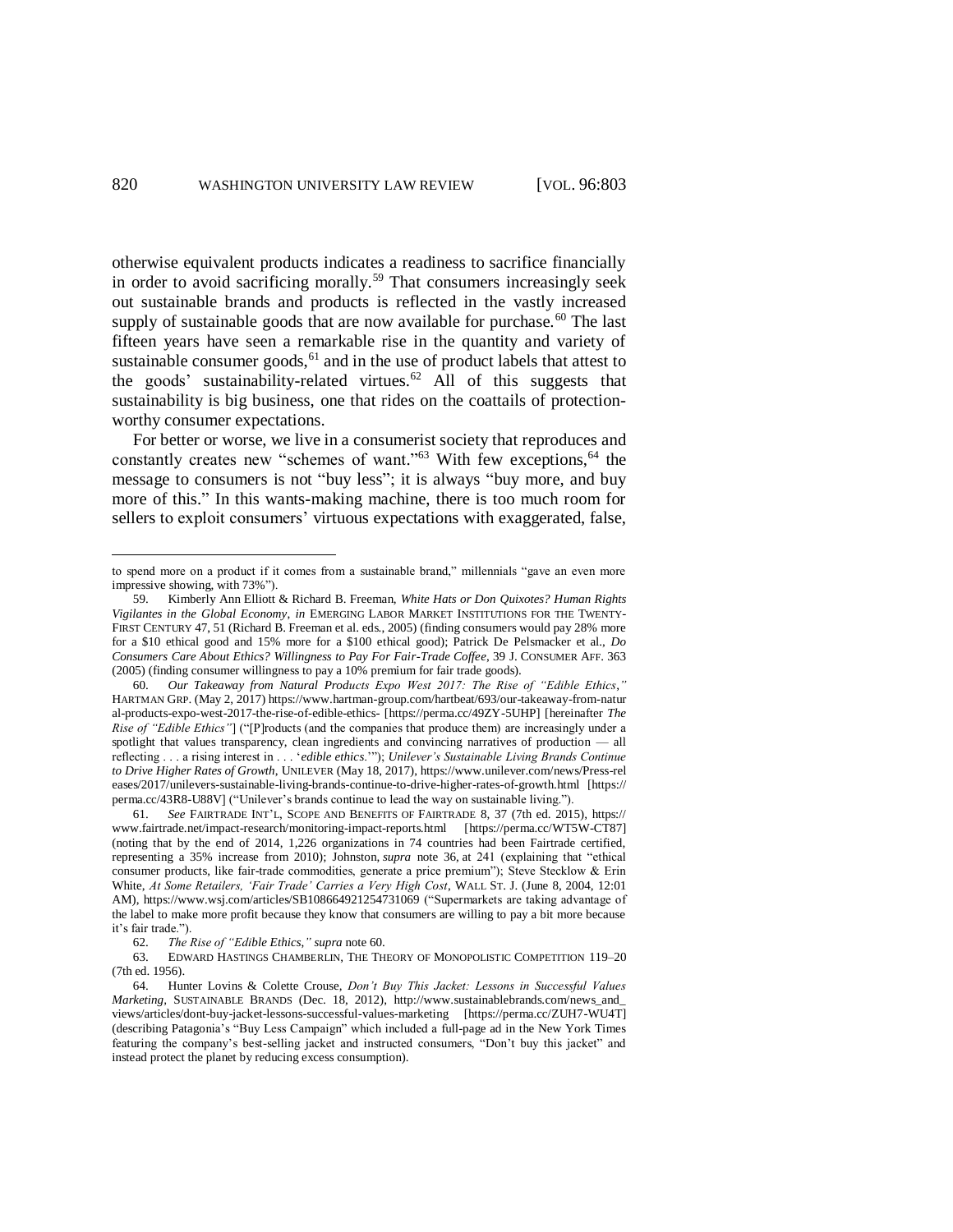or simply "noisy" representations about their wares. Furthermore, although they are at an informational deficit, consumers are expected to be heroic, to deploy their purchasing dollars to support the economy while at the same time communicating their views on public policy. This is a tall order. If consumers are to serve these heroic functions effectively, then their virtuous expectations must be better recognized and protected under the law. Building on Vogel and Kysar's (amongst others') insights about the undertapped potential of consumers to serve as civil regulators, this Article proposes identity harm as a new tool for consumer protection and consumer empowerment.

#### II. THE PSYCHIC SAFETY DEFECT OF IDENTITY-HARMING PRODUCTS

The notion of defect comes from tort law and, more specifically, from products liability law. This Part considers the possibilities for seeing and tackling identity harm through a torts lens. First, it describes the special type of intangible harm at issue with identity-harming products as a "psychic safety defect" and proposes expanding the notion of product dangerosity to include this defect. <sup>65</sup> It then draws an analogy between identity harm and the dignitary tort of defamation and recommends understanding identity harm as a modern day incarnation of defamation, focused not on public reputation, but on one's notion of oneself in the world. The objective is to lay the foundation for more vigorous regulation of companies' virtuous promises via private consumer litigation.

# *A. "Virtuous Dupery" and the Problem of Psychic Safety*

Identity harm is different from, say, the physical safety harm caused by a spontaneously combusting cell phone where the user is at risk of being physically injured. <sup>66</sup> It can also be distinguished from the distress that consumers experience when they learn that the "100% natural" food they ingested in fact contains genetically modified organisms because these kinds of statements typically target consumers' concerns about their own

<sup>65.</sup> I am grateful to Kevin Kolben for proposing this term.

<sup>66.</sup> *See* Eun-Young Jeong, *Samsung to Recall Galaxy Note 7 Smartphone over Reports of Fires*, WALL ST. J. (Sept. 2, 2016, 5:35 PM), https://www.wsj.com/articles/samsung-to-recall-galaxy-note-7 smartphone-1472805076; Daisuke Wakabayashi et al., *Samsung Halts Galaxy Note 7 Production as Battery Problems Linger*, N.Y. TIMES (Oct. 10, 2016), https://www.nytimes.com/2016/10/11/business/s amsung-galaxy-note-fires.html?\_r=0.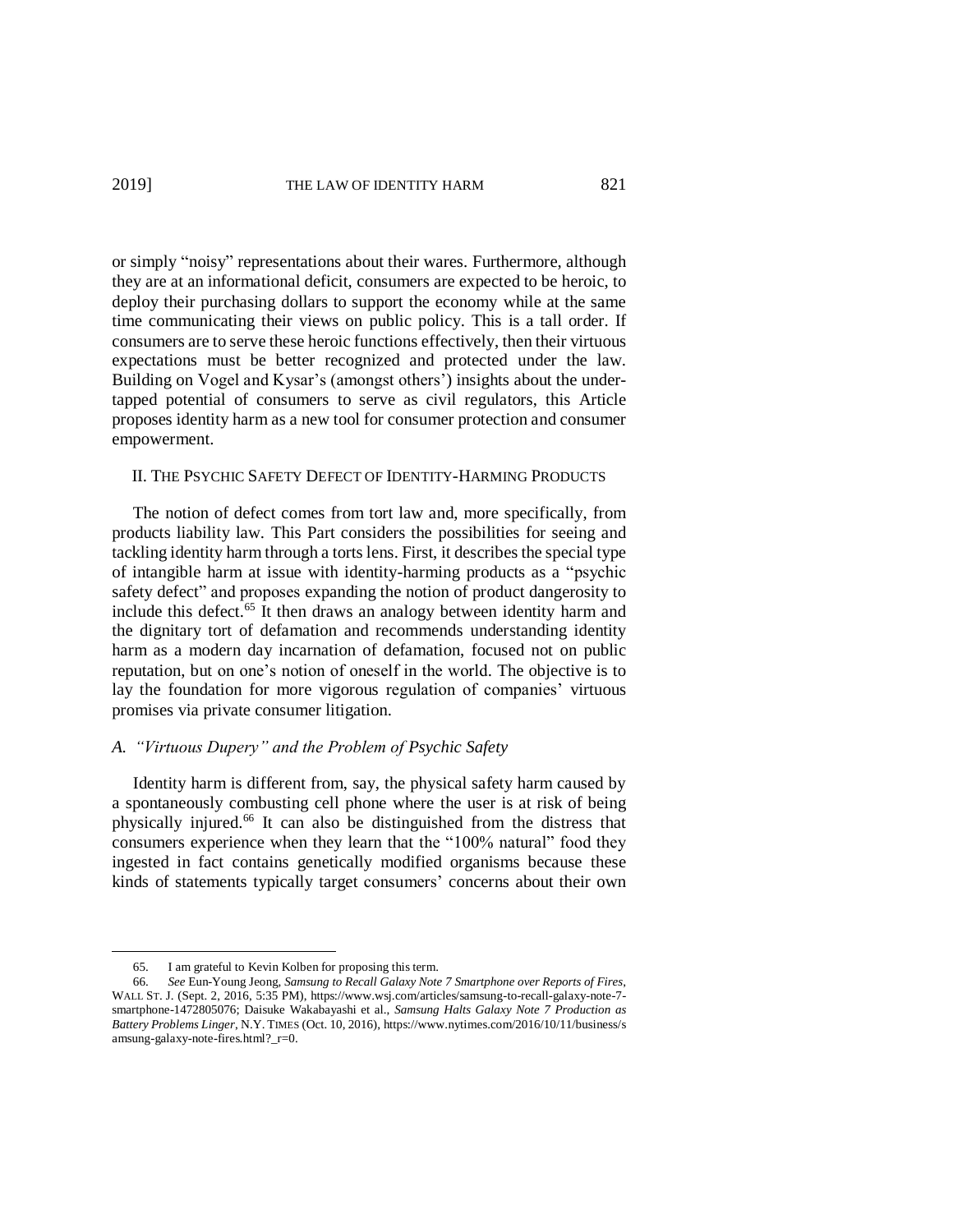bodily health, rather than their sense of virtue.<sup>67</sup> In other words, with traditional safety defects, the primary injured or concerned-about-beinginjured party is the consumer herself. By contrast, with identity harm, the injury is *derivative* in the sense that it is at least one step removed from the transaction. The virtuous promises that underlie identity-harming transactions tap into something beyond the consumer and her immediate self-interest, reaching her values and rules of engagement with the world. As a result, when a virtuous promise is broken, the injury unfolds somewhere beyond the consumer.

To illustrate, for virtuous duperies pertaining to sustainability, the physical injury is experienced not by the consumer but by the planet or the people involved in the production process. <sup>68</sup> The harm experienced by the consumer is psychic, rather than physical. It arises upon realizing one's unwitting participation in causing harm to another, of being made to act contrary to one's personal values. A chocolate bar that a consumer learns was made with forced child labor likely tastes no less sweet on her tongue, even though its moral taint on her conscience may be very bitter indeed.<sup>69</sup> Similarly, a pricier item such as a diamond engagement ring that is discovered to have been sourced from a "blood diamond" country may still shine brightly, but its moral brilliance may be greatly diminished for its owner. Moral bitterness or dullness are by-products of the derivative characteristic of identity harm, of realizing that one's purchase contributed to hurting others. Importantly, because it surfaces within the (noneconomic) moral sphere, the intensity of the harm is only loosely connected to product price. Identity harm is morally sensitive but price-neutral, in other words.

<sup>67.</sup> *See* Michele Simon, *ConAgra Sued Over GMO '100% Natural' Cooking Oils*, FOOD SAFETY NEWS (Aug. 24. 2011), http://www.foodsafetynews.com/2011/08/conagra-sued-over-gmo-100-naturalcooking-oils/#.WKeHvRSnWto [https://perma.cc/VD8K-6QGV] (describing a class action against ConAgra for labeling cooking oils "100% natural" to target health conscious consumers when the oils contain GMOs). Note that consumers who seek out "natural" and "organic" may also be concerned with other-regarding sustainability issues, such as soil-health and water pollution. *See Fairtrade and Organic Go Hand in Hand*, FAIRTRADE AM. (Sept. 6, 2016), http://fairtradeamerica.org/Media-Center/Blog/20 16/September/fairtrade-and-organic [https://perma.cc/PYJ4-NLXZ] ("Some [buy organic] for environmental concerns while others believe it is healthier").

<sup>68.</sup> From the corporate supply side, sustainable practices

provide a benefit primarily to someone other than the firms' patrons. Under this broad definition of altruism, all of these practices constitute the provision of altruism to such patrons. In that sense, commercial nonprofits and commercial for-profits are suppliers of altruism, even though they are primarily supported by fees paid by their customers.

Benjamin Moses Leff, *Some Implications of the Agency-Cost Theory of the Nonprofit Firm*, *in* THE CAMBRIDGE HANDBOOK OF SOCIAL ENTERPRISE LAW 401 (Benjamin Means & Joseph W. Yockey eds., forthcoming Jan. 2019) (manuscript on file with author).<br>69. Sud Complaint, *supra* note 3, at 1 ("[Clons]

Sud Complaint, *supra* note 3, at 1 ("[C]onsumers do not expect the products that they purchase to be derived from, manufactured or otherwise created or made available through the use of slavery, human trafficking or other illegal labor practices.").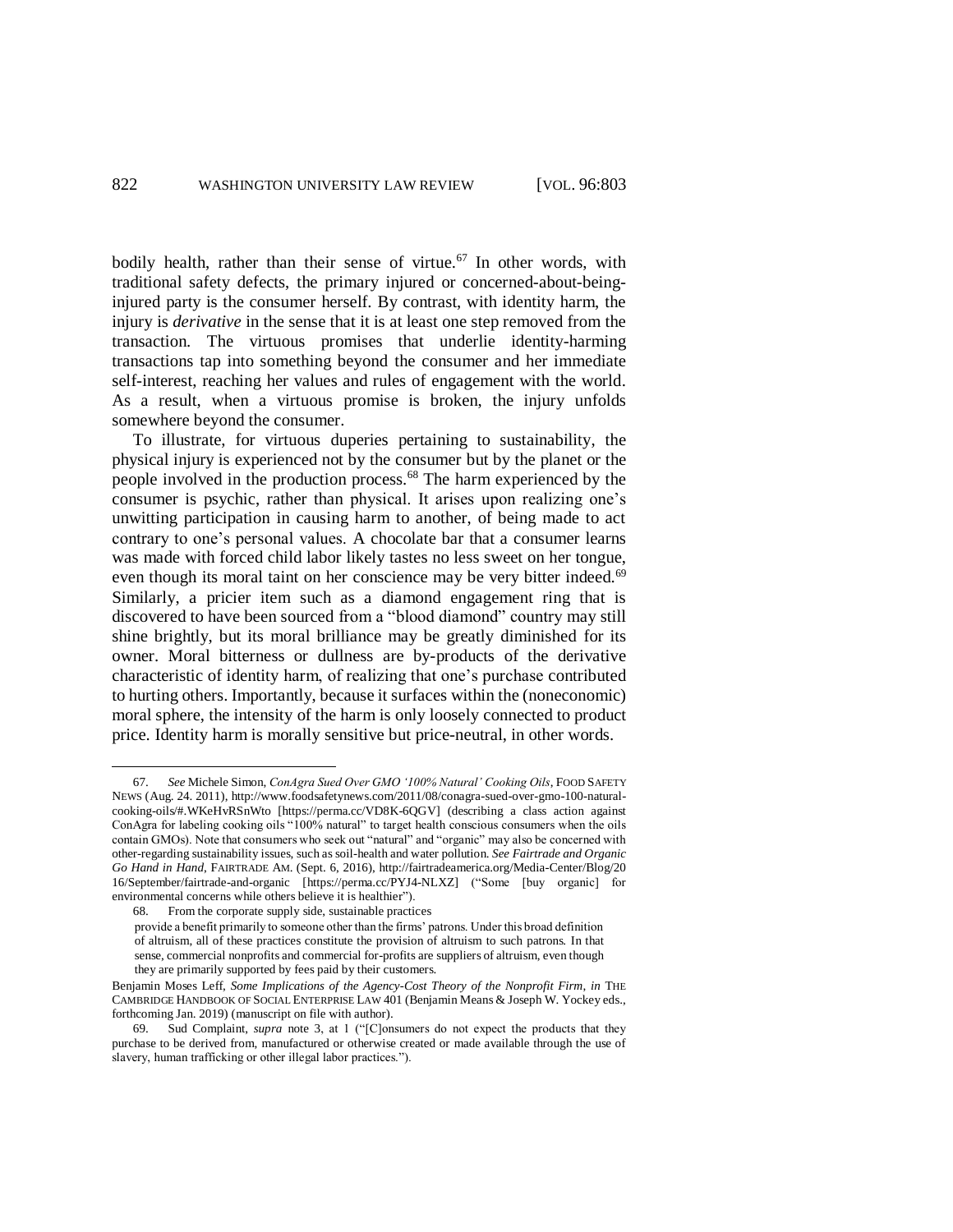Within the sphere of broken sustainability promises, identity harm is experienced by the consumer but stems from injuries to others. Such injuries are supported by consumer purchases and can occur before the transaction, during production, or afterwards, when the product is used (e.g., driving the VW dirty-diesels). But identity harm can be triggered outside the sustainability sphere, as well. For example, it encompasses the type of "spiritual harm" that someone who observes the Jewish faith might experience upon learning that the food she ingested was falsely marketed as Kosher,<sup>70</sup> or an observer of Islam might experience upon learning that a meat product she consumed was not in fact Halal, or someone of the Jain or Hindu traditions might experience upon learning that the food she ordered was incorrectly described as vegetarian.<sup>71</sup> Here, the consumer suffers no direct physical harm as a result of the broken promise, but the integrity of her relationship to the divine may be undermined. In each instance, the consumer is in some way misled, pitted against her own religious values, and unwittingly made to break her own rules of engagement with the spiritual world.

The "ethical harm" that a vegan consumer might experience upon learning that a product she believed to be cruelty-free was in fact developed by experimenting on animals can also be brought under the identity harm umbrella. Here, the consumer's identity harm would be connected to the injury suffered, even only theoretically, by the animals.<sup>72</sup> Yet another type of identity harm could be described as "patriotic harm," referring to the psychic harm experienced by a consumer who purchases a product labeled "Made in the U.S.A." only to learn that the product was made in Taiwan and assembled in Mexico, for example.<sup>73</sup> Here, the consumer understood

<sup>70.</sup> *See* Stephen F. Rosenthal, *Food for Thought: Kosher Fraud Laws and the Religion Clauses of the First Amendment,* 65 GEO. WASH. L. REV. 951, 956 n.43 (1997) (alteration in original) (quoting RABBI YACOV LIPSCHUTZ, KASHRUTH: A COMPREHENSIVE BACKGROUND AND REFERENCE GUIDE TO THE PRINCIPLES OF KASHRUTH 15 (1988)) ("[T]he consumption of forbidden foods defiles the holy spirit, and its sanctity is injured. This injury reduces the Jewish capacity to reap the full rewards of Torah and its fathomless depths.").

<sup>71.</sup> Gupta v. Asha Enters., 27 A.3d 953, 962–64 (N.J. Super. Ct. App. Div. 2011) (granting summary judgment in favor of a restaurant that erroneously served Hindu vegetarian patrons meat due to a lack of measurable damage for negligence claims, but denying the restaurant's motion for summary judgment based on express warranty claims). Plaintiffs argued that they suffered "spiritual injuries" based on the Hindu belief that "if they eat meat, they become involved in the sinful cycle of inflicting pain, injury and death on God's creatures, and that it affects the karma and dharma, or purity of the soul." *Id.* at 956.

<sup>72.</sup> Beltran v. Avon Products, Inc., 867 F. Supp. 2d 1068, 1073 (C.D. Cal. 2012) (class action claiming that if consumers had been aware that Avon tested on animals, they would not have purchased the company's cosmetics).

<sup>73.</sup> Kwikset Corp. v. Superior Court, 246 P.3d 877, 881 (Cal. 2011) (finding that plaintiffs had suffered an injury in fact when they purchased locksets falsely marked as Made In U.S.A.).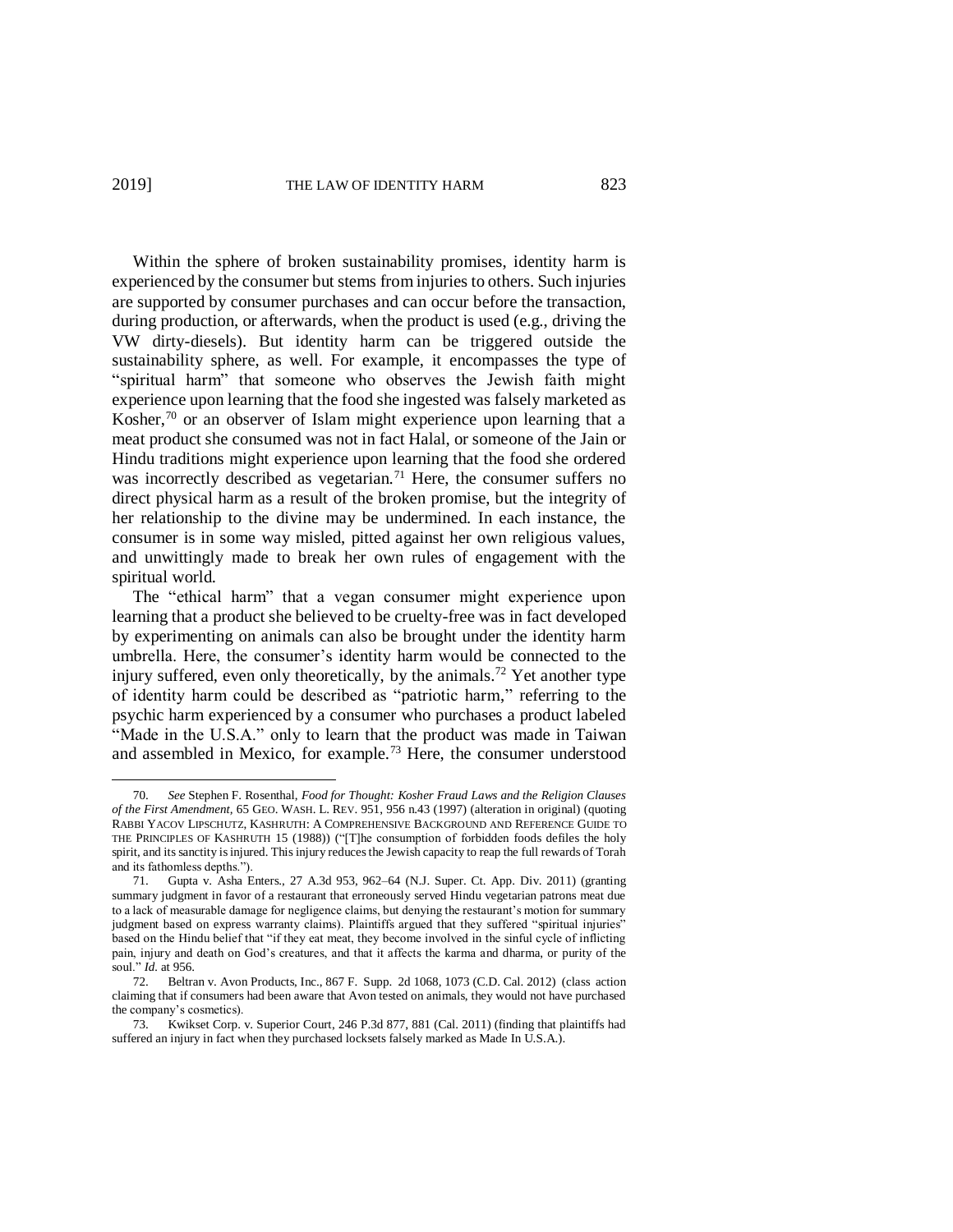her purchase to be patriotic, a way to contribute to the U.S. economy and to the well-being of her fellow citizens.<sup>74</sup> Realizing her mistake, she might be upset for economic reasons, since she was duped into parting with her money, but also for psychic and emotional reasons, because she unwittingly acted against her values by supporting the wrong economy.

These examples of identity harm all highlight its derivative nature by illustrating how the underlying injury occurs beyond the transaction and the consumer. They show that identity harm is triggered when the integrity of a consumer's relationship(s) to the world (e.g., social, environmental, spiritual, ethical, patriotic) is undermined. They further show that identityharming products are not defective in the traditional sense since they do not malfunction or put the consumer in physical danger. They do, however, possess a psychic safety defect: by undercutting an individual's autonomy to make values-aligned purchasing decisions—indeed, by making her act against her values—identity-harming products cause a special type of psychic distress. The distress is arguably most acute when other-regarding virtuous promises are at issue since the latter implicate the consumer in the well-being or, more aptly, the *ill*-being of others—e.g., the planet and people making the product.

### *B. Expanding Dangerosity*

 $\overline{a}$ 

The psychic safety defect possessed by identity-harming products can be compared to the defect contained in a predatory loan that endangers not only the financial safety of the borrower, but also her sense of well-being.<sup>75</sup> Indeed, recognizing the financially and psychically abusive features of certain financial products (e.g., payday loans and subprime mortgages) is what led to the establishment of the Consumer Financial Protection Bureau (CFPB) in order to better police financial products providers, particularly

<sup>74.</sup> Second Amended Class Action Complaint at 7, Oxina v. Lands' End, Inc., No. 3:14-cv-2577- MMA (NLS), 2015 U.S. Dist. LEXIS 94847 (S.D. Cal. July 29, 2015) ("Plaintiff believed at the time she purchased . . . that she was purchasing a superior quality product, as well as supporting U.S. jobs and the U.S. economy."); Kwikset Corp. v. Superior Court, 90 Cal. Rptr. 3d 123, 132 (Cal. Ct. App. 2009) ("It is an injury we fully comprehend and condole: their patriotic desire to buy fully Americanmade products was frustrated."), *rev'd*, 246 P.3d 881 (Cal. 2011).

<sup>75.</sup> Oren Bar-Gill & Elizabeth Warren, *Making Credit Safer*, 157 U. PA. L. REV. 1, 5(2008) ("For families that get tangled up with truly dangerous financial products, the results can be wiped-out savings, lost homes, higher costs for car insurance, denial of jobs, troubled marriages, bleak retirements, and broken lives."); Elizabeth Warren, *Unsafe at Any Rate*, 5 DEMOCRACY (2007), http://democracyjo urnal.org/magazine/5/unsafe-at-any-rate/ [https://perma.cc/W932-DBE6] (explaining that the cost of debt cannot be measured only in dollars, and that "[a]nxiety and shame have become constant companions for Americans struggling with debt").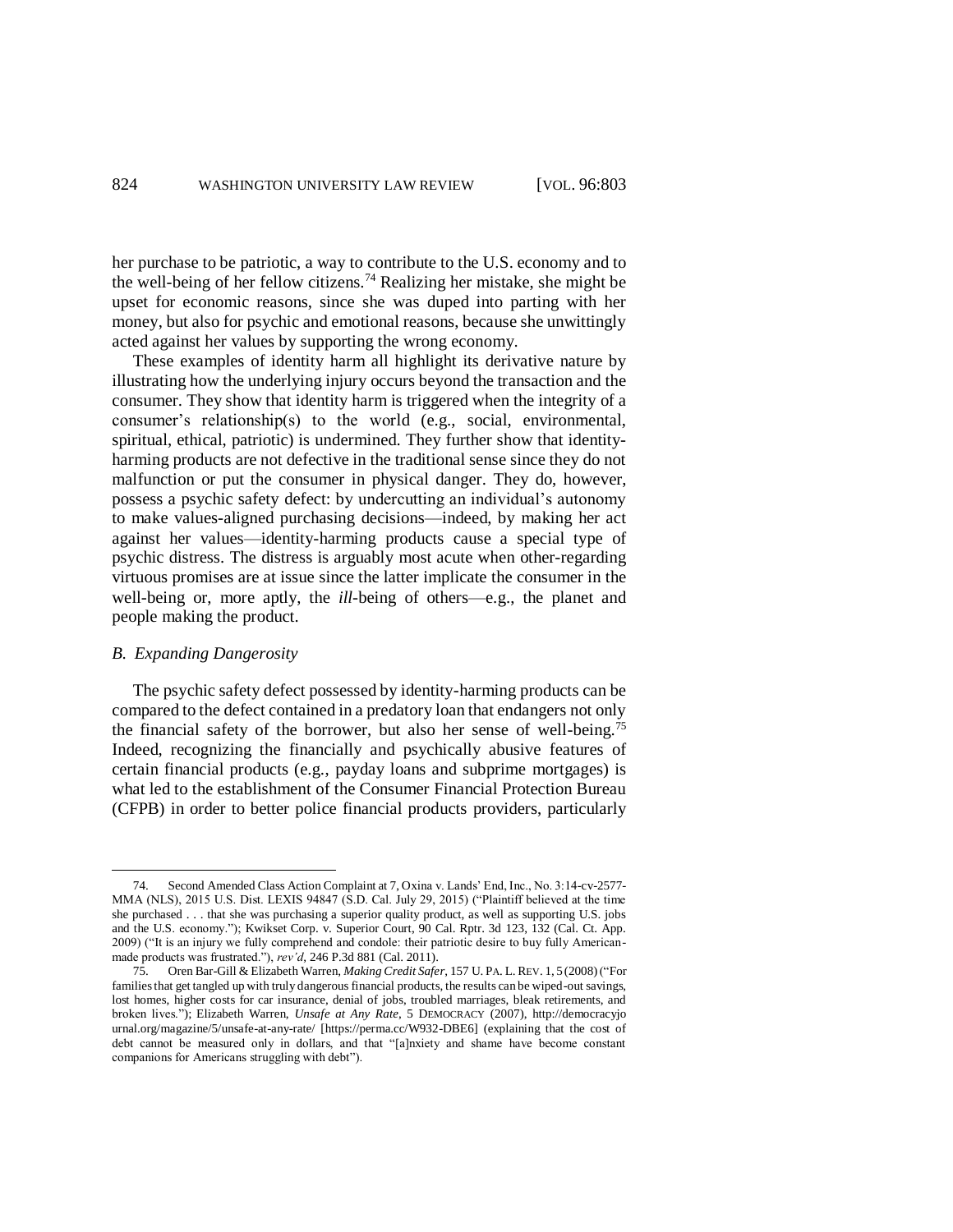vis-à-vis financially vulnerable consumers. <sup>76</sup> The CFPB was founded on an expanded definition of product dangerosity, as proposed by (now) Senator Elizabeth Warren, who famously bemoaned,

It is impossible to buy a toaster that has a one-in-five chance of bursting into flames and burning down your house. But it is possible to refinance an existing home with a mortgage that has the same onein-five chance of putting the family out on the street—and the mortgage won't even carry a disclosure of that fact to the homeowner.<sup>77</sup>

This Section advocates for expanding dangerosity further to encompass the psychic safety issues created by identity-harming products. To be clear, the recommendation here is *not* to establish a new regulatory agency to deal with identity-harming goods and virtuous duperies, but rather to upgrade the legal tools we already have so that consumers can better fight their own legal battles.

Knives, cars, guns, pharmaceuticals, cigarettes, alcohol: these are all inherently dangerous items in that there is only so much manufacturers can do to make them safe for use. Goods that qualify as inherently dangerous invite closer regulation through, for example, disclosure and license and age requirements. Armed with dangerosity information, consumers can (in theory) decide how much risk to expose themselves to. But many goods are not considered dangerous even if they are *products of danger*. As a result, many dangerous-in-fact goods circulate beneath the regulatory radar. For example, a bar of chocolate made with forced child labor would not be viewed as dangerous even though it is a product of danger. How else to qualify the trafficking and abuse of tens of thousands of West African children and the injuries they sustain while wielding machetes to pry open cacao pods?<sup>78</sup> Or the deaths of thousands of women who have perished in

<sup>76.</sup> *Creating the Consumer Bureau*, CFPB, https://www.consumerfinance.gov/about-us/the-bu reau/creatingthebureau/ [https://perma.cc/U5EU-Z2N9] (noting that the CFPB was created to "address failures of consumer protection" because lenders were making bad loans and exploiting borrowers).

<sup>77.</sup> Warren, *supra* note 75. *See also* Bar-Gill & Warren, *supra* note 75, at 6 (arguing for tailored regulation of consumer financial products: "Credit products should be thought of as products, like toasters and lawnmowers, and their sale should meet minimum safety standards.").

<sup>78.</sup> TULANE UNIV. SCH. OF PUB. HEALTH & TROPICAL MED., 2013/14 SURVEY RESEARCH ON CHILD LABOR IN WEST AFRICAN COCOA GROWING AREAS 81 (2015), http://www.childlaborcocoa.org/ images/Payson\_Reports/Tulane%20University%20-%20Survey%20Research%20on%20Child%20La bor%20in%20the%20Cocoa%20Sector%20-%2030%20July%202015.pdf [https://perma.cc/U66B-BN 8J] ("In the aggregate more than 2 million children between 5–17 years are estimated to be in hazardous work in cocoa in 2013/14, an 18% increase compared to 2008/09. The goal of the Harkin-Engel Protocol—removing large numbers of children from the [Worst Forms of Child Labor] in West African cocoa agriculture—has yet to be reached."); Alexandra Wexler, *Chocolate Makers Fight a Melting*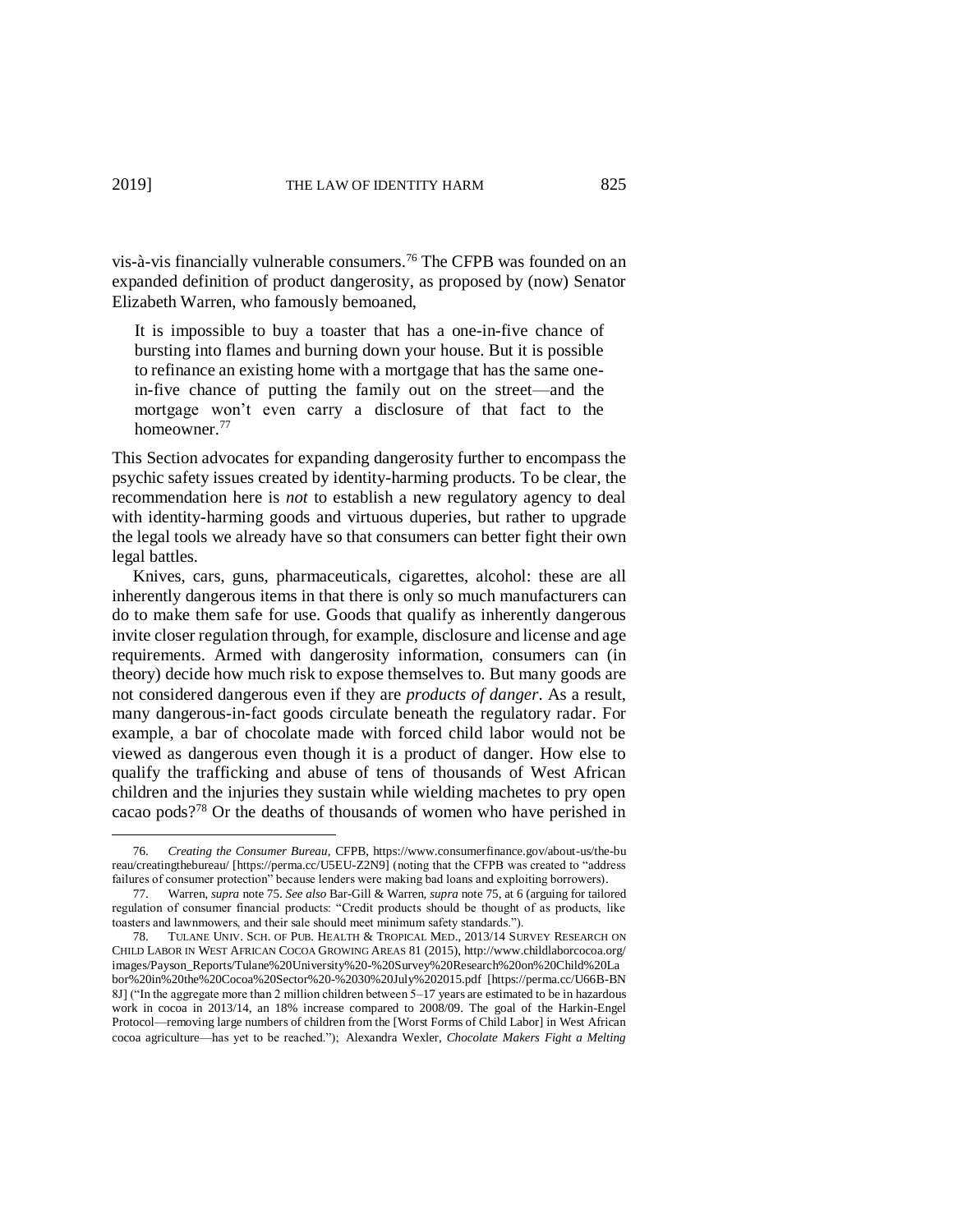factory fires and building collapses while making clothes for rich-country consumers?<sup>79</sup> Or the illnesses and subsequent deaths of hundreds of cotton farmers in India due to the use of toxic pesticides that increase yields in order to meet the demands of the fast fashion industry? $80$  Or the countless animals that have suffered to develop cosmetics, or whose fertility has dropped because of water and soil pollution caused by pesticides and clothing dye?<sup>81</sup>

Because manufacturers are only required to communicate safety information pertaining to consumers' physical safety, not social or environmental dangerosity information, conscious consumers must actively hunt that information down. But hunting for information can be inconvenient, time consuming, costly, and not terribly rewarding. As things stand, then, consumers are over-exposed to psychic safety risks, and though many may believe that they have the autonomy to make informed, valuesaligned purchasing decisions, the reality is that this autonomy is severely undermined by the weak dangerosity-information systems at work. Once again we encounter the heroic consumer and find her to be spectacularly ill equipped to serve her heroic functions. For identity harm purposes, the question thus becomes, "Should consumers be expected to assume the risk that their consumptive desires are being met through practices that are abusive to humans, animals, and the planet?"

In our increasingly globalized world, consumers can generally satisfy their desires without knowing much, if anything, about the production history of their purchases. The social bonds that tie us to one another across

*Supply of Cocoa*, WALL ST.J. (Jan. 13, 2016, 9:30 PM), https://www.cocoalife.org/~/media/CocoaLife/ en/download//article/Wsj\_Chocolate%20makers%20supply%20chain.pdf [https://perma.cc/68XM-W2 WN] (hazardous conditions include using dangerous instruments like machetes, "clearing land, carrying heavy loads, or [working] for long hours, at night or with exposure to agrochemicals").

<sup>79.</sup> CLEAN CLOTHES CAMPAIGN ET AL., EVALUATION OF H&M COMPLIANCE WITH SAFETY ACTION PLANS FOR STRATEGIC SUPPLIERS IN BANGLADESH 1 (2015), https://cleanclothes.org/resources /publications/hm-bangladesh-september-2015.pdf [https://perma.cc/3CUM-B4SE] ("[T]he Rana Plaza building collapsed, killing 1,138 garment workers and injuring 2,500 more. It was the deadliest disaster in the history of the global apparel industry."); *Bangladesh Factory Collapse Toll Passes 1,000*, BBC NEWS (May 10, 2013), http://www.bbc.com/news/world-asia-22476774 [https://perma.cc/SYV5-HWA 4].

<sup>80.</sup> Kate Good, *How Pesticides Are Harming Animals*, ONE GREEN PLANET (Mar. 20, 2014), http://www.onegreenplanet.org/animalsandnature/how-pesticides-are-harming-animals/ [https://perma. cc/DZF7-Z2ZX] (noting that pesticides disorient bees, cause sexual abnormalities in frogs, decrease reproductive rates in birds, and increase cancer risks in dogs and cats); Jaideep Hardikar, *The Indian Farmers Falling Prey to Pesticide*, BBC NEWS (Oct. 5, 2017) http://www.bbc.com/news/world-asia-in dia-41510730 [https://perma.cc/JR3L-YZMR]; Patsy Perry, *The Environmental Costs of Fast Fashion*, INDEPENDENT (Jan. 8, 2018), http://www.independent.co.uk/life-style/fashion/environment-costs-fastfashion-pollution-waste-sustainability-a8139386.html [https://perma.cc/X96E-8NHN].

<sup>81.</sup> *About Cosmetics Animal Testing*, HUMANE SOC'Y INT'L, http://www.hsi.org/issues/becruelty free/facts/about\_cosmetics\_animal\_testing.html [https://perma.cc/U87A-NMM4] ("[A]pproximately 100,000–200,000 animals suffer and die just for cosmetics every year around the world.").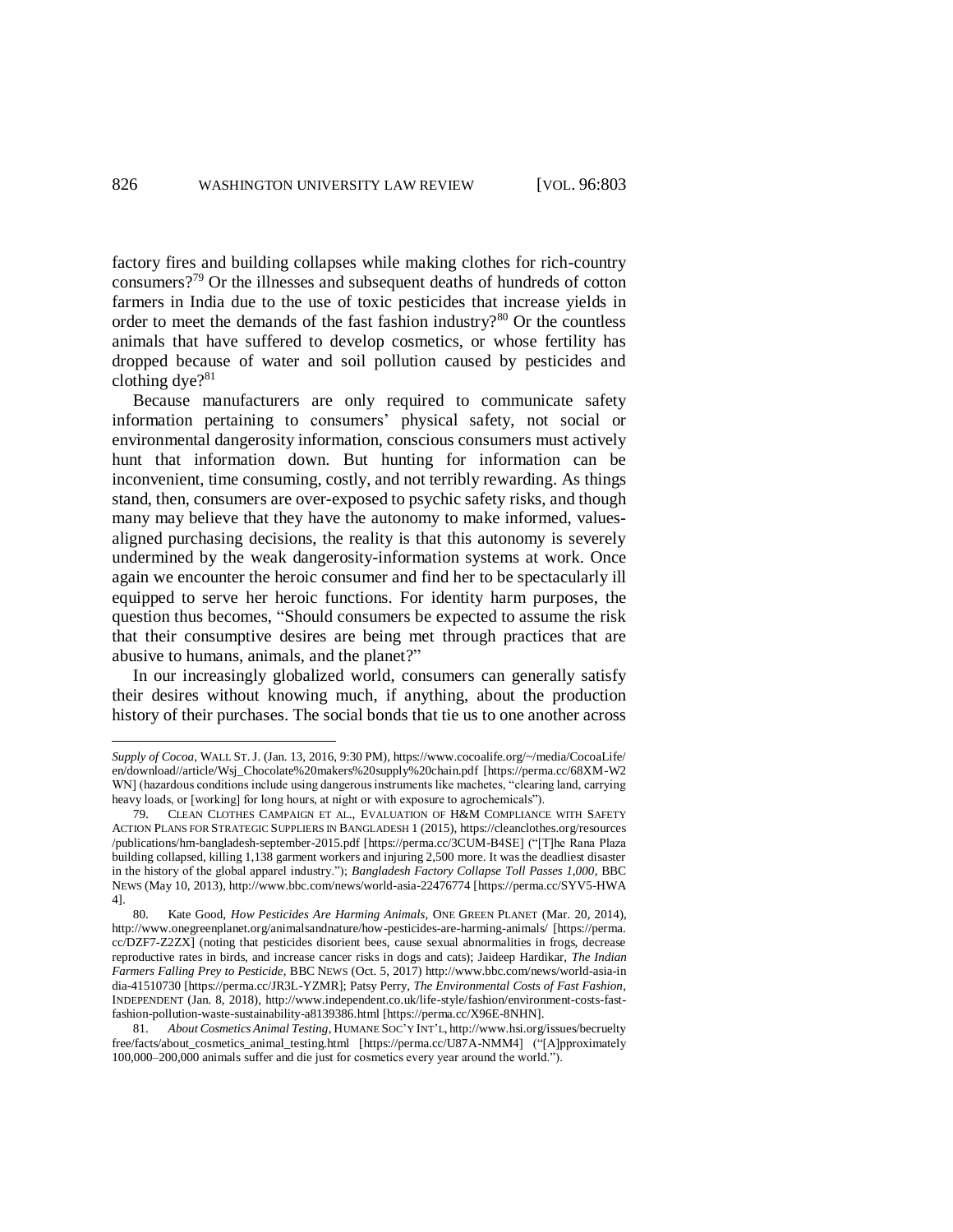the globe are often obscured and anonymized by opaque supply chains; this allows for the perpetuation of a dynamic whereby rich-country consumers (unknowingly) contribute to the ill-being of poor-country producers and their communities. As Kysar urged over a decade ago, this disturbing state of affairs calls for revisiting the distinction between product safety and the safety of the production *process*. <sup>82</sup> More specifically, it calls for formal consideration of social-environmental dangerosity when analyzing product safety.

[T]he world of universal utilitarianism has not yet arrived. Until it does, products liability law need not further the erosion of citizen risk values by giving effect only to technical, sterilized expectations of safety. Rather, the common law of products liability should reflect the culture within which it operates, and it should do so by acknowledging lay risk values to the extent that, and so long as, they  $exist.<sup>83</sup>$ 

If products liability law is to serve as a "cultural mirror"<sup>84</sup> that faithfully reflects societal notions of safety/dangerosity or "lay risk values," then upgrades will be necessary. Safety analysis should look beyond the physical product to include the processes that made its making possible, as well as the environmental impact of its use. Such an upgrade would improve the responsiveness of products liability law to consumers' evolving expectations and increase the relevance and effectiveness of this crucial branch of consumer protection.

One shortcoming of products liability law is that defect claims are assessed by applying cost-utility analysis, where the risk created by product X is compared with that of an alternative design, without considering consumer expectations. <sup>85</sup> Thus, under the Restatement (Third) of Torts, product risk is assessed "only in relation to alternative product designs," and the "sphere of relevant variables becomes confined to expected harm, product functionality, and other manifest physical characteristics of the product and its proffered alternatives."<sup>86</sup> For example, a bullet that "severely

<sup>82.</sup> Kysar, *Preferences for Processes*, *supra* note 8.

<sup>83.</sup> Kysar, *Expectations of Consumers*, *supra* note 25, at 1788 (footnote omitted).

<sup>84.</sup> *Id.* at 1760 (citing Marshall S. Shapo, *In Search of the Law of Products Liability: The ALI Restatement Project*, 48 VAND. L. REV. 631, 638, 664 (1995); Marshall S. Shapo, *Products Liability: The Next Act,* 26 HOFSTRA L. REV. 761, 771 (1998); and Marshall S. Shapo, *In the Looking Glass: What Torts Scholarship Can Teach Us About the American Experience*, 89 NW. U. L. REV. 1567, 1577 (1995)).

<sup>85.</sup> *Id.* at 1766.

<sup>86.</sup> *Id.*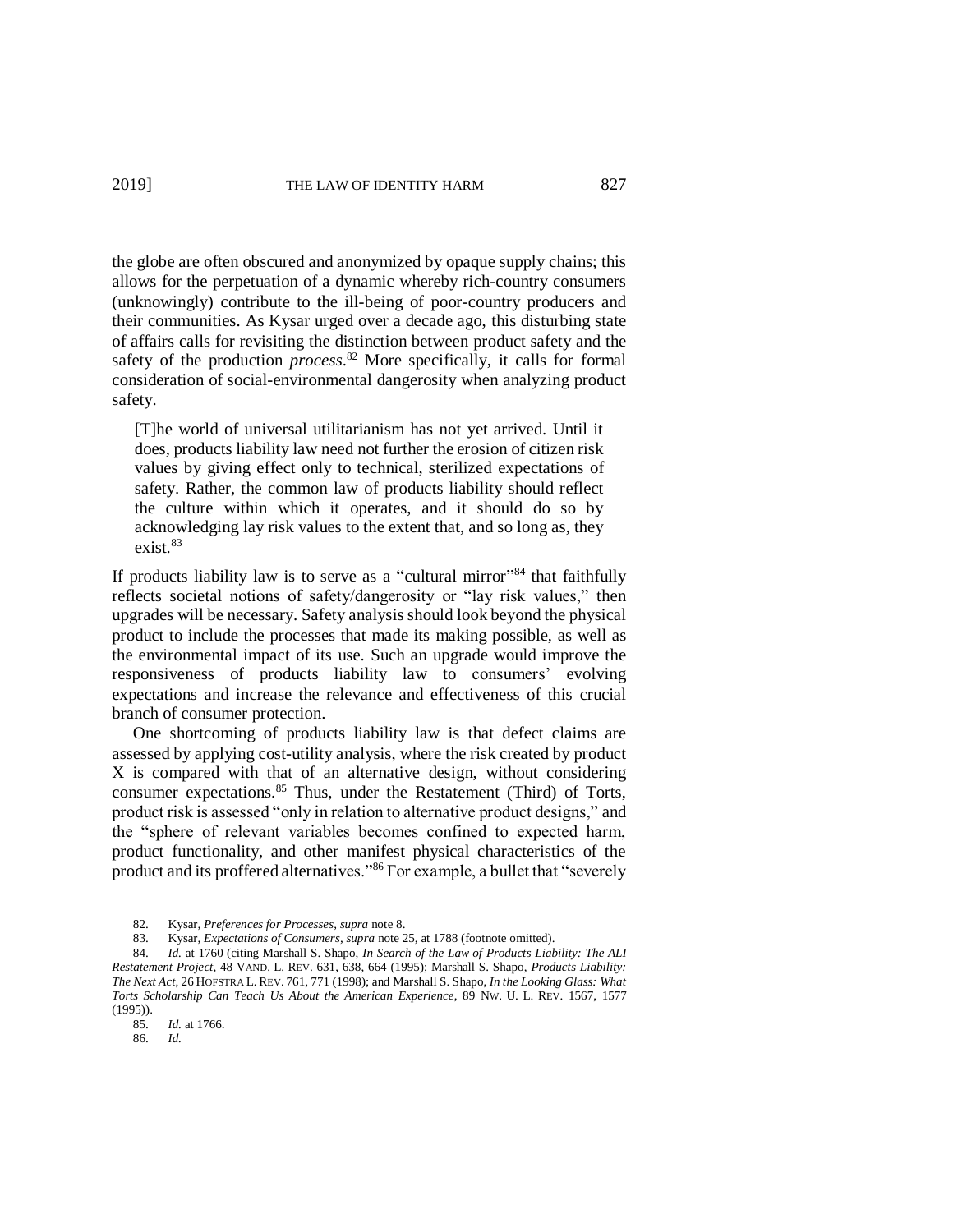rip[s] through and mutilate[s] body parts" would not be considered defective because, *objectively*, such products "are designed to cause injuries and are thus not unfit for their intended purpose."<sup>87</sup> However, as Kysar observes, unlike experts, lay people "care a great deal about the manner in which a death occurs, particularly when it is accompanied by pain and suffering, terror, or some other dread-inducing characteristic."<sup>88</sup> Such subjective expectations should be taken seriously and not "dismissed as irrationalities . . . [to] be ignored in favor of more narrow instrumentalist balancing."<sup>89</sup>

If products liability law is to do its job, product safety/defect analysis should be upgraded to take consumer expectations regarding (un)acceptable levels of dangerosity into account. No doubt, this would lead to finding more products—e.g., slavery chocolate or blood diamonds or fast fashion apparel—defective, which will generate pushback from manufacturers. However, the output of such a regulatory upgrade would be additional disclosure of dangerosity information (e.g., through labeling or on company websites) and litigation only if the disclosures are inadequate or false, *not*  prohibition from selling dangerous-in-fact items. Otherwise stated, upgraded products liability law would not proscribe abusive practices by companies; instead, it would expand the range of products considered to be unsafe and require that dangerosity be disclosed. Social-environmental dangerosity disclosures would make it easier for consumers to avoid purchases that pit them against their values and enhance their autonomy to make values-aligned choices.

Requiring additional disclosure, whether via direct regulation or litigation, is a complicated and costly proposition.<sup>90</sup> To assuage concerns about workability, Part IV offers some limiting principles for socialenvironmental dangerosity disclosure. For now, note that if companies actually improve their sustainability performance and their reporting practices, as they are instructed to do under international (voluntary) norms,

<sup>87.</sup> *Id.* at 1767 (quoting Leslie v. United States, 986 F. Supp. 900, 902, 909 (D.N.J. 1997)).

<sup>88.</sup> *Id.* (citing Cass R. Sunstein, *Bad Deaths*, 14 J. RISK & UNCERTAINTY 259, 268 (1997)).

<sup>89.</sup> *Id.*

<sup>90.</sup> *See, e.g.*, Omri Ben-Shahar & Carl E. Schneider, *The Failure of Mandated Disclosure*, 159 U. PA. L. REV. 647, 651 (2011); Richard Craswell, *Taking Information Seriously: Misrepresentation and Nondisclosure in Contract Law and Elsewhere*, 92 VA. L. REV. 565, 566, 578, 614 (2006) (offering a persuasive account of the complexities of information regulation and explaining that decisions about what and how to disclose "require balancing the costs and benefits of each incremental disclosure," including "the physical cost of printing extra words on the product's label, but also the potentially more serious cost of diluting the effectiveness of other warnings and disclosures.").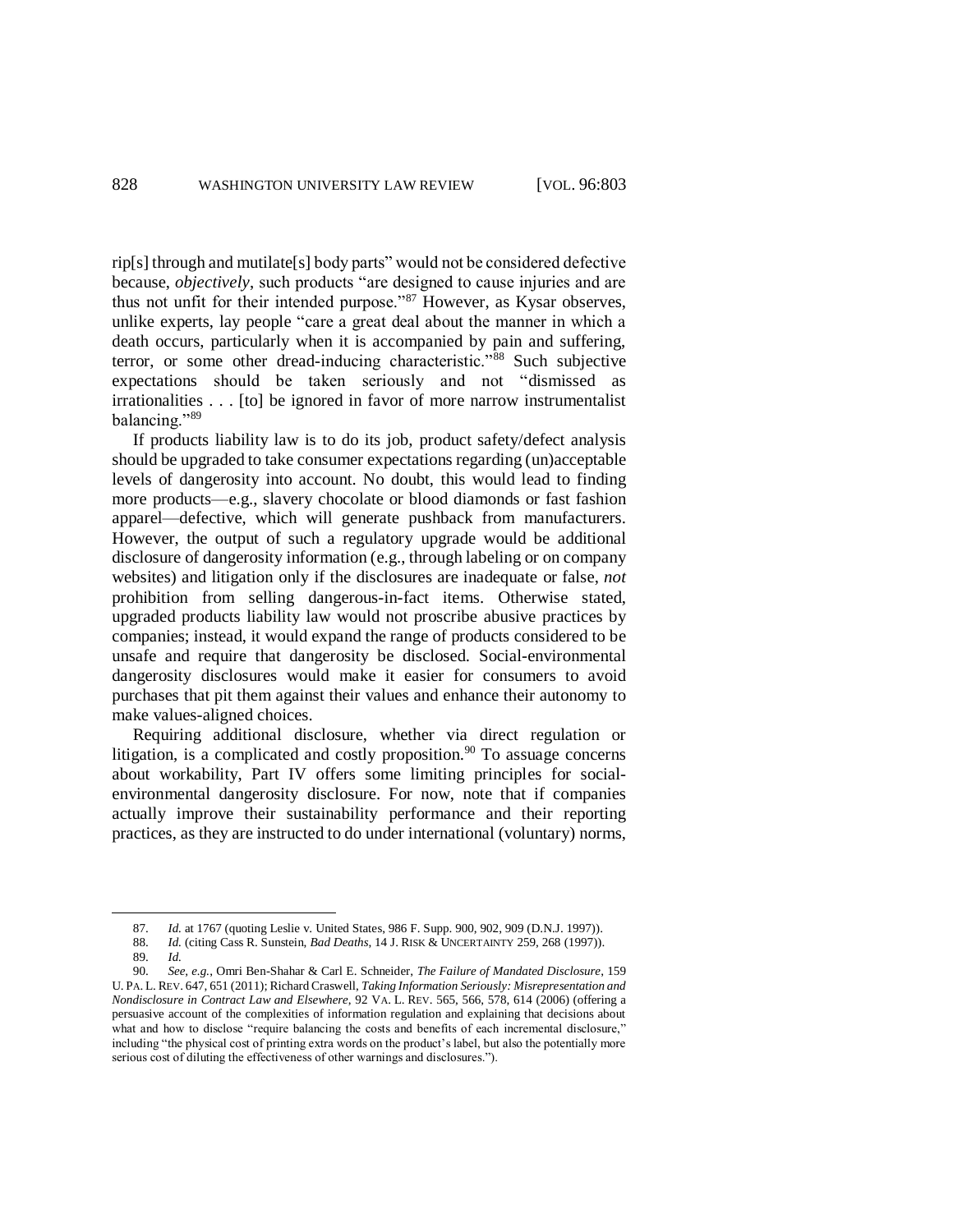then disclosure costs should diminish over time.<sup>91</sup> Additionally, companies that offer safe-in-fact products "would have little to fear" and may even "flourish" if they come to face less competition from companies whose operations involve dangerous-in-fact processes and practices. <sup>92</sup> A last point about upgrading products liability law to include psychic safety is that dangerosity disclosures would help to mitigate consumer confusion generated by sustainability noise. As discussed below, consumers are overloaded with information about companies "doing good in the world." Having access to more and better dangerosity information would help consumers to home in on the true frequency of corporate do-goodery.

#### *C. Identity Harm as Modern Day Defamation*

To further flesh out the concept of psychic safety defect, this Section proposes that, alongside products liability, a good tort-fit for identity harm is defamation. Over the course of the twentieth century, Robert Rabin explains, "A more textured view of protecting individual autonomy came to be recognized, reflecting not only a higher regard for hurt feelings . . . but also a recognition that shock, fright, and other severe distress, even if caused by *accidental* misconduct . . . deserved qualified legal protection."<sup>93</sup> A renewed exploration of the terrain of autonomy-infringing harms would find identity harm comfortably nestled among already-recognized torts, such as intentional or negligent infliction of emotional distress, assault, and defamation.<sup>94</sup> Of these, identity harm bears the strongest resemblance to

<sup>91.</sup> ORG. FOR ECON. CO-OPERATION & DEV., OECD GUIDELINES FOR MULTINATIONAL ENTERPRISES 15–16 (2008), https://www.oecd.org/corporate/mne/1922428.pdf [https://perma.cc/EW9 J-43SH]; U.N. HUMAN RIGHTS, GUIDING PRINCIPLES ON BUSINESS AND HUMAN RIGHTS (2011).

<sup>92.</sup> Warren, *supra* note 75 (making the same point about providers of "good" consumer financial products).

<sup>93.</sup> Rabin, *supra* note 50, at 16.

<sup>94.</sup> For example, intentional infliction of emotional distress (extreme and outrageous conduct that intentionally or recklessly causes severe emotional distress to another), RESTATEMENT (SECOND) OF TORTS § 46 (AM. LAW INST. 1965); negligent infliction of emotional distress (conduct that places another in "zone of danger" or fear of physical injury is subject to liability, though fear of future harm is generally not covered; eyewitness NIED cases involve recovery for distress resulting from directly observing the injury or fatality of a close relative, while in zone of danger), Rabin, *supra* note 50, at 15– 16; battery ("harmful or offensive contact with the person" without actual or apparent consent), RESTATEMENT (SECOND) OF TORTS § 13, cmt. d (AM. LAW INST. 1965); assault (actor is subject to liability if acts intending to cause a harmful or offensive contact with the person of the other, or an imminent apprehension of such a contact and the other is put in such imminent apprehension), RESTATEMENT (SECOND) OF TORTS § 21 (AM. LAW INST. 1965); and pain and suffering (actor causing pain and suffering attached to physical injury is liable for such pain and suffering since the latter is "part and parcel of the actual injury"; though "the footing for a precise and accurate estimate of damages may not be quite as sure and fixed . . . the actual damage is no less substantial and real), Rabin, *supra* note 50, at 3 (quoting Morse v. Auburn & Syracuse R.R. Co., 10 Barb. 621, 623 (N.Y. Gen. Term 1851)).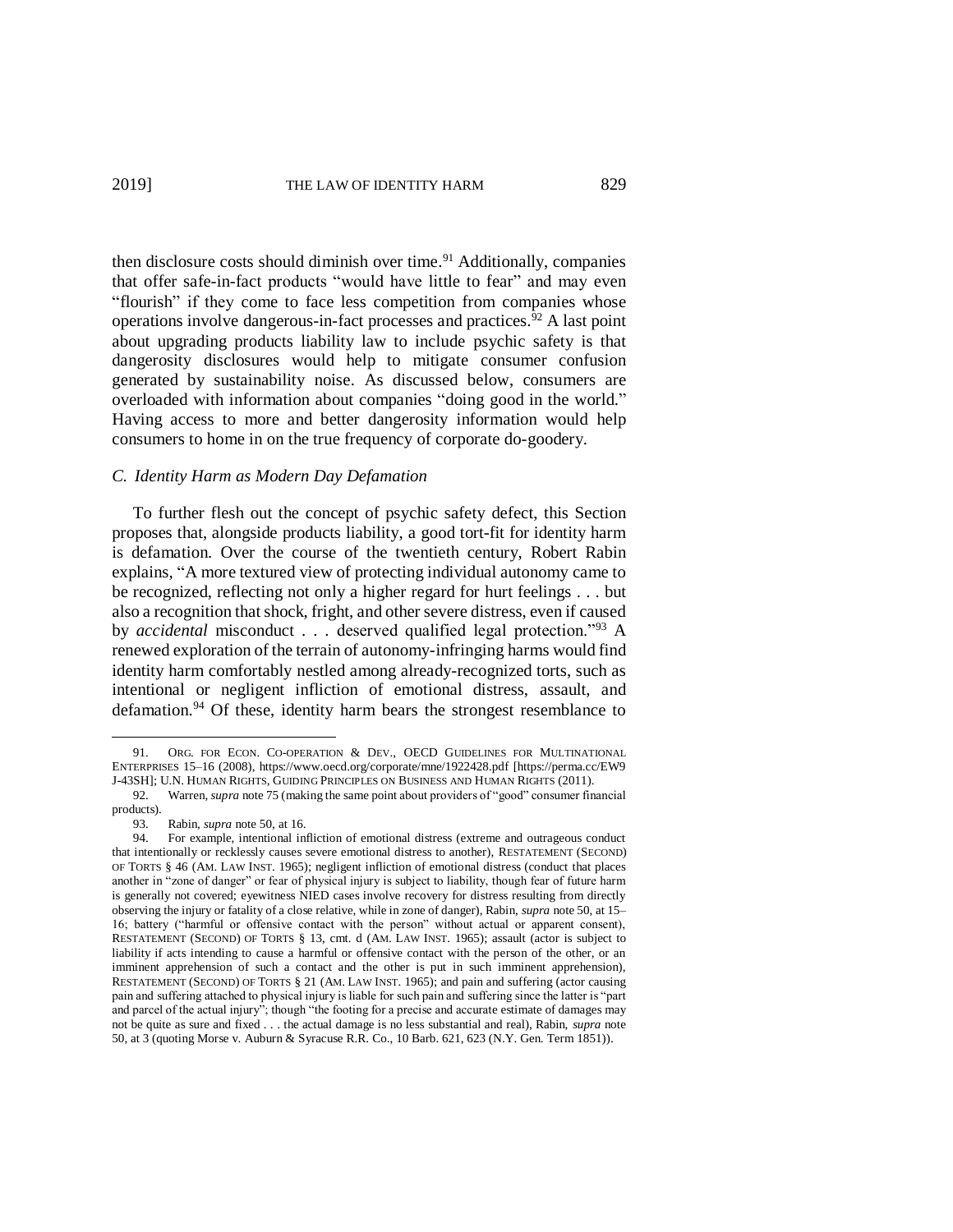defamation, which involves injury to reputation via a false statement of fact. 95

Defamation is a "dignitary tort" that injures a plaintiff's reputation or honor, rather than her property or body.<sup>96</sup> The notion that an assault on dignity can cause cognizable harm helps firm our legal grasp on identity harm. Defamatory statements have classically been defined as those that expose a plaintiff to "hatred, contempt, or ridicule"; a more modern take is that they so harm the defamed individual's reputation "as to lower him in the estimation of the community."<sup>97</sup> Defamation claims can also allege "mental anguish" or injury flowing from the "anger, hurt, or outrage that the victim feels" because of the defamatory statement.<sup>98</sup> These concepts can easily be translated to describe the injury experienced by an identity-harmed consumer whose self-perception is undermined by a false virtuous promise. For example, although a Dieselgate victim is unlikely to be ridiculed or treated contemptuously by others, or to be lowered in public esteem, she may experience those sentiments privately, in regard to herself.

Common law slander (oral) and libel (written), the torts from which defamation stems, rest on the view that there is a societal interest in preventing and redressing attacks on reputation.<sup>99</sup> The importance that society has historically accorded to reputation can be traced in literature, including the work of Shakespeare who described a person's "good name" as the "immediate jewel of [the] soul[]." <sup>100</sup> In somewhat less artful language, the importance of reputation has also been articulated in legal opinions: "The right of a man to the protection of his own reputation from

<sup>95.</sup> David A. Anderson, *Reputation, Compensation, and Proof*, 25 WM. & MARY L. REV. 747, 748 (1984) (discussing the presumption of harm in defamation cases and why it is hard to prove harm).

<sup>96.</sup> David A. Anderson, *Rethinking Defamation*, 48 ARIZ. L. REV. 1047, 1047–48 (2006) (discussing possible changes to defamation law and questioning the need for a defamation restatement). 97. *Id.* (quoting Parmiter v. Coupland (1840) 151 Eng. Rep. 340, 342 (Exch.) and RESTATEMENT

<sup>(</sup>SECOND) OF TORTS § 559). 98. Anderson, *supra* at note 95, at 771–72 (explaining that plaintiffs can prove mental anguish

by testifying about their physical reactions to the occurrence, like sleepiness, nervousness, and depression).

<sup>99.</sup> Robert C. Post, *The Social Foundations of Defamation Law: Reputation and the Constitution*, 74 CALIF. L. REV. 691, 693 (1986) (discussing three concepts of reputation that defamation has been used to protect including reputation as honor, reputation as property, and reputation as dignity).

<sup>100.</sup> *Id.* at 692 (quoting WILLIAM SHAKESPEARE, OTHELLO, act III, sc. iii, ll. 155–61:

Good name in man and woman, dear my lord,

Is the immediate jewel of their souls:

Who steals my purse steals trash; 'tis something, nothing,

<sup>&#</sup>x27;Twas mine 'tis his, and has been slave to thousands;

But he that filches from me my good name

Robs me of that which not enriches him,

And makes me poor indeed.).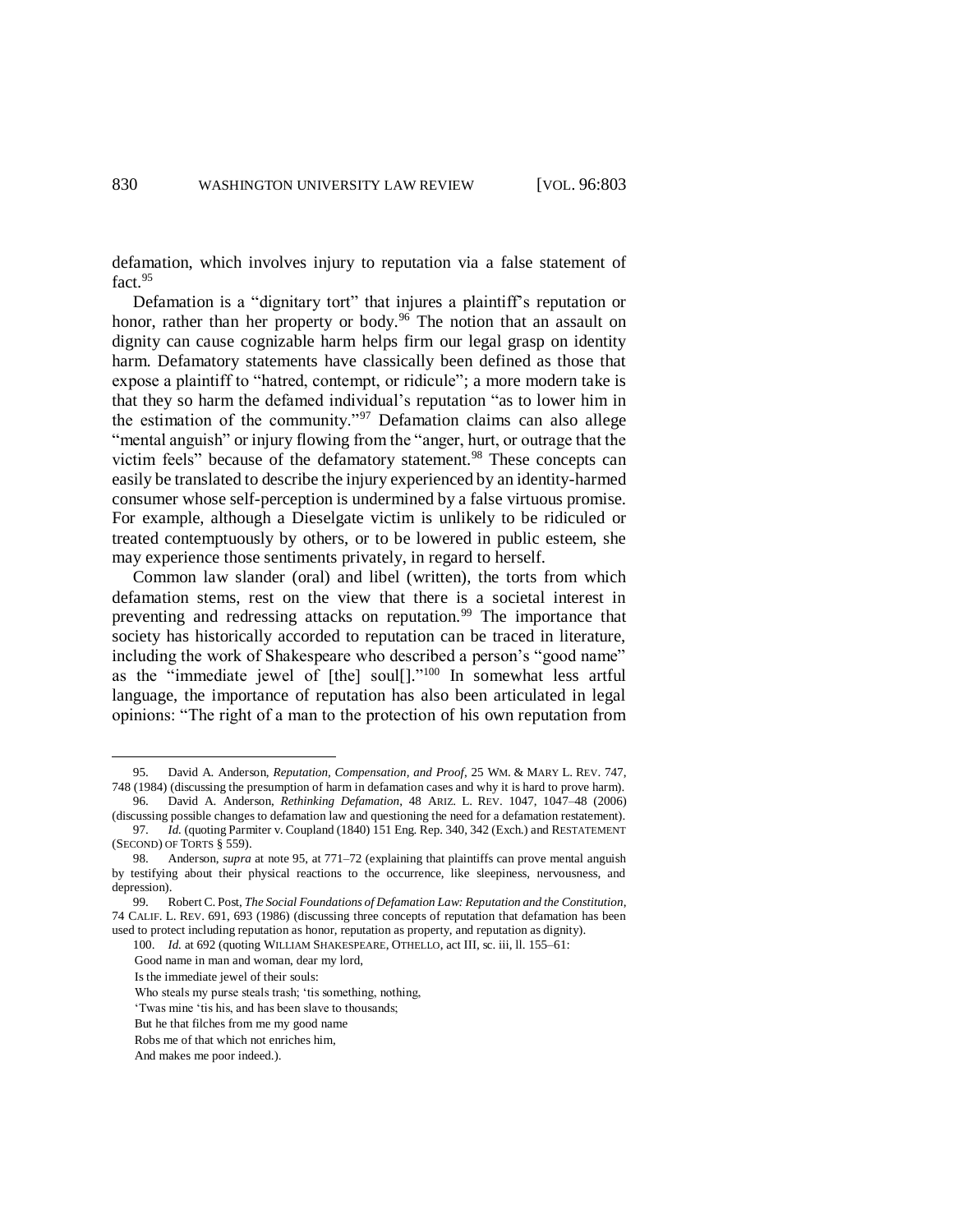unjustified invasion and wrongful hurt reflects no more than our basic concept of the essential dignity and worth of every human being—a concept at the root of any decent system of ordered liberty." <sup>101</sup> The intrinsic value of reputation justifies presuming the injury caused by defamation: 102

[T]he plaintiff is relieved from the necessity of producing any proof whatsoever that he has been injured. . . . [D] amage to the plaintiff is said to be "presumed," and the jury, without any further data, is at liberty to assess substantial damages, upon the assumption that the plaintiff's reputation has been injured and his feelings wounded.<sup>103</sup>

Just as courts protect the right to be free from "unjustified invasion" of reputation and preserve our autonomy to shape our "public selves," so too should they protect the right to be free from the distortive effects of virtuous duperies and preserve our ever-more precious autonomy to shape our "market selves." Particularly today, when citizenship and consumption are so deeply intertwined, being protected from identity harm is as important as being protected from reputational harm. This is why I propose treating identity harm as a modern day incarnation of defamation.

In both the U.S. and the United Kingdom, defamation appears to have fallen by the wayside as a cause of action.<sup>104</sup> This can perhaps be explained by societal changes toward the sanctity of public reputation; indeed, ours is a time when, as reflected in the rise of social media, so little is *not* public. But even if reputation is less sacred than it once was, dignity and integrity remain important.<sup>105</sup> And one realm where dignity is currently under attack

<sup>101.</sup> Rosenblatt v. Baer, 383 U.S. 75, 92 (1966) (Stewart, J., concurring); *see also* Gertz v. Robert Welch, Inc., 418 U.S. 323, 341 (1974).

<sup>102.</sup> Anderson, *supra* note 95, at 748 (justifying the presumption of harm and explaining how it differentiates defamation from other torts).

<sup>103.</sup> Charles T. McCormick, *The Measure of Damages for Defamation*, 12 N.C. L. REV. 120, 127 (1934). Until the 1960s, liability for false statements of fact about public officials that were harmful to reputation was strict, with no need to allege or prove negligence; the best recourse for defendants was to prove the statement's truth, or "establish one of a variety of common law privileges" (e.g., common interest and fair comment). Rabin, *supra* note 50, at 17 n.64.

<sup>104.</sup> *See* Roy Greenslade, *Privacy Claims Reach Record Level As Defamation Cases Fall Away*, THE GUARDIAN (June 13, 2016), https://www.theguardian.com/media/greenslade/2016/jun/13/privacyclaims-reach-record-level-as-defamation-cases-fall-away (discussing the increase in privacy actions as an alternative to defamation claims); Daniel J. Solove, *The Slow Demise of Defamation and the Privacy Torts*, HUFFPOST (Oct. 11, 2010), https://www.huffingtonpost.com/daniel-j-solove/the-slow-demise-ofdefama\_b\_758570.html (attributing the decline in defamation lawsuits against the media in part to high litigation costs and increased information distribution via social media where originators lack deep pockets).

<sup>105.</sup> Rabin, *supra* note 50, at 19 ("[T]he dignitary interest seems the dominant theme in American defamation law—an intangible harm theme.").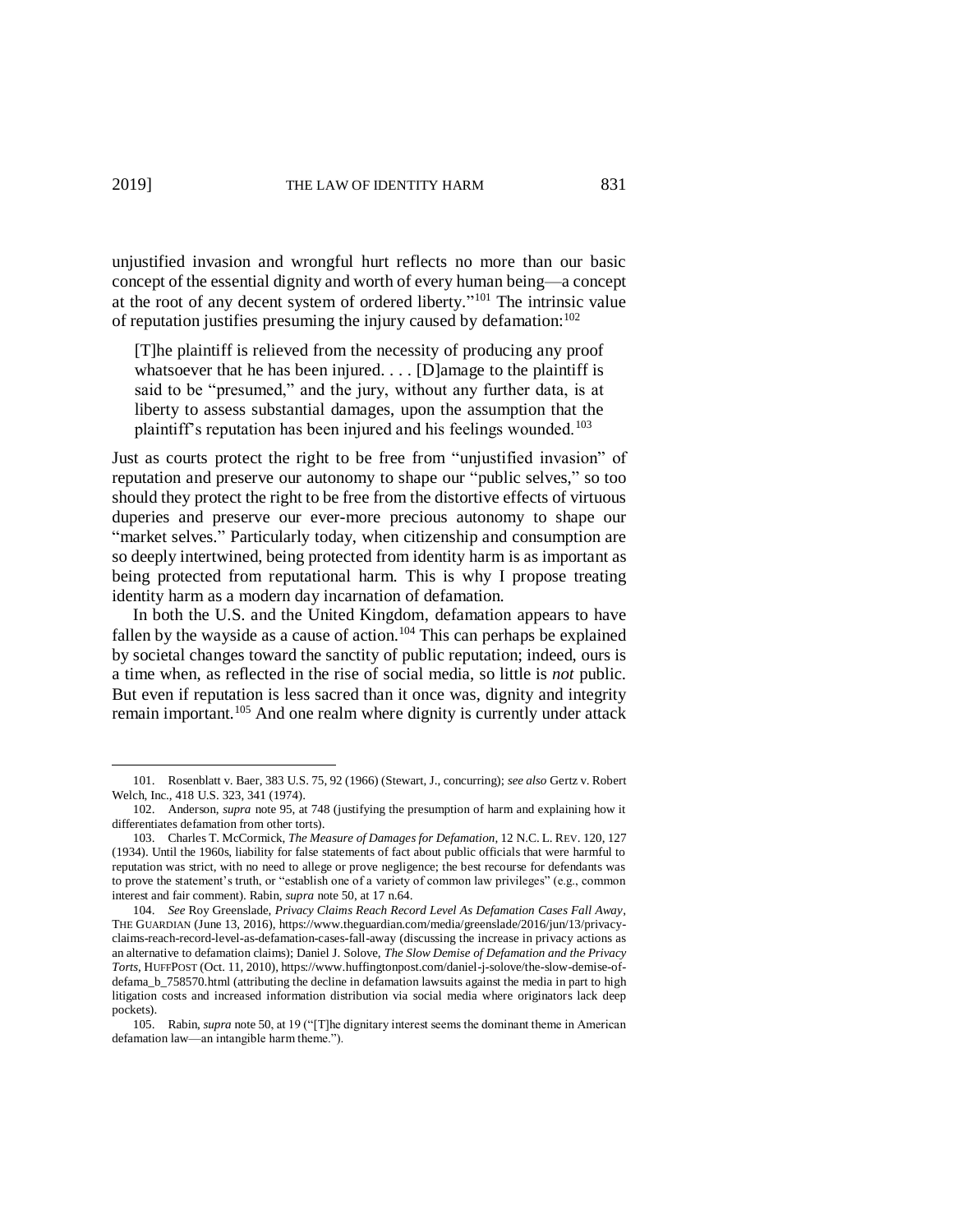is consumer transactions.<sup>106</sup> As discussed in Part I, consumer choices carry a great deal of personal, social, and political meaning; thus, the stakes involved in defining our market selves are high, especially today. Just as our public selves were once understood to be intimately bound up with our private selves, today the same can be said about our market selves—the distinction between our market selves and our private selves is becoming blurrier, in other words. Against this backdrop, it becomes possible to describe identity harm as a type of modern day defamation that is constituted by an attack on consumers' autonomy to shape their market selves as they see fit. Such attacks are particularly wounding when consumers become complicit in hurting others. Indeed, it is hard to imagine a deeper distortion of one's notion of oneself in the world than being made an (unwitting) participant in harming other beings.

To summarize, recognizing the psychic safety defect possessed by identity-harming products is crucial for mobilizing consumers as civil regulators. Psychic safety defects can harm consumers in ways that are at least comparable to the personal injuries brought about by traditional product defects. Likewise, the psychic wounds inflicted by attacks on consumers' autonomy to craft a values-aligned market self are at least comparable to those resulting from defamation. The protective principles at work in tort law should be extended to afford stronger protections for consumers' virtuous expectations, both to shield them from the painful effects of virtuous duperies and to empower them as civil regulators.

### III. VIRTUOUS PROMISES AS CONTRACTUAL PROMISES

Contract law is often described as the law of broken promises.<sup>107</sup> This Part suggests some avenues for adapting contract law to serve as the law of broken virtuous promises, in order to better address identity harm. As explained, identity harm arises when a virtuous promise is broken and is perhaps most acute when the underlying promise is other-regarding since this implicates the consumer in hurting others. The previous Part discussed possibilities for addressing identity harm as a products liability or a dignitary tort. Here, we review possibilities for addressing identity harm as a contract law violation. One way to "contractualize" identity harm is to make it a promises problem. This begs the questions, What virtuous promises give rise to identity harm? And how far should the virtuous

<sup>106.</sup> For a persuasive account of how consumer autonomy is being undermined through contemporary contracting practices, see Margaret Jane Radin, BOILERPLATE (2014); particularly relevant is her discussion of "varieties of nonconsent" where she explains how duress, fraud, but also "sheer ignorance" and "uninformed consent" can eviscerate voluntariness and, by extension, the freedom to (and not to) contract. *Id.*, at 19–29.

<sup>107.</sup> Kevin E. Davis, *Promissory Fraud: A Cost-Benefit Analysis*, 2004 WIS. L. REV. 535.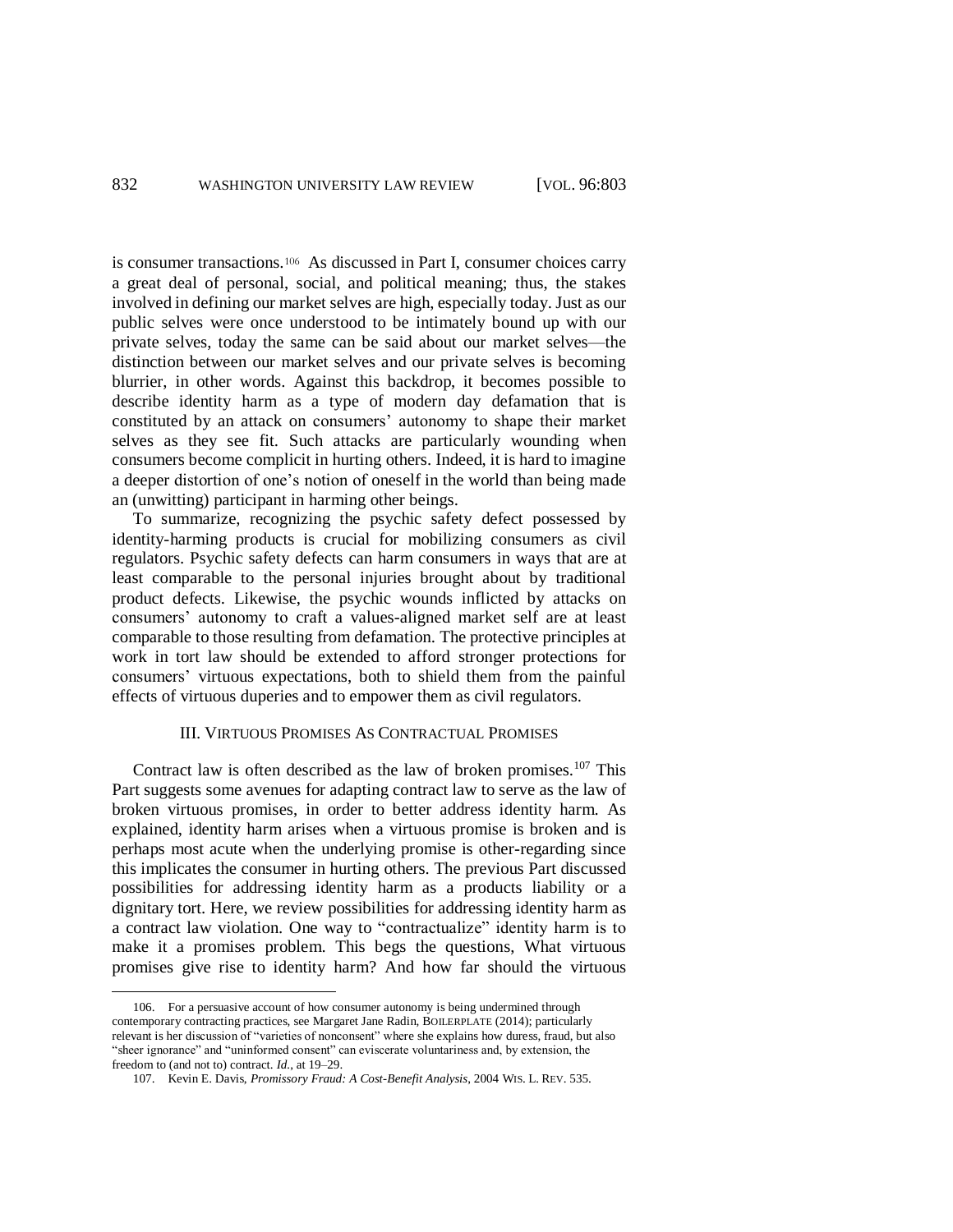promises net be cast? In addressing these questions, this Part explains the problem of sustainability noise as a generator of—largely non-actionable virtuous promises; it argues for the promises net to be cast more widely in order to capture more virtuous promises and hold accountable those firms that are not as "good" as they claim to be. The discussion highlights key challenges involved with using contract law to tackle identity harm and carries over into the next Part, which explores the potential and challenges of relying on state consumer law to address identity harm grievances.

### *A. Sustainability Noise*

 $\overline{a}$ 

An important measure of the rise of conscious consumerism and the market for virtue is the proliferation of certifications. Indeed, certifications appear on an expanding array of products—for example, clothing, food, cleaning products, and home appliances.<sup>108</sup> Certifications contain sustainability-related virtuous promises that speak directly to consumers' desire to be good (or simply better) global citizens. They communicate to consumers that item X meets certain sustainability standards that pertain to its production or use. Process-related standards and certifications tell a story about how a product (e.g., coffee, a cell phone, and apparel) was made, how workers and their communities were treated, and the environmental impacts of production. Use-related standards and certifications tell a story about the environmental impact of using the product (e.g., a washing machine or detergent).

Fairtrade International is perhaps the best known among the processrelated certifications. It promises that certified products give farmers a better deal, affording them "the opportunity to improve their lives and plan for their future." <sup>109</sup> To see the other-regarding dimension of the fair-trade promise, consider that it is "based on a partnership between producers and consumers" that "offers consumers a powerful way to reduce poverty

<sup>108.</sup> Margaret Chon, *Slow Logo: Brand Citizenship in Global Value Networks*, 47 U.C. DAVIS L. REV. 935, 958 (2014) (quoting Doug Miller & Peter Williams, *What Price a Living Wage? Implementation Issues in the Quest for Decent Wages in the Global Apparel Sector*, 9 GLOBAL SOC. POL'Y 99, 438 (2009))("[L]abor standards certification programs are attempting to be more 'regulatory' than some other labeling efforts, although they clearly mix regulatory strategies with marketing ones."); Johnston, *supra* note 36, at 229 (noting that Whole Foods uses certifications to appeal to environmentally conscious consumers by combining consumerism with collective social responsibility); Peter Leigh Taylor, *In the Market but Not of It: Fair Trade Coffee and Forest Stewardship Council Certification as Market-Based Social Change*, 33 WORLD DEV. 129 (2005) ("Certification and labeling initiatives worldwide gain growing attention as promising market-based instruments which harness globalization's own mechanisms to address the very social injustice and environmental degradation globalization fosters.").

<sup>109.</sup> *What Is Fairtrade?,* FAIRTRADE INT'L, https://www.fairtrade.net/about-fairtrade/what-is-fair trade.html [https://perma.cc/Q73Z-RWNY].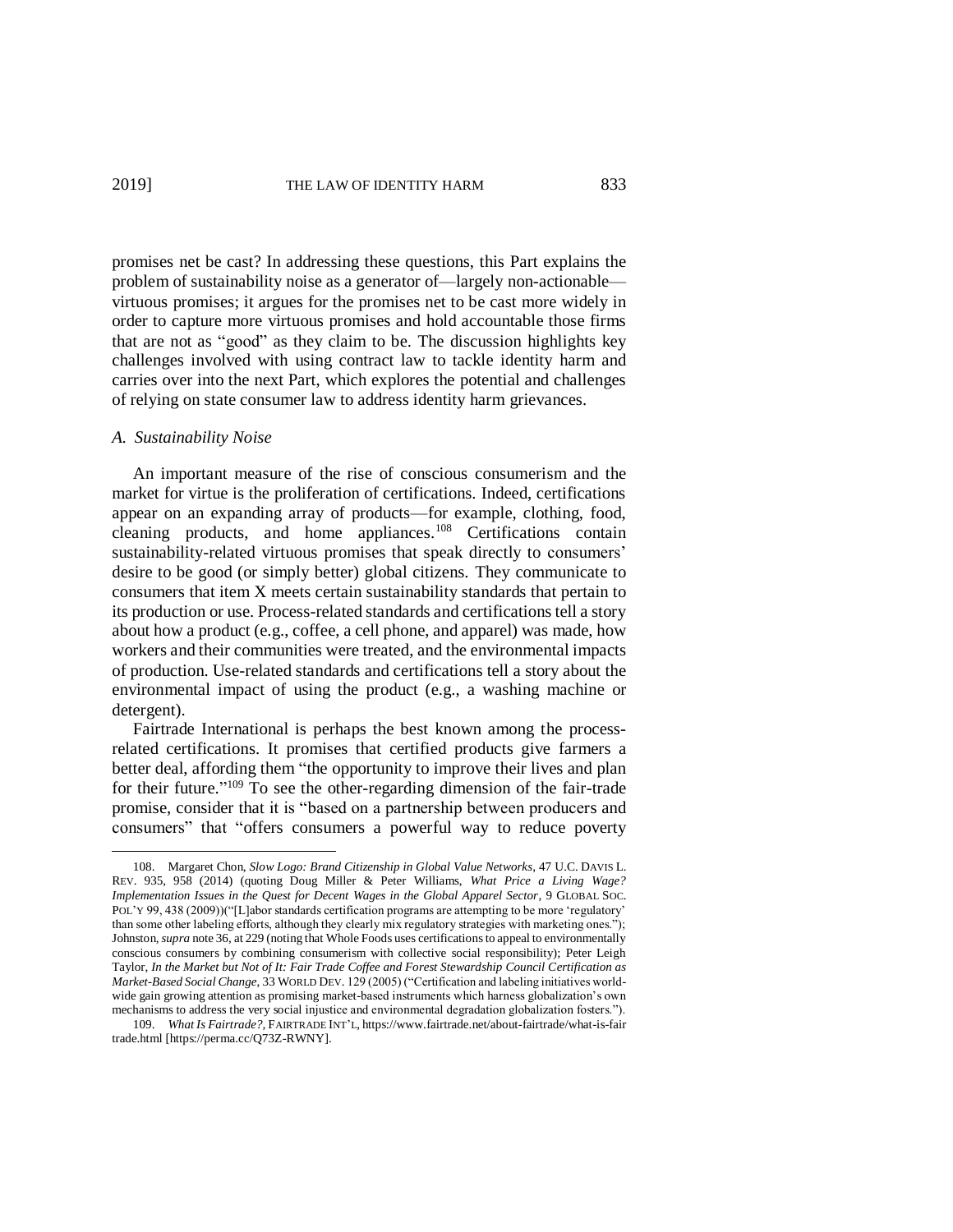through their every day shopping."<sup>110</sup> Fair-trade certifications (there are several aside from Fairtrade International) aim to strengthen the social bonds between consumers and producers, and succeed (or fail) depending on how effectively they nurture what Kevin Kolben refers to as the "consumer imaginary."<sup>111</sup> Josée Johnston explains that the fair-trade movement has stimulated conscious consumption for many types of goods (especially food) by drawing attention to the reality that "many of the worst abuses in the global system are associated with foods that are integrated into our everyday life through transnational commodity chains—sugar, bananas, coffee, chocolate—*magnifying consumers' complicity in social abuses associated with their production*."<sup>112</sup>

Certification and standards-based schemes are supposed to help consumers differentiate between products on the basis of their sustainability features and between products that truly are sustainable from those that merely claim to be—a practice referred to as "greenwashing"<sup>113</sup> for environmental claims, and sometimes as "redwashing" or "bluewashing" for social claims.<sup>114</sup> However, there are so many certifications and certifiers that even the most rigorously conscious consumers can quickly become overwhelmed and confused by the amount of information permeating the market for virtue.<sup>115</sup> Aggravating this problem, many sustainability-related virtuous promises are not made via logo-based certifications on product packaging, but rather through general marketing, including on company websites<sup>116</sup> and in company codes of conduct, annual CSR reports, and

<sup>110.</sup> *Id.*

<sup>111.</sup> *See* Kolben, *supra* note 40.

<sup>112.</sup> *See* Johnston, *supra* note 36, at 239 (emphasis added).

<sup>113.</sup> Greenwashing happens when a company seeks to boost sales by overstating its environmental achievements. For a detailed explanation and solutions, see Miriam A. Cherry & Judd F. Sneirson, *Beyond Profit: Rethinking Corporate Social Responsibility and Greenwashing After the BP Oil Disaster*, 85 TUL. L. REV. 983, 999–1009, 1025–38 (2011).

<sup>114.</sup> Wayne Visser, *Exposing the CSR Pretenders*, WAYNE VISSER BLOG BRIEFING (Oct. 27, 2011), http://www.waynevisser.com/wp-content/uploads/2012/06/blog\_csr\_pretenders\_wvisser.pdf [htt ps://perma.cc/C647-HTSC] (explaining that "bluewashing" refers to businesses that use their association with the United Nations, which has a blue logo, to appear more responsible than they really are).

<sup>115.</sup> Virginia Harper Ho, *"Enlightened Shareholder Value": Corporate Governance Beyond the Shareholder-Stakeholder Divide*, 36 J. CORP. L. 59, 61 (2010) (noting the absence of legally mandated environmental, social, and governance disclosures); Roger D. Wynne, *The Emperor's New Eco-Logos?: A Critical Review of the Scientific Certification Systems Environmental Report Card and the Green Seal Certification Mark Programs*, 14 VA. ENVTL. L.J. 51, 54 (1994) (noting that vague and unverifiable sustainability claims that offer half-truths or no tangible environmental benefits overwhelm consumers' ability to "discern truly green products from those merely labeled as such").

<sup>116.</sup> For example, Everlane, the online clothing retailer, expresses its commitment to "Radical Transparency" and invites customers to "#KnowYourFactories" adding, "We spend months finding the best factories around the world . . . . Each factory is given a compliance audit to evaluate factors like fair wages, reasonable hours, and environment. Our goal? A score of 90 or above for every factory." *About Us*, EVERLANE, https://www.everlane.com/about (last visited Mar. 12, 2018).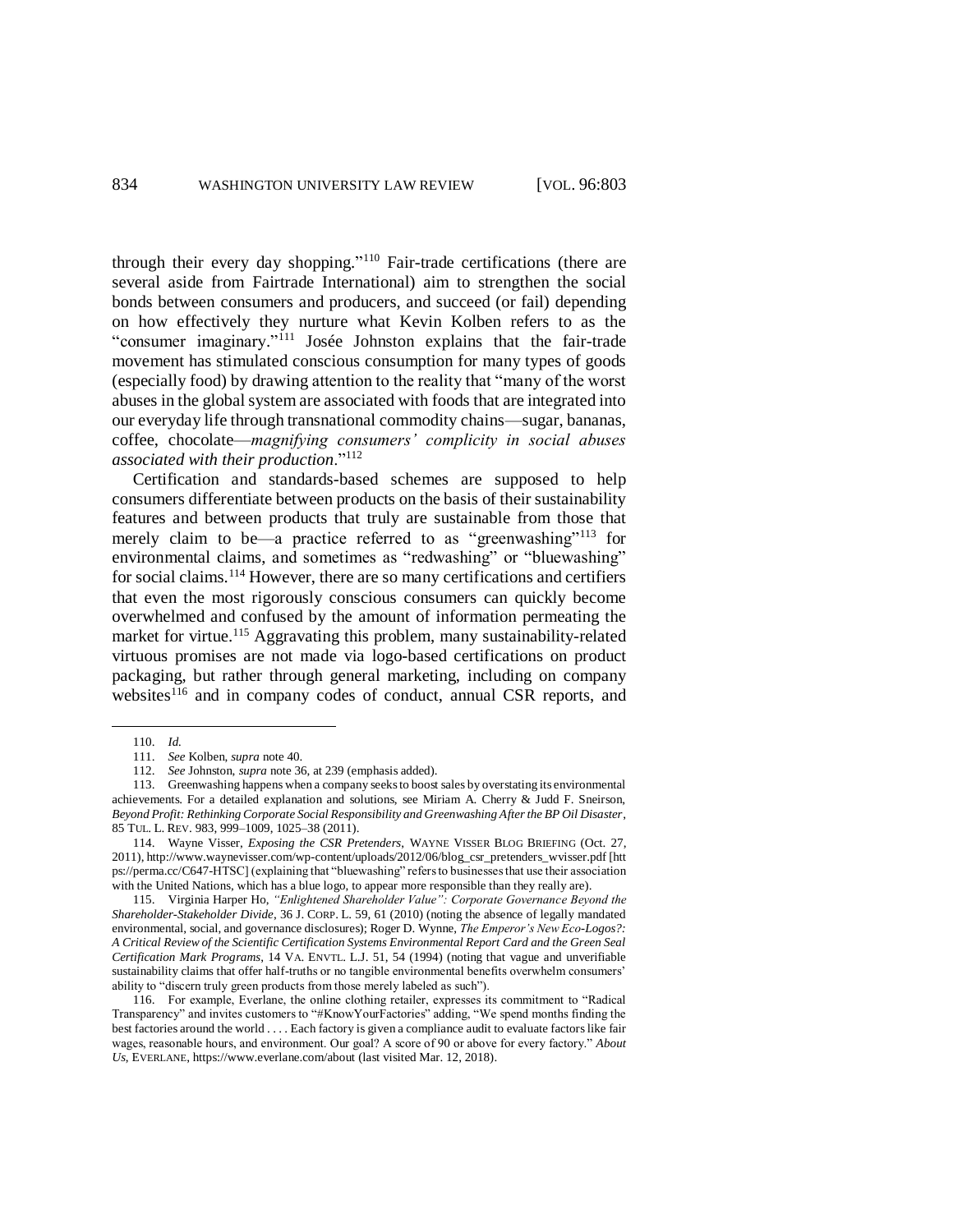supplier agreements.<sup>117</sup> Virtuous promises can also be generated when a company joins a sustainability-focused industry association, such as the International Cocoa Initiative, which is dedicated to promoting child safety in the cocoa sector,  $^{118}$  or the Responsible Business Alliance (RBA), whose members comprise leading electronics companies committed to being "held accountable to a common Code of Conduct . . . to support continuous improvement in the social, environmental and ethical responsibility of their supply chains";<sup>119</sup> or by affiliation with international sustainability programs, such as the United Nations Global Compact,<sup>120</sup> or a multistakeholder initiative, such as the Sustainable Apparel Coalition.<sup>121</sup>

The multiplicity of sustainability-related virtuous promises creates a great deal of sustainability noise. Companies surround-sound themselves in this noise to attract consumers, but also to lull consumers into a false sense of comfort that the global supply chains they buy from are more socially and environmentally sound than they actually are. Another reason why sustainability noise is nefarious is that it often shields companies from liability when the truth about their *un*sustainability is revealed. Indeed, virtuous promises that are diffused by way of sustainability noise tend to be

<sup>117.</sup> For example, the mega-company, H&M, makes commitments in its 2016 Sustainability Report to collect 25,000 tonnes of garments per year by 2020, to use 100% sustainable cotton by 2020, to use 100% sustainably sourced or recycled materials by 2030, to achieve fair jobs for all and to serve as stewards for diversity and inclusivity. H&M, THE H&M GROUP SUSTAINABILITY REPORT 10–13 (2016), https://sustainability.hm.com/content/dam/hm/about/documents/en/CSR/2016%20Sustainabilit y%20report/HM\_group\_SustainabilityReport\_2016\_FullReport\_en.pdf [https://perma.cc/KLW3-32W 2].

<sup>118.</sup> *About Us*, INT'L COCOA INITIATIVE, http://www.cocoainitiative.org/about-ici/about-us/ [http s://perma.cc/3EXJ-YM9T] (stating that ICI promotes "child protection in cocoa-growing communities" and "unites the forces of the cocoa and chocolate industry, civil society, farming communities and national governments in cocoa-producing countries to ensure a better future for children and to advance the elimination of child labour").

<sup>119.</sup> *About the RBA*, RESPONSIBLE BUS. ALL., http://www.responsiblebusiness.org/about [https:// perma.cc/3H22-REUJ] ("[C]ommitted to supporting the rights and wellbeing of workers and communities worldwide affected by the global [electronics] supply chain.").

<sup>120.</sup> The U.N. Global Compact is a voluntary initiative that issues "[a] call to companies to align strategies and operations with universal principles on human rights, labour, environment and anticorruption, and take actions that advance societal goals." *What is the UN Global Compact*, U.N. GLOBAL COMPACT, https://www.unglobalcompact.org/what-is-gc [https://perma.cc/7YM2-XKCZ].

<sup>121.</sup> The Sustainable Apparel Coalition is a multi-stakeholder initiative that brings together "[c]ompanies from every segment of fashion, manufacturing and retailing from all over the globe," as well as "academic research groups, NGOs dedicated to labor, trade and environmental issues, affiliated trade organizations and sustainability service providers." *Members*, SUSTAINABLE APPAREL COAL., http://apparelcoalition.org/members/ (last visited Feb. 18, 2017). Stakeholders share visions "of an apparel, footwear and home textiles industry that produces no unnecessary environmental harm and has a positive impact on the people and communities associated with its activities." *Our Vision*, SUSTAINABLE APPAREL COAL., https://apparelcoalition.org/our-vision/ [https://perma.cc/FU22-EAW 8].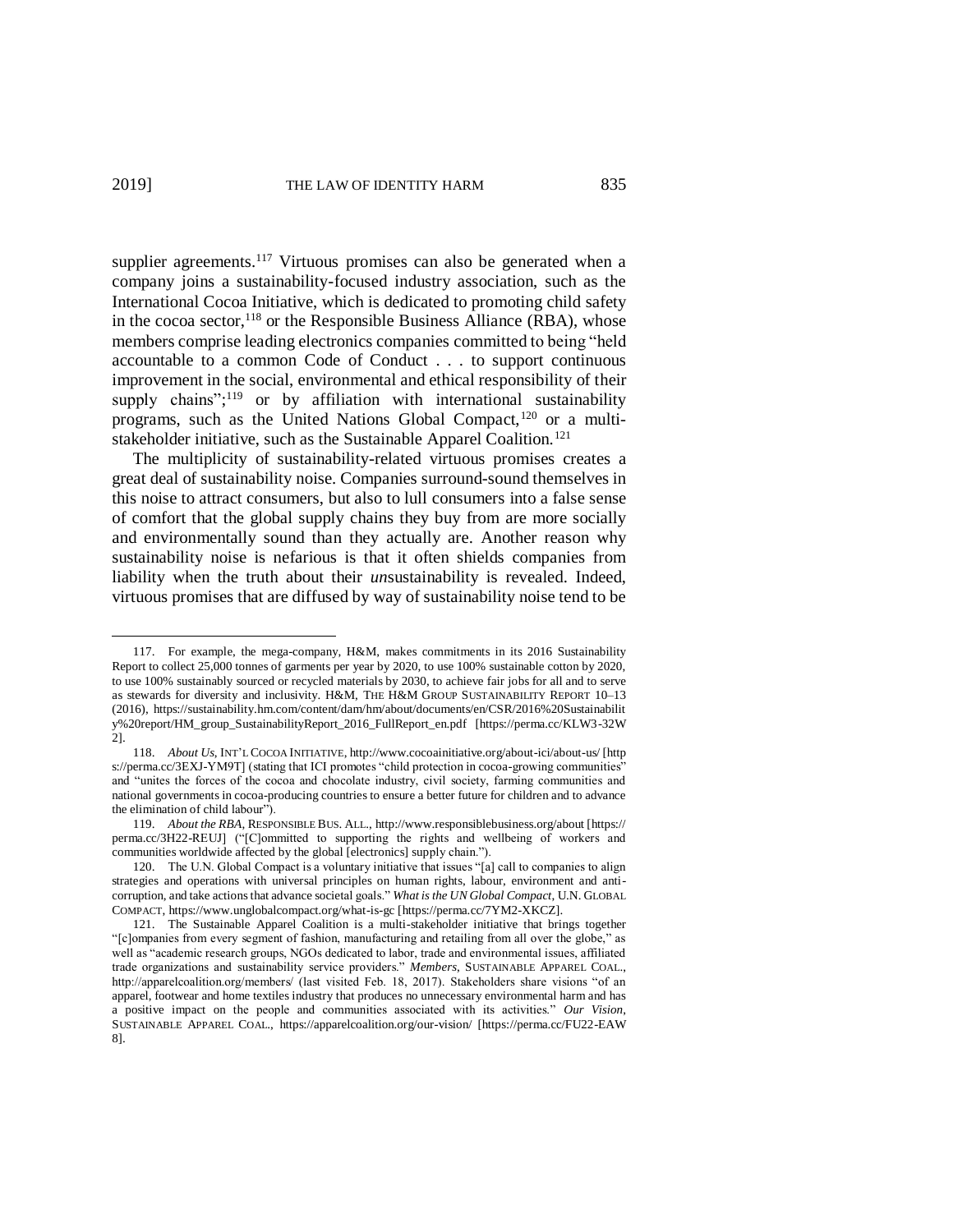viewed by courts only as "aspirational" or non-actionable (mis)representations.<sup>122</sup> Such loose treatment of virtuous promises is highly problematic as it perpetuates the occurrence of identity harm and breeds distrust in the marketplace. A key challenge is therefore to find ways to make sustainability-related virtuous promises, whether direct or indirect, actionable. The following Section highlights the magnitude of this challenge, and suggests some openings for further exploration.<sup>123</sup>

# *B. The Challenge of Enforcing Virtuous Promises*

 $\overline{a}$ 

The law of warranties helps identify what promises are included in contracts for the sale of goods. Understanding how warranties law applies to the *virtuous* promises made by corporations highlights some of the challenges involved with enforcing these promises, whether as a breach of warranty or a contractual misrepresentation.<sup>124</sup> Where a misrepresentation is fraudulent, as it was with Dieselgate, it is usually much easier to succeed on a breach of contract claim. However, before a court can even reach the question of whether a representation or assertion was fraudulent, it must establish that a representation or assertion was actually made. And that is where identity-harmed consumers seeking to use contract law to hold promise breaking corporations accountable run into difficulty. This Section shows how hard it is to include virtuous promises, particularly those contained in side communications such as CSR reports and company codes of conduct, within the realm of actionable promises.

Warranties come in two main varieties, express and implied. For purposes of making sustainability-related virtuous promises actionable, express warranties are the most relevant—although implied warranties also hold some promise, as I intend to explore in future writings.<sup>125</sup> Express

<sup>122.</sup> Hoffman, *infra* note 128, at 1403 (explaining that many statements are lumped into the puffery or aspirational category because "neither courts nor regulators consider empirical evidence about which claims imply facts" and which don't; otherwise put, courts know too little about how consumers actually process marketing information to carry out puffery analysis in a coherent fashion).

<sup>123.</sup> Craswell, *supra* note 90, at 606 (explaining that contract law is lacking "when it comes to determining what any given representation actually asserts").

<sup>124.</sup> The RESTATEMENT (SECOND) OF CONTRACTS § 159 (AM. LAW INST. 1981) defines misrepresentation as "an assertion that is not in accord with the facts" and § 161 distinguishes between misrepresentations made via direct assertions and those made via non-disclosure, while §162 distinguishes between fraudulent and negligent misrepresentations based on whether "the maker *intends* his assertion to induce a party to manifest his assent . . . ." (emphasis added).

<sup>125.</sup> U.C.C. § 2-313(1)(a) (AM. LAW INST. & UNIF. LAW COMM'N 1977) (express warranty is "[a]ny affirmation of fact or promise made by the seller to the buyer which relates to the goods and becomes part of the basis of the bargain"); U.C.C. § 2-714 (if an express warranty is established and the goods are found to be non-conforming, the buyer can obtain remedies including the difference in price between the product as promised and the product as delivered, as well as consequential damages.).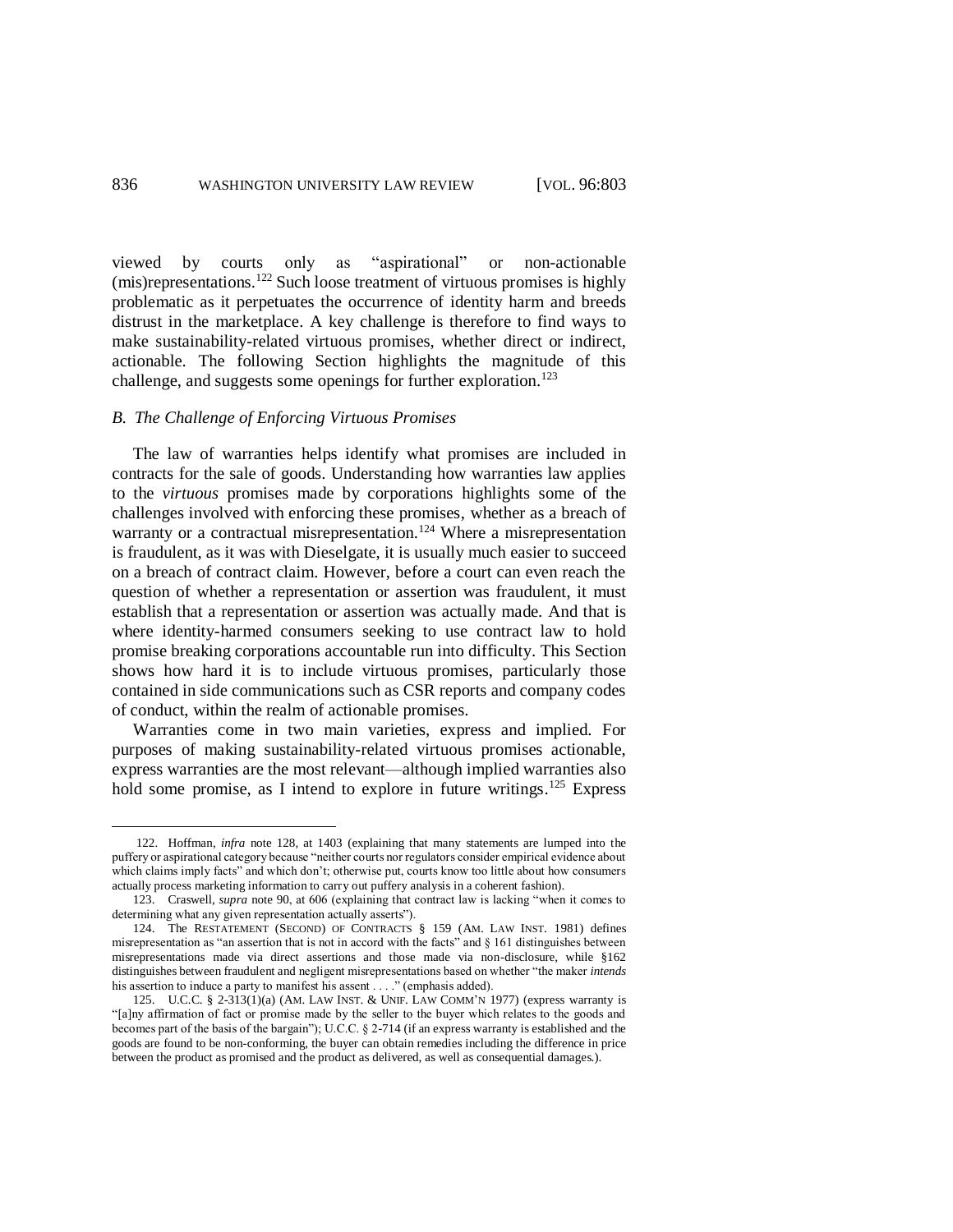$\overline{a}$ 

warranties are statements of fact about a product, made orally (e.g., in a television or radio advertisement or by a salesperson on a used car  $\text{lot}$ <sup>126</sup> or in writing (e.g., on a label, in a print advertisement, a brochure or catalog, or on a website). <sup>127</sup> The more specific and verifiable the statement, the more likely it is to be treated as an express warranty.<sup>128</sup> Assertions such as "car X" produces less emissions than car Y" or "this wireless mouse has a 300 hour battery life" would likely qualify as express warranties, while statements of opinion or puffery, such as "you'll love the smell" or "this is the best pizza, ever," likely would not.<sup>129</sup> For identity harm purposes, the question is whether virtuous promises, particularly those made in side communications (e.g., CSR reports, codes of conduct, and supplier agreements), rather than directly on product packaging, could be treated as express warranties. For example, would H&M's commitment in its CSR report to "source 100% sustainable cotton by 2020" be viewed as an express warranty? What about RBA's website statement that members commit to being "held accountable to a common Code of Conduct" that supports the rights and well-being of workers and communities affected by the global electronics supply chain? Or the assertion by online clothing retailer Everlane that its staff members

<sup>126.</sup> *See* U.C.C. 2-313(1)(a); *Marketing and Advertising: Express Warranty or Puffing?*, PARKER POE (Apr. 30, 2008), http://www.parkerpoe.com/newsevents/2008/04/marketing-and-advertising-expre ss-warranty-or-puffing [https://perma.cc/FU22-EAW8] (explaining that photographs and statements on a company's website may qualify as express warranties).

<sup>127.</sup> *See, e.g.*, Cover v. Windsor Surry Co., No. 14-cv-05262-WHO, 2016 WL 3421361, at \*6–7 (N.D. Cal. June 22, 2016); *In re* Frito-Lay N. Am., Inc. All Nat. Litig., No. 12-MD-2413, 2013 WL 4647512, at \*26–27 (E.D.N.Y. Aug. 29, 2013) ("all natural" label is express warranty); Podobedov v. Living Essentials, L.L.C., No. CV 11-6408, 2012 WL 2513458, at \*4 (C.D. Cal. Mar. 22, 2012) (advertisements regarding active ingredients in energy drink create express warranties); Forcellati v. Hyland's, Inc., 876 F. Supp. 2d 1155, 1162–63 (C.D. Cal. 2012) (statements on packaging create warranty); Stewart v. Smart Balance, Inc., No. 11-6174, 2012 WL 4168584, at \*13 (D.N.J. June 26, 2012) ("fat free" label is express warranty); Snyder v. Farnam Cos., 792 F. Supp. 2d 712, 722 (D.N.J. 2011) (refusing to dismiss express warranty claim based on statements made on manufacturer's website); Hobbs v. Gen. Motors Corp., 134 F. Supp. 2d 1277, 1281 (M.D. Ala. 2001) (statements in owner's manual could create warranties); Carrau v. Marvin Lumber & Cedar Co., 112 Cal. Rptr. 2d 869, 874 (Cal. Ct. App. 2001) (assertion in advertisement, if read and relied on by buyer, may act as warranty); Mennonite Deaconess Home & Hosp., Inc. v. Gates Eng'g Co., 363 N.W.2d 155, 161–62 (Neb. 1985) (holding that representations made in brochures can create express warranties where the seller asserts a fact of which the buyer is ignorant or on which the seller expects the buyer to rely in making the purchase).

<sup>128.</sup> David A. Hoffman, *The Best Puffery Article Ever*, 91 IOWA L. REV. 1395, 1397–98 (2006) (recalling that "[p]uffery is a 'vague statement' boosting the appeal of a service or product that, because of its vagueness and unreliability, is immunized from regulation" and explaining why this too-simple definition "leads authorities to overprotect commercial speech from liability"). Hoffman clarifies that, "[l]egally, the most significant characteristic of 'puffery' is that it is a *defense* to a charge of misleading purchasers . . . or to a charge that a promisor has made a legally cognizable promise." *Id.* at 1400.

<sup>129.</sup> *Marketing and Advertising: Express Warranty or Puffing?*, *supra* note 126 ("A salesperson's statement of her opinion of the product's value is known as 'puffing.'").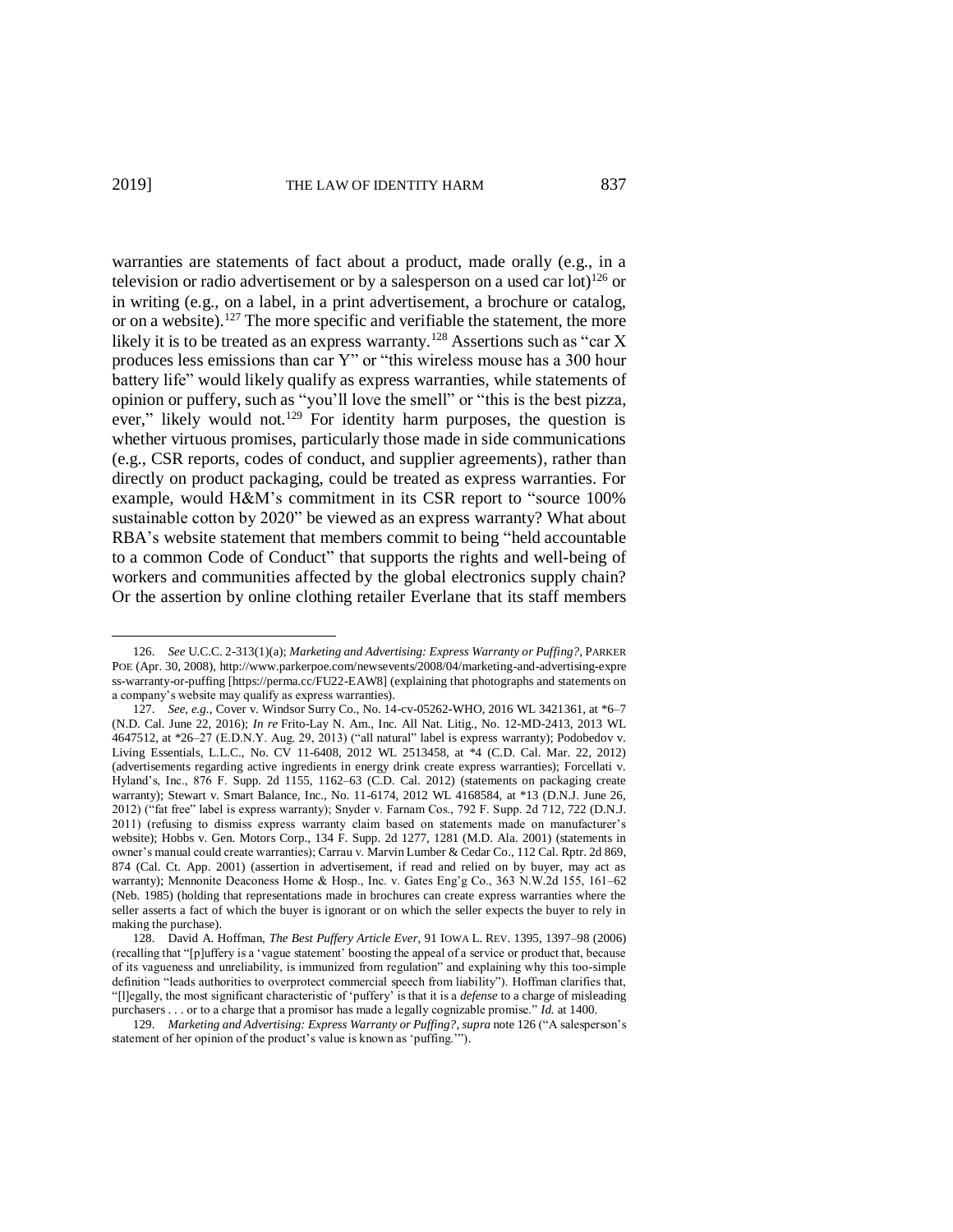"spend months finding the best factories around the world" and that "[e]ach factory is given a compliance audit to evaluate factors like fair wages, reasonable hours, and environment"?<sup>130</sup> Would these virtuous promises be treated as actionable or merely as aspirational puffery?<sup>131</sup>

Though limited, the case law indicates that most sustainability-related promises would count only as aspirational statements, meaning that virtuous statements in side communications are likely to be non-actionable. For example, in *Bondali v. Yum! Brands, Inc.*, the company was sued for its failure to adhere to statements about its food safety standards contained in its code of conduct. <sup>132</sup> The court held that a company's "code of conduct is not a guarantee that a corporation will adhere to everything set forth" therein.<sup>133</sup> Rather, it contains only "a declaration of corporate aspirations."<sup>134</sup>

A somewhat more promising case is *Ruiz v. Darigold, Inc.*, where plaintiffs alleged that Darigold and the Northwest Dairy Association (NDA) used their CSR report to mislead consumers into thinking "'that the company's member dairies treated their workers and cows well' and/or that Darigold 'treat[ed] its workers and cows with respect and in compliance with the law.'"<sup>135</sup> The court found that "[e]ven if the Court considers the ten sentences or phrases on which plaintiff's claims of misrepresentation and omission rely, when read in context they reflect a nuanced assessment of the current situation, are aspirational statements, or have not been shown to be false in any material respect."<sup>136</sup> However, the court also suggested that the language regarding the NDA producers' adoption of "world-class husbandry" techniques *was* potentially actionable: if "a term like 'worldclass' is capable of being proven or disproven," and if plaintiffs had alleged "any facts suggesting that Darigold's farmers *fall below that standard* or

 $\overline{a}$ 

133. *Id.* at 490.

134. *Id.* ("To treat a corporate code of conduct as a statement of what a corporation will do, rather than what a corporation aspires to do, would turn the purpose of a code of conduct on its head.").

<sup>130.</sup> *Supra* notes 116–119.

<sup>131.</sup> Hoffman, *supra* note 128, at 1396 ("We are constantly exposed to speech . . . encouraging us to buy goods, invest in stocks, and transact for services. This speech is often intentionally misleading, is usually vivid and memorable, and induces many of us to rely on it. But the law, which normally punishes lies for profit, encourages this speech by immunizing it as 'mere puffery.'"). Hoffman highlights the major problem that puffery "is assumed not to work" by regulators and courts, even though extensive empirical research shows that puffery *does* work; it convinces buyers to buy, because, ultimately, "positive emotional effect, and not rational choice, drives purchasing decisions." *Id.* at 1441–42. As a result, under the current doctrine, clever marketers are "able to have their cake (immunity) and eat it too (exploitation of a small class of consumers)." *Id.* at 1441.

<sup>132.</sup> Bondali v. Yum! Brands, Inc., 620 F. App'x 483, 487 (6th Cir. 2015). This is a securities class action but the court's treatment of CSR-related statements is nevertheless valuable.

<sup>135.</sup> Ruiz v. Darigold, Inc., No. 14-cv-1283, 2014 WL 5599989, at \*4 (W.D. Wash. Nov. 3, 2014). 136. *Id.* at 6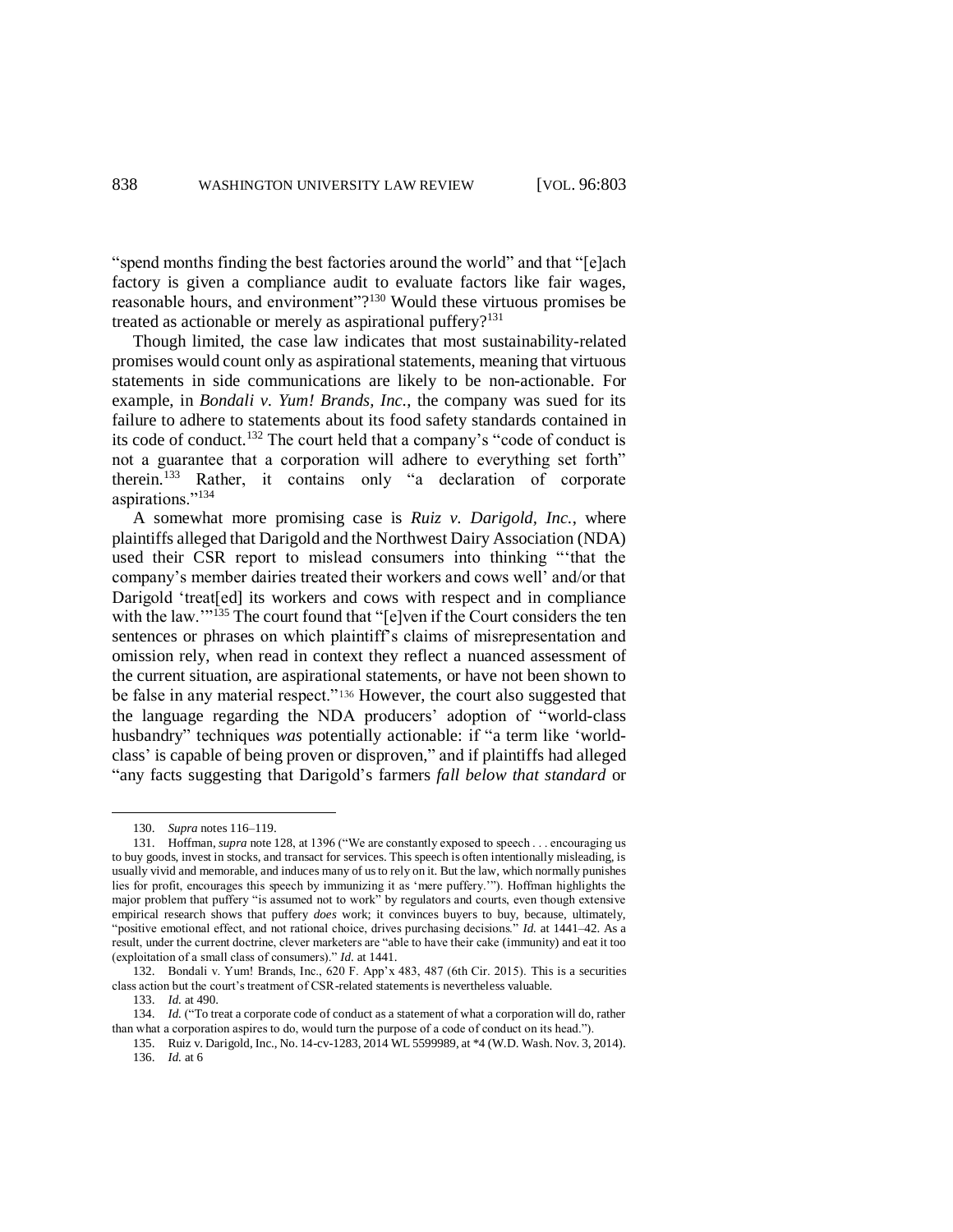have otherwise been deficient in animal husbandry," then their misrepresentation claims would have stood a better chance.<sup>137</sup> The implication is that company statements that make reference to industry standards and that describe company performance in relation to those standards could be treated as actionable promises, even when contained in a side communication. Since many corporations sign onto and advertise their membership in standards-based initiatives (e.g., the RBA, fair-trade certifications), *Ruiz* points to an important, albeit small, opening for some sustainability-related virtuous promises to become actionable.

Not long after *Ruiz*, the Superior Court of the District of Columbia issued an even more promising decision involving CSR statements published on company websites. In *National Consumers League v. Wal-Mart Stores, Inc.*, *J.C. Penney Corporation, and The Children's Place, Inc.*, (NCL), the court denied in part and granted in part the defendants' motion to dismiss where the League alleged that defendants had violated the D.C. Consumer Protection Procedures Act by not enforcing "their own Corporate Statements in dealing with suppliers, thereby violating their promises to the general public."<sup>138</sup> Each company had made statements expressing an expectation that (1) its suppliers comply with applicable laws and regulations; (2) its suppliers provide a safe and healthy working environment, free of child labor; *and* a commitment to (3) audit supplier compliance with its (buyer-company) standards.<sup>139</sup> The court granted defendant's motion for statements falling under (1) and (2) because they "are generally aspirational in nature" and, as such, cannot be "recast … into promises."<sup>140</sup> However, with respect to statements under (3), the court denied defendants' motion saying that those statements are "more specific and contain verifiable facts that may be material to a consumer's purchasing decisions."<sup>141</sup> In other words, because the auditing statements were specific and verifiable, they were sufficient for purposes of stating an actionable claim under D.C. consumer law. The court did not reach the merits of the allegations and the case eventually settled, but the recognition that CSR commitments can sometimes be actionable is a big precedential step in the right direction for identity-harmed claimants.

<sup>137.</sup> *Id.* at 6–7 (emphases added).

<sup>138.</sup> Nat'l Consumers League v. Wal-Mart Stores, Inc., J.C. Penney Corp., and The Children's Place, Inc., No. 2015- CA-007731, 2016 WL 4080541, at \*1 (D.C. Super. Ct. July 22, 2016) (defendants had sourced supplies from Rana Plaza, a factory in Bangladesh that collapsed in 2013 killing over 1000 workers, including children; the League relied on the collapse to support the inference that defendants had failed to honor their CSR promises).

<sup>139.</sup> *Id.*

<sup>140.</sup> *Id.*

<sup>141.</sup> *Id.* at \*7.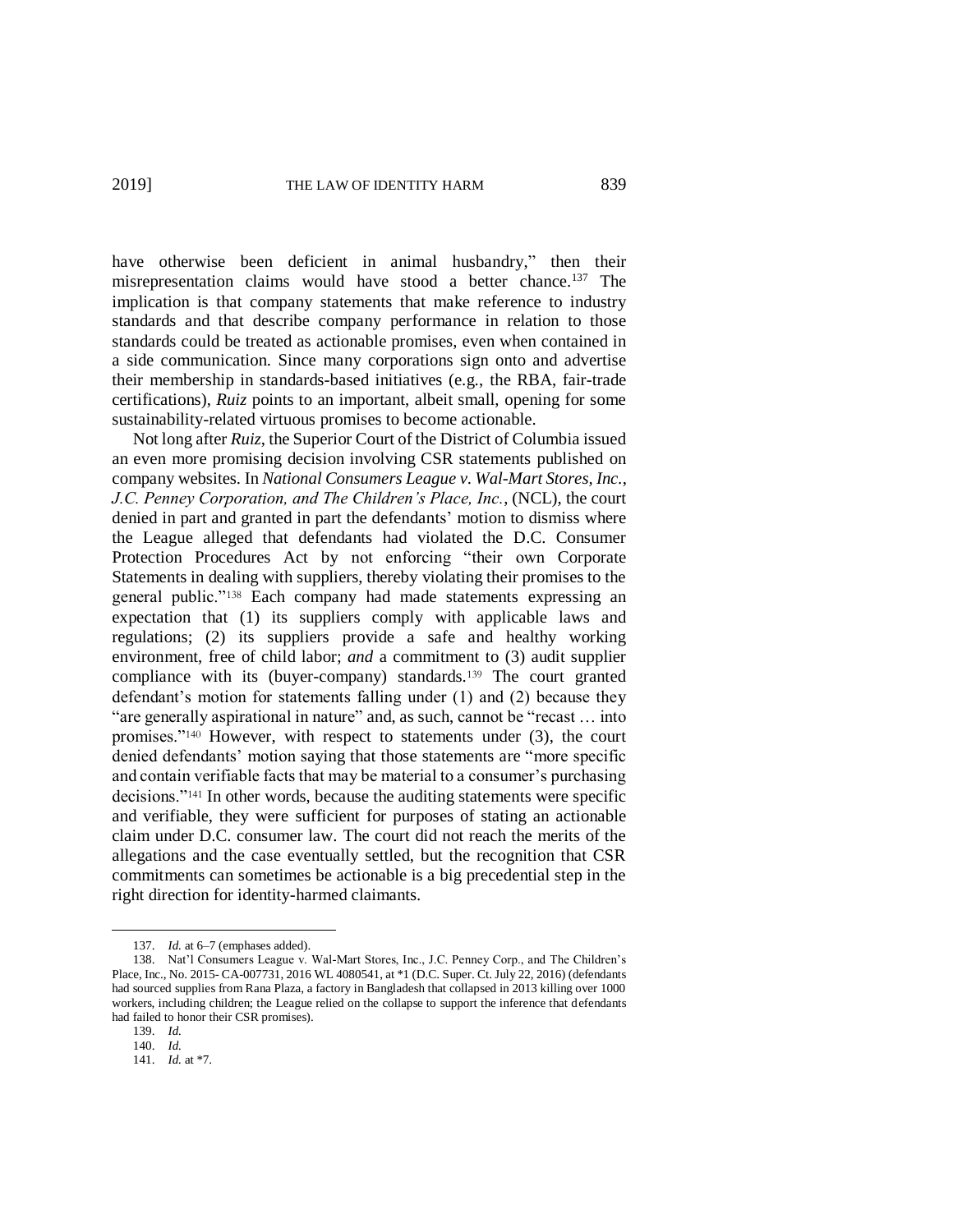This brief attempt to employ contract law to address identity harm quickly reveals how easy it is for virtuous promises to slip through the enforceable promises net. Most virtuous promises will be treated as aspirational only. And while *Ruiz* and *NCL* open some doors for aggrieved consumers, those doors have yet to be successfully walked through. Moreover, both cases were decided under state consumer statutes, which, as discussed in Part IV, is more flexible about qualifying statements as misleading as compared with common contract law. Overall, claimants wanting to employ warranties or contractual misrepresentation to hold promise-breaking companies accountable will not have an easy go of it. Actionability challenges are even more acute under the tort of common law fraud since the latter requires a "blameworthy state of mind" and "deliberate deception that induces reliance."<sup>142</sup> In light of the continuing proliferation of noisy sustainability promises that not only shape consumers' virtuous expectations but also increase the likelihood that those expectations will be exploited, the current state of legal affairs is highly problematic. The challenge is to push on the law of broken promises to cast a wider net over virtuous promises so that more sustainability-related claims, including those made in side communications, can be treated as actionable.

# IV. OPERATIONALIZING IDENTITY HARM IN STATE CONSUMER LAW

Consumer law provides a good legal home for identity-harmed consumers since it deals specifically with grievances ensuing from consumer transactions and, more particularly, with grievances attached to unfair or deceptive acts or practices (UDAP).<sup>143</sup> Importantly, consumer law adopts a relatively generous approach to determining what types of acts and practices qualify as deceptive. At the federal level, a deceptive act or practice refers to a "representation, omission, or practice that is *likely to mislead* the consumer acting reasonably under the circumstances as to a material fact."<sup>144</sup> This definition has been adopted at the state level by way of "little FTC Acts" or state UDAP statutes; for example, California's Consumer Legal Remedies Act (CLRA), Unfair Competition Law (UCL), and False Advertising Law (FAL) comprise that state's UDAP statutes and

<sup>142.</sup> Davis, *supra* note 107, at 535–36.

<sup>143.</sup> CAROLYN L. CARTER, NAT'L CONSUMER LAW CTR., CONSUMER PROTECTION IN THE STATES: A 50-STATE REPORT ON UNFAIR AND DECEPTIVE ACTS AND PRACTICES STATUTES 18–21 (2009), https://www.nclc.org/images/pdf/udap/report\_50\_states.pdf [https://perma.cc/T8B3-CM9Q].

<sup>144.</sup> FED. TRADE COMM'N, POLICY STATEMENT ON DECEPTION (Oct. 14, 1983) (policy statement provides guidance for recognizing "deceptive acts or practices" as the FTC Act does not offer a single definition).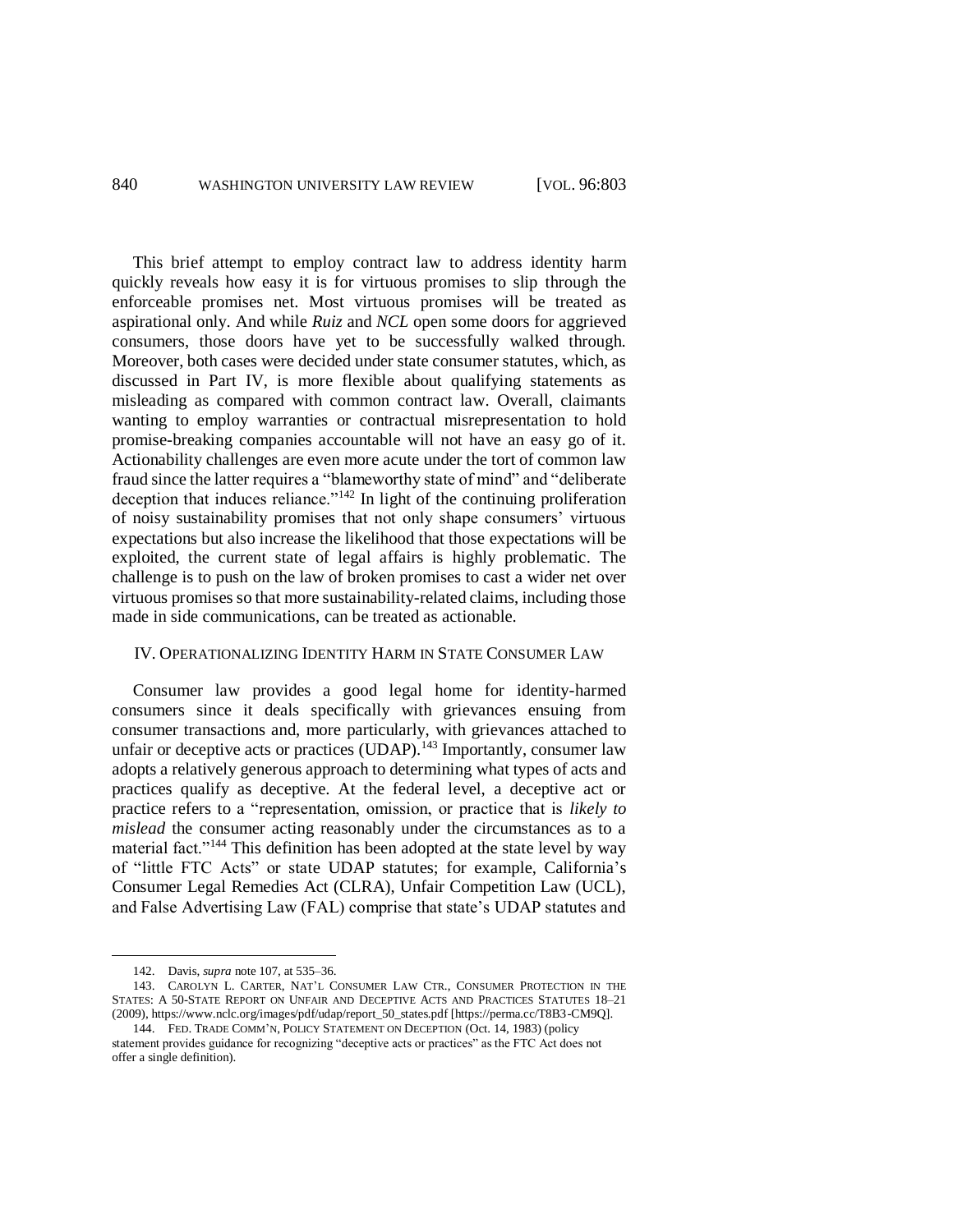"prohibit promotional materials that misrepresent or omit facts in a way that is likely to mislead or deceive a reasonable consumer."<sup>145</sup>

The "likely to mislead" standard makes it easier for aggrieved consumers to bring claims under statutory consumer law than common law fraud, which requires showing intent to deceive. Additionally, consumer law has a more supple approach for establishing injury than tort or contract. To have standing to sue, plaintiffs in most states need only allege that they have suffered an "ascertainable loss,"<sup>146</sup> which does not necessarily require showing out-of-pocket loss (e.g., a drop in market value or lower resale price) and can include less tangible injuries, such as diminished subjective value. <sup>147</sup> Indeed, none of the identity harm cases discussed below failed for lack of standing. In each case, the drop in the product's subjective value following the revelation of its sustainability truth was sufficient. However, as discussed below, consumer law still demands too much of identityharmed consumers, especially where claims are based on omission rather than affirmative misrepresentation.

This Part recommends avenues for strengthening the protective capacity of consumer law, with a primary focus on California's UDAP statutes. There are three reasons to choose California as the identity harm "laboratory state." First, most identity harm cases have emerged from California, including *Nike v. Kasky*;<sup>148</sup> the *Chocolate Cases*; *Wirth v. Mars*,<sup>149</sup> *Barber v. Nestlé,* <sup>150</sup> and *Sud v. Costco* (together, the *Seafood Cases*); and the Dieselgate multidistrict litigation, making California ideal for studying the legal treatment of identity harm. Second, although state UDAP statutes do differ, they also have much in common as they are modelled on the FTC Act. Analyzing the workings of California's UDAP statutes should therefore provide insights into the workings of state UDAP statutes, generally—or at least help identify relevant disparities. Third, California is

<sup>145.</sup> *Ruiz*, 2014 WL 5599989, at \*3.

<sup>146.</sup> DEE PRIDGEN & RICHARD M. ALDERMAN, CONSUMER PROTECTION AND THE LAW § 5:9 (2018–2019).

<sup>147.</sup> *Id.* § 5:10.

<sup>148.</sup> Kasky v. Nike, Inc., 45 P.3d 243, 243–248 (Cal. 2002) (Marc Kasky sued Nike on behalf of California citizens for misrepresenting its labor practices—saying they were good, when in fact factories were plagued with human and labor rights violations—and making misleading statements to this effect in documents including press releases and letters to newspapers, university presidents, and athletic directors.).

<sup>149.</sup> Wirth v. Mars Inc., No. SA CV 15-1470-DOC (KESx), 2016 WL 471234 (C.D. Cal. Feb. 5, 2016). (Plaintiffs alleged violations of California UDAP statutes because Mars did not disclose that its pet food could contain seafood fished by slave labor in Thailand.).

<sup>150.</sup> Barber v. Nestlé USA, Inc., 154 F. Supp. 3d 954, 957 (C.D. Cal. 2015) (Plaintiffs' UDAP claims alleged that Nestlé had duty to disclose the use of forced labor in its Fancy Feast cat food supply chain.).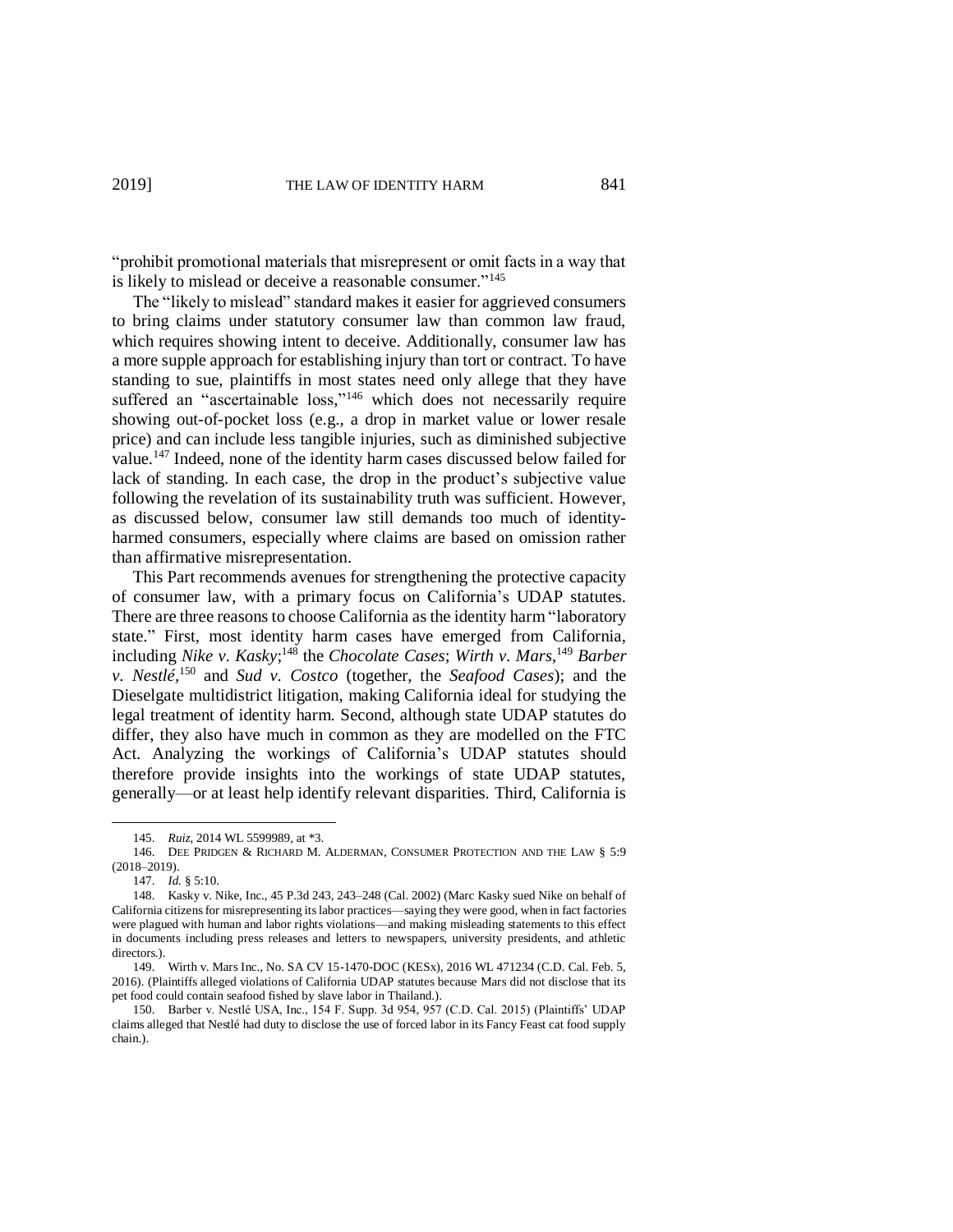the only state to have adopted hard law on global supply chain governance: the California Transparency in Supply Chains Act of 2010 (CSCA).<sup>151</sup>

The CSCA requires large companies doing business in California to disclose information about their supply chains, such as whether they have a process in place for conducting human rights due diligence. <sup>152</sup> It does *not* require companies to make any adjustments to their due diligence process, or to meet minimum human rights standards, or even to disclose abuses within their supply chains.<sup>153</sup> The CSCA could help validate identity harm claims since it recognizes that consumers want more information about the social soundness of the companies they patronize; indeed, the purpose of the CSCA is to give consumers access to "basic" information to "aid their purchasing decisions." <sup>154</sup> Whether the CSCA is succeeding is highly questionable, but its very existence signals that the California legislature views at least some types of sustainability-related information as material. <sup>155</sup> On the flip side, the CSCA may actually be *hurting* California consumers. Recent identity harm cases have faced serious challenges because defendant companies argued that their duty to disclose is limited to the "basic" requirements of the CSCA and that the safe harbor doctrine shields them from any additional disclosure requirements coming from a "novel application of California consumer protection law."<sup>156</sup> Identityharmed consumers will need to watch out for how the overlap-cum-conflict between the CSCA and California's UDAP statutes is managed by the courts. It may be necessary to return to the California legislature for clarification of (or amendment to) the CSCA's approach to the *non*disclosure of supply chain abuses.

153. *Id.*

<sup>151.</sup> CAL. CIV. CODE § 1714.43 (West 2018).

<sup>152.</sup> *Barber*, 154 F. Supp. 3d at 962 (The CSCA legislative history indicates that "companies are 'still completely free to do anything they want about their efforts to fight human trafficking and slavery,' including nothing at all, so long as they make the required disclosures.").

<sup>154.</sup> *Wirth*, 2016 WL 471234, at \*7.

<sup>155.</sup> Chilton & Sarfaty, *supra* note 54, at 3–5.

<sup>156.</sup> *Barber*, 154 F. Supp. 3d at 962 (concluding that the safe harbor doctrine applies to bar the plaintiffs' UDAP claims because disclosure responsibilities "begin and end" with the CSCA requirements). *But see* Dana v. Hershey Co., 180 F. Supp. 3d 652, 670 (N.D. Cal. 2016) (noting that the CSCA requires website disclosures but does not address label disclosures and that "there is a difference between, on one hand, advertising the steps a company has taken to reduce slavery in its supply chain (as the statute requires), and on the other, disclosing that such slavery persists (as Dana seeks here). That the legislature mandated the former in certain instances does not necessarily indicate a conclusion that the latter could never be required under existing consumer protection laws.").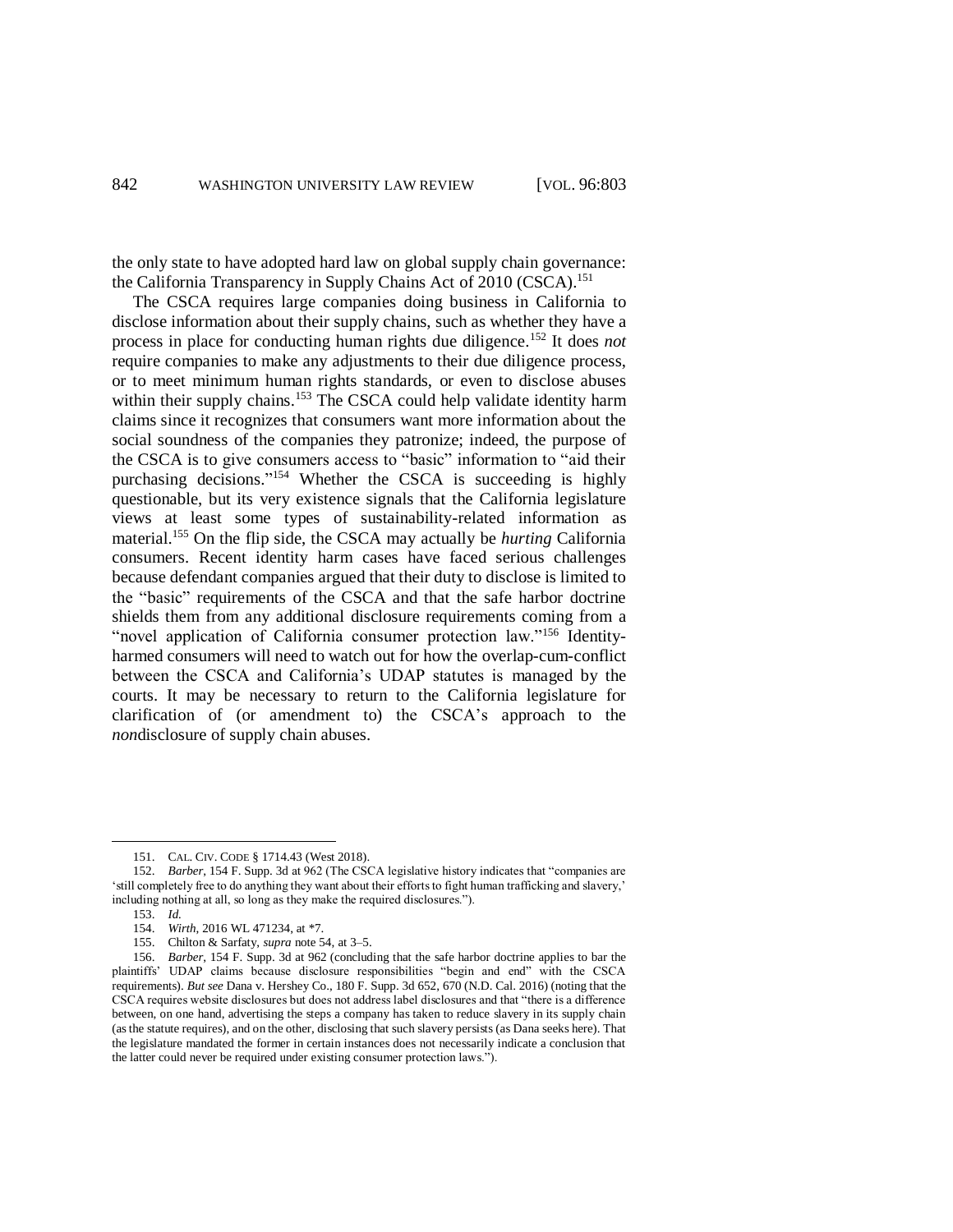# *A. Dangerosity Omissions and Virtuous Misrepresentations*

One advantage of bringing identity harm claims under consumer law is that either representations or omissions can be used as the basis for UDAP violations. However, plaintiffs alleging violations via the omissions of dangerosity information must overcome serious hurdles. Specifically, there is no standalone duty to disclose (even material) information (e.g., the use of child labor in the cacao supply chain). <sup>157</sup> Instead, the duty to disclose applies only when (1) the information presents a safety issue for consumers, or (2) disclosure is necessary to correct an affirmative misrepresentation, or (3) the defendant has exclusive control over the information that the plaintiff wants disclosed. <sup>158</sup> This Section attempts to make identity harm fit into each of these exceptions, in turn.

The *Chocolate* and *Seafood Cases* decisions refer to the rejection by California courts of "a broad obligation to disclose" in favor of a duty that is "limited to [defendant's] warranty obligations absent either an affirmative misrepresentation or a safety issue."<sup>159</sup> The limited disclosure standard was used to justify the dismissal of the *Chocolate* and the *Seafood Cases* because the plaintiffs failed to show that the companies had a duty to disclose the use of slave labor in their products. Had the companies actively "lied to consumers—by proclaiming there was no possibility that forced labor existed in their supply chain, for instance—then Plaintiffs would have actionable claims based on these misrepresentations." <sup>160</sup> At the outset, then, cases alleging UDAP violations via omissions of dangerosity information are less likely to survive as compared with cases alleging affirmative misrepresentations. As such, omissions claims need more "help" from identity harm.

*Psychic safety disclosure:* Perhaps the most direct way for identity harm to lend support to claimants in cases involving omissions would be to expand the notion of defect to include the psychic safety defect described in Part II. The *Chocolate* and *Seafood Cases* decisions found no duty to disclose the possible use of forced labor in the supply chain in part because none of the complaints alleged a safety or product defect issue. But what if the plaintiffs had tried to assert a psychic safety issue or defect? As discussed earlier, while products liability typically involves physical injury

<sup>157.</sup> *Dana*, 180 F. Supp. 3d at 664 ("[T]he weight of authority limits a duty to disclose under the CLRA to issues of product safety, unless disclosure is necessary to counter an affirmative misrepresentation.").

<sup>158.</sup> *Id.* at 664–65.

<sup>159.</sup> *Wirth*, 2016 WL 471234, at \*3 (quoting Wilson v. Hewlett-Packard Co., 668 F.3d 1136, 1141 (9th Cir. 2012)).

<sup>160.</sup> *Id.* at \*4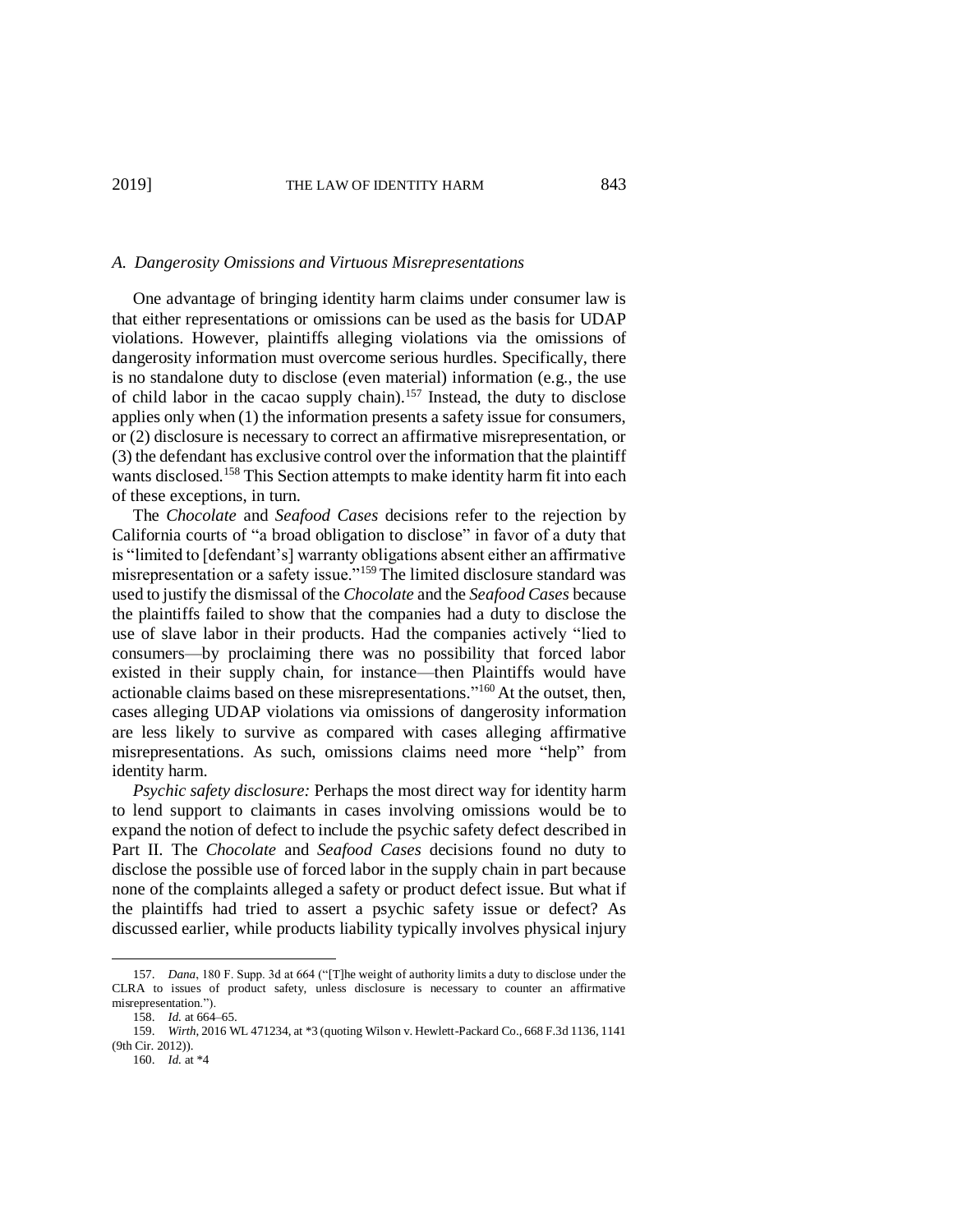to person or property, a colorable argument can be made that the psychic safety issues created by identity-harming products constitute a type of personal injury that warrants protection. Moreover, tort law recognizes intangible harms, including standalone emotional distress, assault, and defamation as personal injury. The protective principle making such recognition(s) possible should be imported into state UDAP statutes, as this would better effectuate their purpose of protecting today's increasingly sustainability-conscious consumers.<sup>161</sup>

Now, to persuade courts even to consider expanding the notion of defect, it will be necessary to assuage the concern that a broader duty to disclose would be unworkable for companies and for courts because too many people care about too many different things. To illustrate this concern, consider *Hall v. Sea World Entertainment, Inc*., where plaintiffs alleged that had they known the omitted information concerning the health and living conditions of whales at SeaWorld, they would not have purchased tickets to enter the park.<sup>162</sup> Declining to find that SeaWorld had violated its duty to disclose, the court said that an alternative conclusion would "effectively require any company selling any product or service to affirmatively disclose every conceivable piece of information about that product or service (or even about the company generally) because inevitably some customer would find such information relevant to his or her purchase."<sup>163</sup> Adopting this view, the *Wirth* court declined to find that Mars had violated its duty to disclose when it did not include information pertaining to the use of slave labor in the cat food supply chain.<sup>164</sup> However, the court added that it was "troubled by [p]laintiffs' proposed interpretation of the duty to disclose under California law because [p]laintiffs offer *no meaningful limiting principle*."<sup>165</sup> This suggests that if the plaintiffs had provided a limiting principle, a different conclusion could have been reached.

I propose that identity harm can offer such a limiting principle by narrowing disclosure requirements in three ways. First, identity harm would expand the duty to disclose, but only for dangerosity information that safeguards consumers' autonomy to make values-aligned purchases and to steer clear of purchases that pit them against their values. Second, the tobe-disclosed dangerosity information should be other-regarding, meaning

<sup>161.</sup> CARTER, *supra* note 143, at 5–6 (explaining that UDAP statutes were passed in recognition of serious deficiencies in the protective tools available to consumers).

<sup>162.</sup> *Wirth*, 2016 WL 471234, at \*4 (citing Hall v. Sea World Entm't, Inc., No. 3:15-CV-660- CAB-RBB, 2015 WL 9659911 (S.D. Cal. Dec. 23, 2015)).

<sup>163.</sup> *Id.* (quoting Hall v. Sea World Entm't, Inc., No. 3:15-CV-660-CAB-RBB, 2015 WL 9659911, at \*7 (S.D. Cal. Dec. 23, 2015)).

<sup>164.</sup> *Id.*

<sup>165.</sup> *Id.* at \*5 (emphasis added).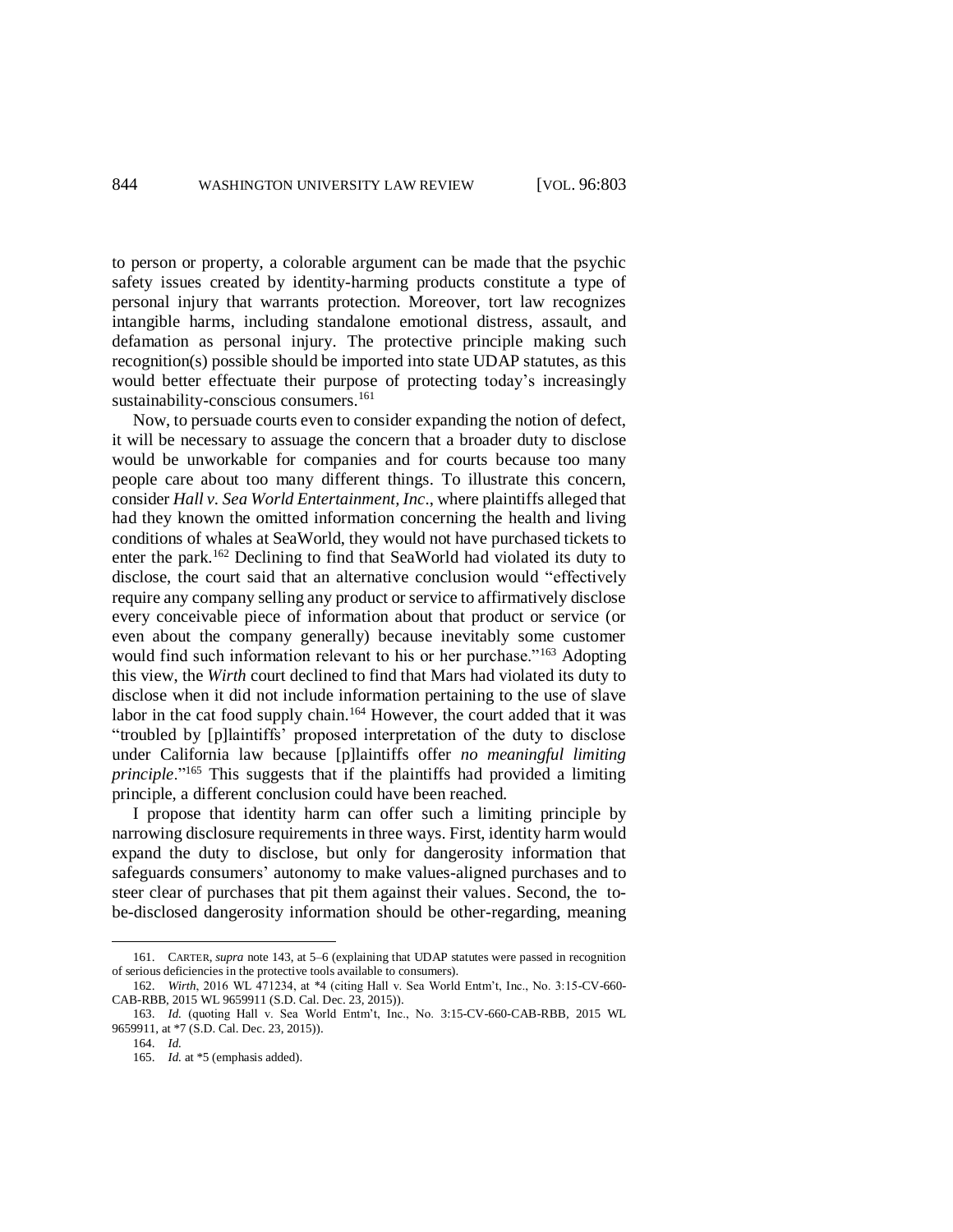$\overline{a}$ 

that it carries implications for the well-being (or ill-being) of others beyond the consumer—e.g., workers and the planet. Third, the information should pertain to the product (or service) at issue, not the company. Otherwise put, under an expanded duty to disclose, companies would not be required to reveal information about, for example, their contributions to political campaigns or charity or promotional and loyalty programs.<sup>166</sup> Instead, the information would need to be tied to the product at issue in the case, to its social, ethical, and environmental (production and use) story. Applying this three-part limiting principle for disclosing dangerosity information, the *Hall* plaintiffs would have succeeded in requiring SeaWorld to disclose information about orca health because that information (a) would preserve consumer autonomy to make values-aligned choices, (b) is other-regarding (concerned with the well-being of whales), and (c) is specific to the SeaWorld product/service (the experience of being in the world of the sea).

*Disclosure to correct affirmative misrepresentation:* Identity harm can also lend support in omissions cases by widening the warranties net to bring more virtuous promises under the actionability umbrella. California law limits the duty to disclose to a defendant's "warranty obligations absent either an affirmative misrepresentation or a safety issue."<sup>167</sup> If, as recommended in Part III, express warranties were expanded to include the virtuous promises contained in direct (label packaging and advertisements) and side communications (CSR reports, codes of conduct, supplier contracts, etc.), then companies would be required to disclose any dangerosity information that qualifies or cuts into their virtuous warranties. Put another way, if it turns out that the product is non-conforming, then the relevant dangerosity information should be disclosed to ensure that consumers remain apprised of the (correct) terms of the transaction. This would ensure that information asymmetries are continually corrected and preserve consumers' autonomy to make values-aligned purchases.

As mentioned, cases where the issue is a false virtuous promise—i.e., where the identity harm is borne out of an affirmative lie—should be easier to litigate. However, it will still be necessary to establish that the virtuous

<sup>166.</sup> An example is Delta's discounts for members of the National Rifle Association, which the airline suspended following the high school shootings in Parkland, Florida. Information regarding such promotional programs would not require disclosure under the proposed framework as it does not pertain to the services sold, namely, flying customers safely from one place to another. Bart Jansen, *The Number of Delta Air Lines Passengers Who Bought Tickets with NRA Discount: 13*, USA TODAY (Mar. 2, 2018), https://www.usatoday.com/story/news/2018/03/02/delta-reviews-all-fare-discount-prog rams-after-nradispute-costs-georgia-tax-break/388587002/ [https://perma.cc/VNK7-K62E].

<sup>167.</sup> *Wirth*, 2016 WL 471234, at \*3 (quoting Wilson v. Hewlett-Packard Co., 668 F.3d 1136, 1141 (9th Cir. 2012)).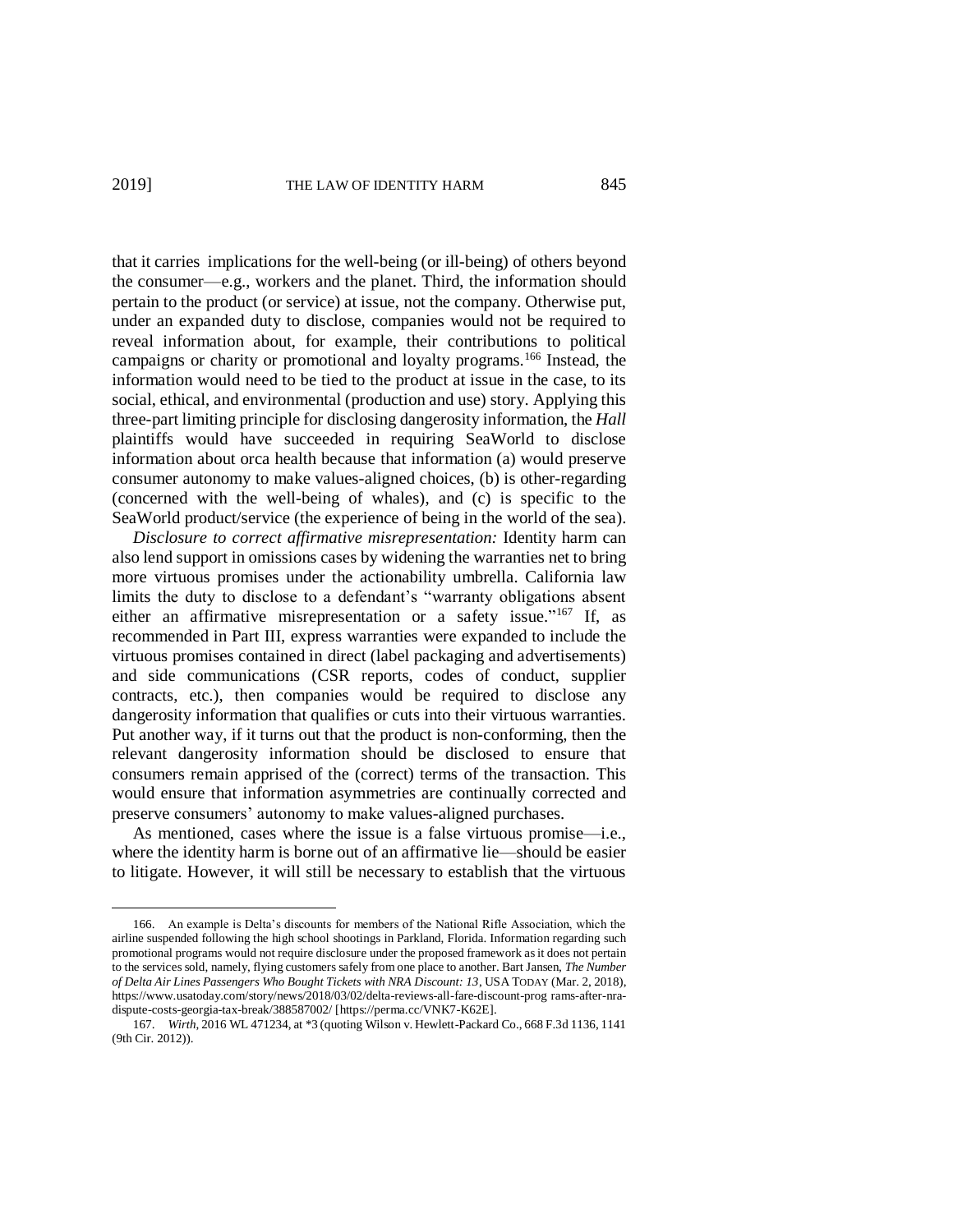promise at issue is actionable. Part III explained that this can be challenging, particularly when the virtuous promises are contained in side communications. Indeed, the *Barber* court agreed with Nestlé that its Corporate Business Principles (adopting the U.N. Global Compact principles on human rights and labor), its Supplier Code of Conduct, and its Responsible Sourcing Guidelines contained only aspirational statements that do not qualify as affirmative misrepresentations. <sup>168</sup> Focusing on Nestlé's Supplier Code, the court found that the stipulated requirements "represent an ideal, and not necessarily a reality"; furthermore, "no reasonable consumer who reads the . . . documents . . . in context could conclude that Nestlé's suppliers comply with Nestlé's requirements in all circumstances." <sup>169</sup> Thus, the court concluded, Nestlé "does not mislead [consumers] into thinking that its suppliers abide by those rules and meet those expectations in every instance."<sup>170</sup>

This Article recommends that judges adopt a more aggressive attitude toward aspirational statements that shape and target consumers' otherregarding expectations. Such statements shroud sellers in sustainability noise so loud that it is too easy for them to say, "But we didn't actually promise anything." While a clear distinction between statements of fact and puffery remains necessary in most sale of goods cases, that distinction should be drawn less sharply with respect to companies' other-regarding virtuous promises because this is an area where information asymmetries are particularly problematic, morally. A more aggressive approach would mitigate the trust-costs of identity-harming incidents and allow consumers who participate in the market for virtue to do so more confidently, knowing that there will be consequences if their virtuous expectations are exploited.

*Disclosure due to seller's exclusive control:* Next we must question the theory that if consumers have access to dangerosity information, then that must mean that the seller does not have exclusive control over the truth about its operations. The *Dana* court said that even if a duty to disclose the use of forced child labor could be established, plaintiffs would still need to show that Hershey had "'exclusive knowledge of material facts not known or reasonably accessible to' its customers." <sup>171</sup> Because Hershey's CSR report acknowledged the child-slavery problem, and it had been recognized by the industry in the Harkin-Engel Protocol back in 2001, and a report commissioned by the U.S. Department of Labor had documented the persistence of the problem over the years, it made no sense to describe the

<sup>168.</sup> Barber v. Nestlé USA, Inc., 154 F. Supp. 3d 954, 962–64 (C.D. Cal. 2015).

<sup>169.</sup> *Id*.

<sup>170.</sup> *Id*.

<sup>171.</sup> Dana v. Hershey Co., 180 F. Supp. 3d 652, 665 (N.D. Cal. 2016).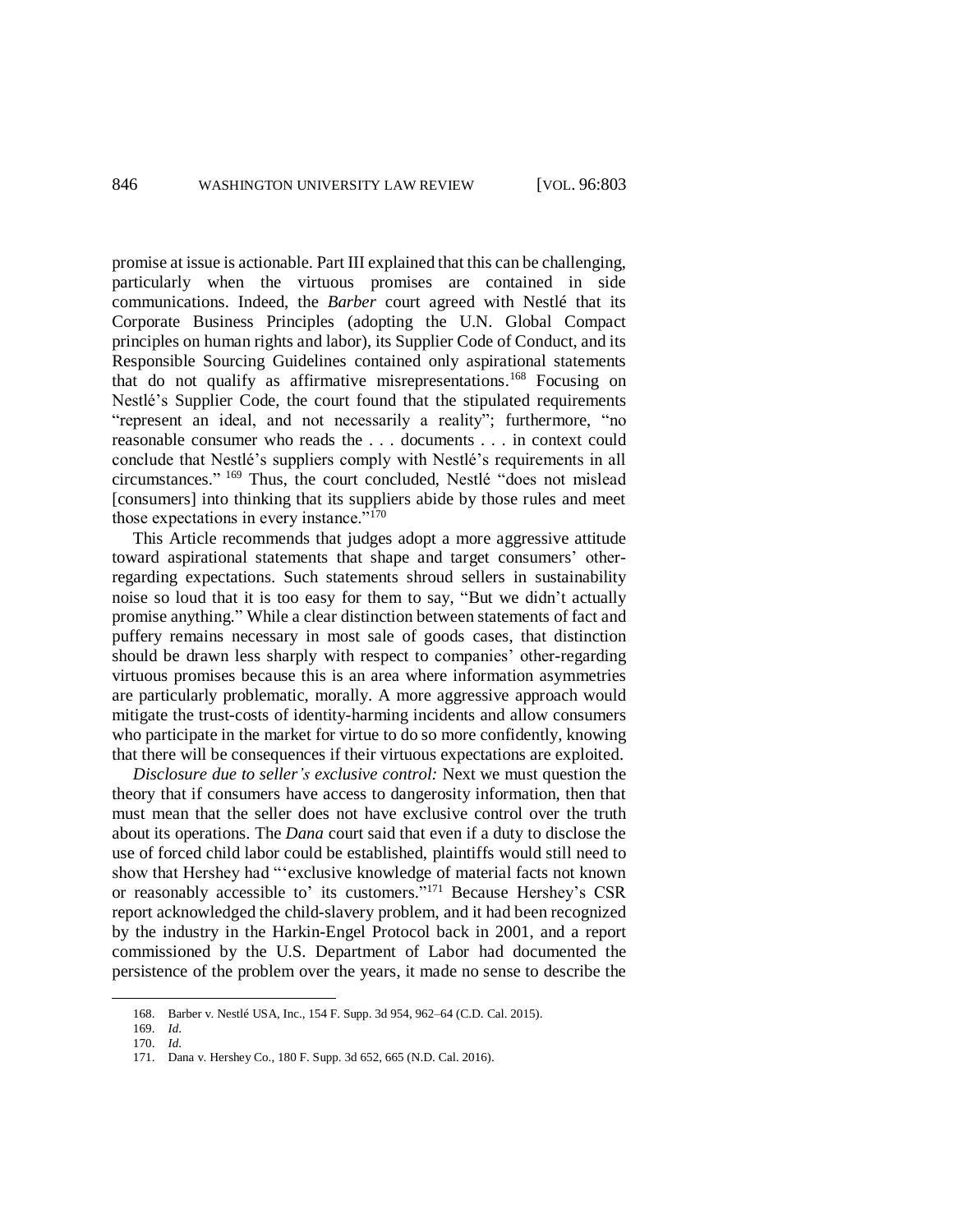child-slavery dangerosity information as being within Hershey's exclusive control.<sup>172</sup> In other words, the *Chocolate Cases* plaintiffs would have lost, even if they had established a duty to disclose. How can identity harm help?

While it may be true that consumers can access dangerosity information by hunting for it, it is also true that (a) hunting is onerous (if not punishing) for consumers seeking to avoid purchases that support human and environmental abuse; $^{173}$  (b) the volume of information and sustainability noise is such that it can be difficult to make values-aligned purchases with any real degree of confidence—unless one gives up making purchases altogether, which, while effective for avoiding identity harm, does not seem like a fair choice for consumers; and (c) the dangerosity information that is available can be inconsistent with the virtuous information that companies use to market themselves. For example, in 2012, Hershey issued a press release in which the company committed to sourcing "100 percent certified cocoa for its global chocolate product lines by 2020 and accelerat[ing] its programs to help eliminate child labor in the cocoa regions of West Africa."<sup>174</sup> How should consumers reconcile this with Hershey's CSR Report, which states without qualification that "Hershey has zero tolerance for the worst forms of child labor in its supply chain"?<sup>175</sup> And should consumers be expected to keep track of the fact that the 2012 press release once more extended the deadline for sourcing child-labor-free cocoa (a deadline originally set for 2005, then 2008, then  $2010$ )?<sup>176</sup> Upon what representations should consumers rely to inform their purchasing decisions? At a minimum, it seems fair to conclude that Hershey retained superior (if not exclusive) control over the truth about the use of child labor in its supply chain given that the information to which consumers *do* have access is confusing and inconsistent.

 $\overline{a}$ 

172. *Id.*

<sup>173.</sup> With big brands (e.g., Hershey), consumers may assume that the product meets minimum humanitarian standards and so be less concerned with hunting. Hoffman, *supra* note 128, at 1429 ("Speakers that create robust brands encourage buyers to spend less money investigating subsidiary characteristics.").

<sup>174.</sup> Press Release, Hershey Co., Hershey to Source 100% Certified Cocoa by 2020 (Oct. 3, 2012), https://www.thehersheycompany.com/content/dam/corporate-us/documents/legal/source-100-certifiedcocoa-2020.pdf [https://perma.cc/6YET-CJJT].

<sup>175.</sup> HERSHEY CO., CORPORATE SOCIAL RESPONSIBILITY REPORT 21 (2014), https://www.theher sheycompany.com/content/dam/corporate-us/documents/csr-reports/2014-hershey-csr-report.pdf [http s://perma.cc/G26Z-CQTB] (The report references one of the many documents that enshrine Hershey's commitment to sustainability: "Our Supplier Code of Conduct . . . states that: Children should not be kept from school to work on the farm. Children should not carry heavy loads that harm their physical development. Children should not be present on the farm when farm chemicals are applied. Young children should not use sharp implements during farm work. Trafficking of children or forcing children to work are included among the Worst Forms of Child Labor.").

<sup>176.</sup> Brian O'Keefe, *Inside Big Chocolate's Child Labor Problem*, FORTUNE (Mar. 1, 2016), http://fortune.com/big-chocolate-child-labor [https://perma.cc/T9M3-NNHW].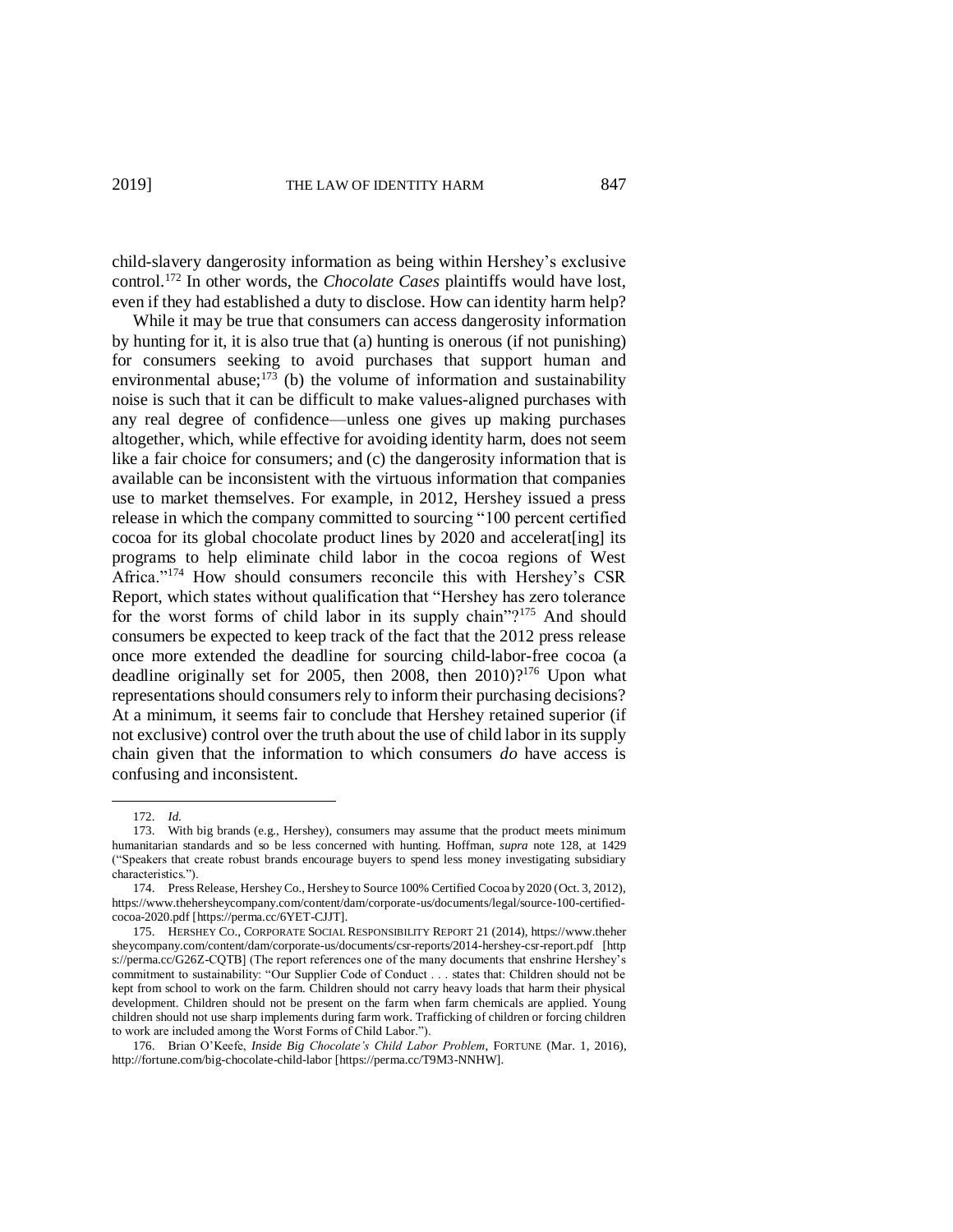As it stands, courts adjudicating identity harm claims ask too much of consumers. Consumers must effectively take full responsibility for policing their own exposure to identity harm. In the *Chocolate Cases* example, consumers must not only pierce through loud sustainability noise to obtain accurate dangerosity information—searching far beyond the narrow CSCA disclosures—to ensure that they aren't supporting child slavery, they must also keep track of companies' shifting sustainability commitments. This is flatly under-protective. If followed, the recommendations in this Part would better protect consumers from identity harm and better protect the market for virtue from the credibility attacks leveled upon it by broken virtuous promises. This would empower consumers to be more effective civil regulators of corporate (mis)conduct and, also very important, it would be beneficial for those whose interests are implicated by virtuous promises e.g., the planet and people.

Granted, these recommendations require profound adjustments in the application and interpretation of state consumer laws, but the limiting principle offered herein should help to make the adjustments more palatable. With these upgrades, identity-harmed consumers would have a better chance of having their grievances recognized in court. As discussed, cases involving affirmative misrepresentations or lies (e.g., Dieselgate) are more likely to succeed than omissions cases. However, even if successful, both types of cases encounter obstacles at the remedies stage, when it comes to actually redressing identity harm. The next Part examines this problem.

#### V. REIMAGINING REMEDIES

Just as consumers can experience identity harm absent a physical injury, so too can they experience identity harm absent an economic injury or pecuniary loss. Particularly where the source of the harm is a virtuous dupery that makes the consumer complicit in hurting others, attempting to measure identity harm in money terms is a losing proposition. Put another way, where complicity is involved, as it is with virtually all sustainabilityrelated virtuous promises, identity harm demands something beyond money damages to be remedied. What identity-harmed consumers need to be made whole is for the company to come through on its original promise and/or to repair the damage done. This Part explains why remedies must look beyond market value to redress identity harm and offers examples of the types of injunctive remedies that would restore identity-harmed consumers' sense of values-integrity. Such remedies would be beneficial for the consumer, but also for those injured by the broken virtuous promise—e.g., the planet or the people involved in making the identity-harming product.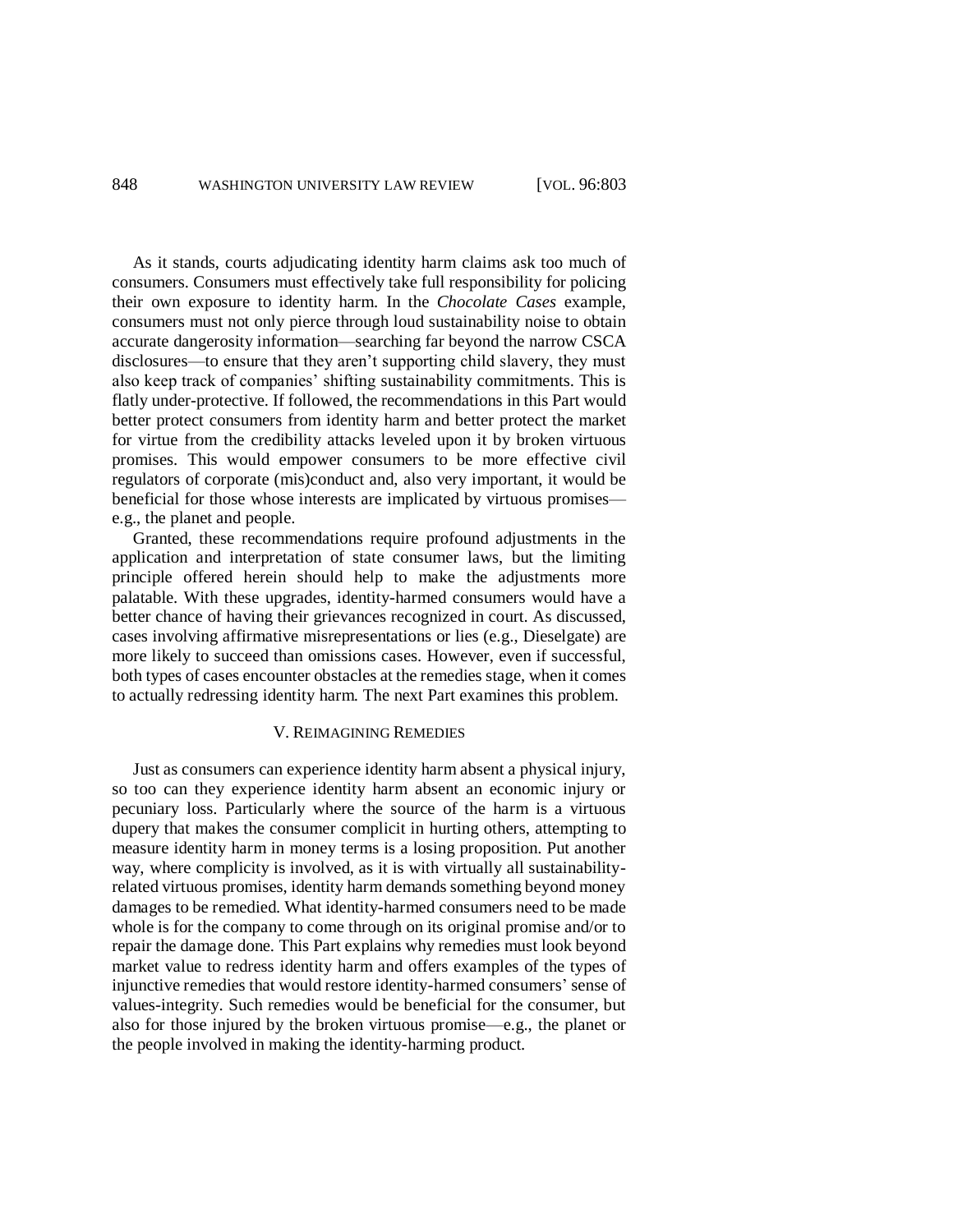#### *A. Market Value Is Not the Only Value That Counts*

Economic harm is often measured by looking at the drop in market value of a good after a defect or quality problem has been discovered. For example, the market value of the Dieselgate cars plummeted after the scandal broke because the cars were technically illegal to sell and drive in the United States. Because of the illegality, VW placed a stop-sale on the cars.<sup>177</sup> This effectively drove the market value of the cars down to zero dollars, generating sharp and obvious pecuniary loss for car owners. But what of those individuals who sold their dirty-diesels *before* the scandal broke and who received pre-scandal market value for their cars? Can it be said that they suffered no harm because they suffered no—or only limited pecuniary loss? As I argued in *Identity Harm*, to answer this question in the affirmative would be grossly under-protective.<sup>178</sup> The plaintiffs in *Nemet v. Volkswagen Grp. Of Am., Inc.* were comprised precisely of individuals who sold their cars prior to the reveal of VW's deception.<sup>179</sup> Regardless of the resale price they obtained for their cars, these individuals should be treated as Dieselgate victims because they received and drove *dirty*-diesel vehicles, not the environmentally friendly vehicles they were promised. VW's virtuous dupery injured both categories of victims, those who sold prescandal and those who (absent the stop-sale order) would have sold postscandal; it turned both groups "into some of the biggest polluters on the road."<sup>180</sup> This (defamation-like) conversion occurred for as long and for as many miles as the cars were on the road, regardless of when they were on the road.

Pecuniary loss is thus not the only dimension along which harm is experienced, nor is it the only dimension along which harm should be measured. While the *Nemet* complaint helpfully exposes some of the limitations of looking to resale value for loss, it does not go far enough in terms of asserting non-financial losses; it limits the recovery sought only to

<sup>177.</sup> For additional information regarding the settlement, see Dadush, *Why You Should Be Unsettled*, *supra* note 1; Alanis King, *Volkswagen Tells Dealers to Halt Sales of New TDI Cars amid Diesel Cheating Scandal*, JALOPNIK (Sept. 20, 2015), http://jalopnik.com/volkswagen-tells-dealers-tohalt-sales-of-new-tdi-cars-1731923302 [https://perma.cc/7CU2-T9XF] (although the EPA took no action to stop VW owners from driving their cars, it would not grant the "certificate of conformity" needed to sell them, "meaning they cannot be sold. . . . Meanwhile, whatever 2015 models remain on lots have also been ordered not to be sold").

<sup>178.</sup> Dadush, *Identity Harm*, *supra* note 1.

<sup>179.</sup> Nemet Complaint, *supra* note 11, at 1.

<sup>180.</sup> *Id.* at 3.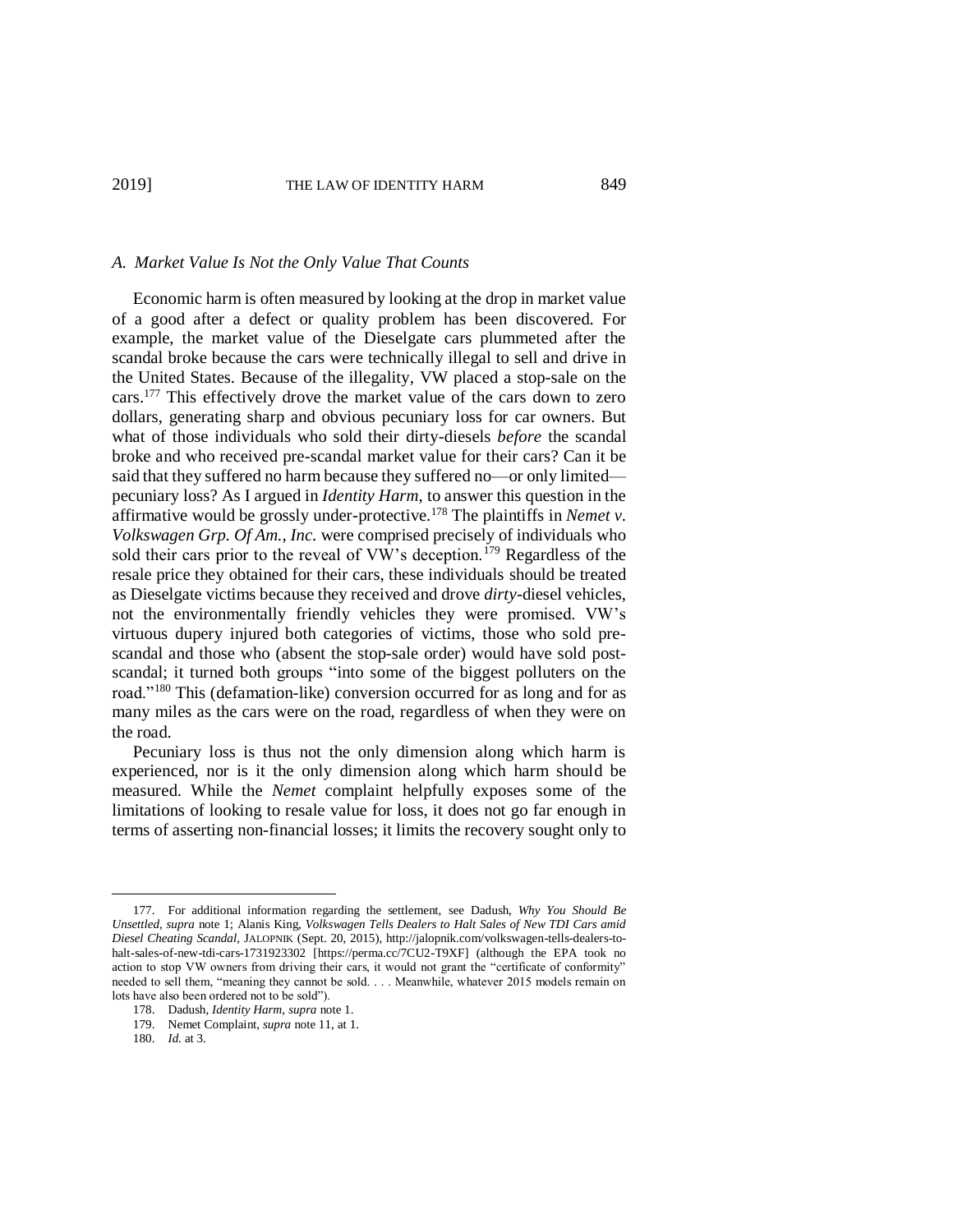a share of the clean premium paid on the cars.<sup>181</sup> The premium is the wrong measure of harm for two reasons. First, it is difficult to calculate because the U.S. market for diesel cars is small, so reference points are limited. 182 Second, even if the clean premium could be determined, it would provide only a poor estimate of the harm. For some, the premium figure might be representative of the value they assign to cleanness or greenness; for others, it might be grossly inadequate and under-compensatory; and for others still, it might be over-compensatory.<sup>183</sup> This is a common problem with coming up with market prices that flatten people's individual preferences and lump divergent preferences together.<sup>184</sup> Here, however, the problem can be avoided by looking to a different measure of harm altogether.

For identity-harmed consumers, the right measure of damages is not the diminished resale value or the clean (or social) premium, but rather the lost greenness of the purchase.<sup>185</sup> And lost greenness can be measured at least as well as the clean premium. Returning to *Nemet* as a case example, a price could be attached to the above-advertised (and illegal) emissions generated by the dirty-diesels and multiplied by the number of miles driven by the plaintiffs while they still owned their vehicles.<sup>186</sup> Excess emissions would thus be converted into a lost greenness figure that could be used to calculate money damages, which could then be placed into a climate mitigation fund.<sup>187</sup> The recommendation in *Identity Harm*, as here, is to move away from premiums as the measure of damages and instead design remedies that address the actual harm-in-the-world created by broken virtuous promises.

### *B. Some Inspiration*

 $\overline{a}$ 

To be made whole, identity-harmed consumers need the offending company to come through on its original virtuous promise and/or to repair

<sup>181.</sup> The *Nemet* plaintiffs allege that they paid too much for something that was worth less and equate their loss with the clean premium paid on the cars. *Id.* at 112–13.

<sup>182.</sup> *EarthTalk: More Fuel-efficient Diesel Cars Coming to the U.S., KANSAS CITY INFOZINE* (Apr. 19, 2009), http://infozine.org/news/stories/op/storiesView/sid/35430/ (pointing to higher tax rates for diesel as compared with gasoline); *see also* Marcin Romaszewicz, Answer to *Why are there fewer diesel cars in the US than in Europe?*, QUORA (Dec. 19, 2012), https://www.quora.com/Whyare-there-fewer-diesel-cars-in-the-US-than-in-Europe (explaining that diesels often exceed state emissions regulations, making them "basically illegal"); Don Zcar, Answer to *Why are there fewer diesel cars in the US than in Europe?*, QUORA (July 22, 2017), https://www.quora.com/Why-are-therefewer-diesel-cars-in-the-US-than-in-Europe (explaining why diesels historically have a bad reputation in the U.S.).

<sup>183.</sup> Dadush, *Identity Harm*, *supra* note 1, at 923.

<sup>184.</sup> Another problem with using (clean or social) premiums to measure harm is their failure to capture the social cost of increased distrust in the marketplace.

<sup>185.</sup> Dadush, *Identity Harm*, *supra* note 1, at 924.

<sup>186.</sup> *Id.*

<sup>187.</sup> *Id.*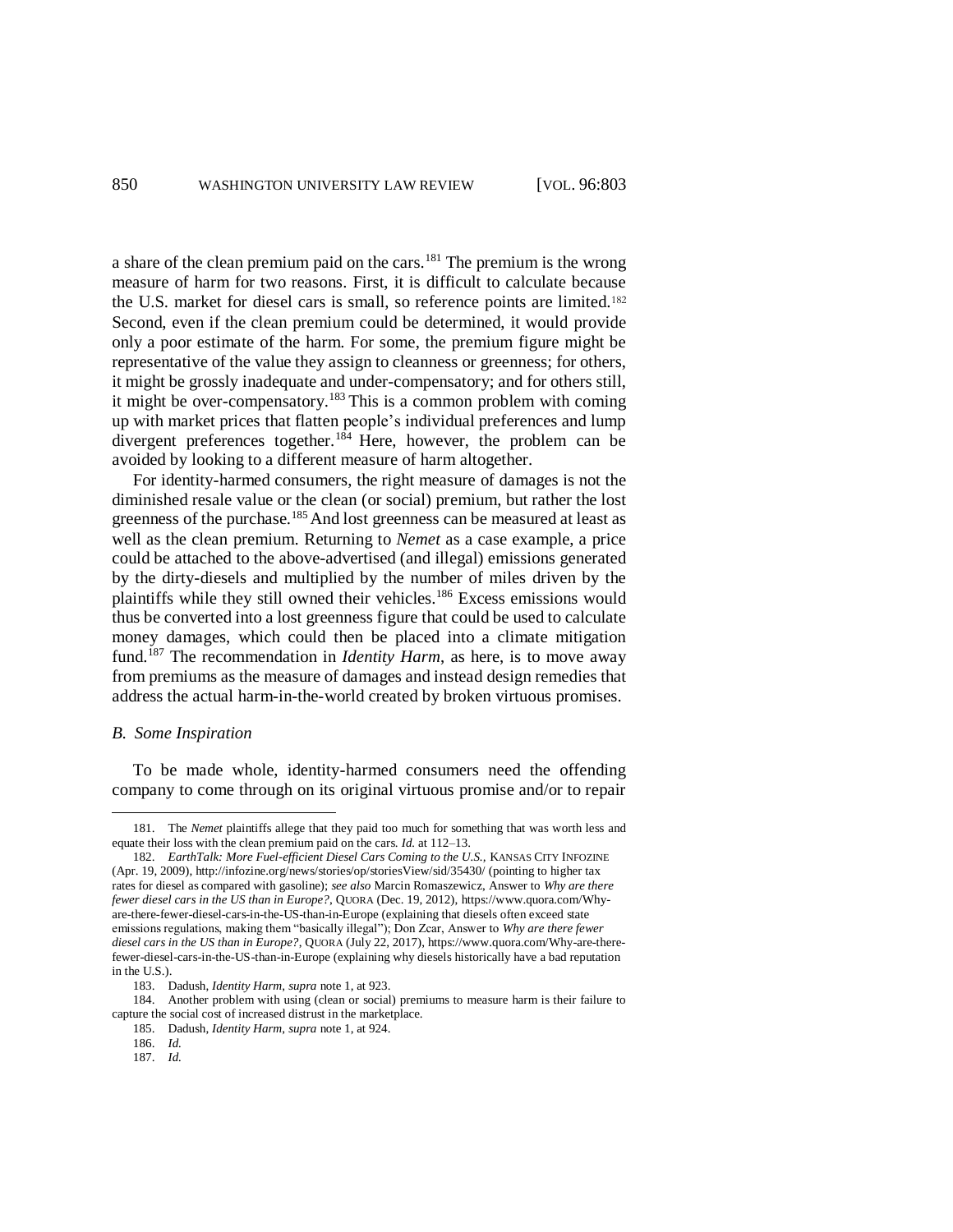any damage done. Identity harm thus demands injunctive relief. Yet, be it in contract or tort, remedies tend to steer clear of reparations, or what Omri Ben-Shahar and Ariel Porat refer to as "restoration remedies" that address "the *underlying interest* that was impaired and gave rise to the emotional harm."<sup>188</sup> Likewise, under consumer law, the most common remedy for successful UDAP claims is money damages, typically keyed off of the purchase price and sometimes enhanced with statutory or punitive damages.<sup>189</sup> To the extent that injunctive remedies are employed in the consumer law context, it is typically only to enjoin the company from continuing to engage in the bad practice at issue (e.g., false advertising or mispricing), not to fix the harm flowing from the bad practice (e.g., environmental degradation or labor rights violations).<sup>190</sup> As Lauren Willis observes, "Consumer-law enforcement today remains stuck in the twentieth century," and injunctive remedies are inadequate to the task of redressing consumer harms, being "too narrow, uniform, and static to counter twentyfirst century fraud."<sup>191</sup>

Some legal innovation is therefore in order. To this end, Ben-Shahar and Porat have designed a novel framework for awarding and administering restorative remedies to redress emotional harms, and they explicitly include identity harm within their target harm-group.<sup>192</sup> They propose a "sorting mechanism" that separates sincere from faker claimants.<sup>193</sup> The mechanism operates by offering plaintiffs

two remedial options . . . : (1) *restoration*, paid directly to repair in full the underlying interest of a Sincere; and (2) *money*, a "modest" unrestricted sum of cash paid to the plaintiff's pocket.

A Sincere would choose Option One because she values restoration and because Option Two—with only a small sum of money in it—is not attractive enough relative to the value of restoration. A Faker would choose Option Two, no matter how small the sum of money in it, because Option One is worthless to her. In a sense, Option Two is designed as a bait for the sole purpose of smoking out the unharmed

<sup>188.</sup> Ben-Shahar & Porat, *supra* note 51, at 1904–15 (explaining why tort and contract law remedies are inadequate for addressing emotional harms stemming from an impaired underlying interest, meaning the "aggrieved party's plan, agenda, values, or set of preferences that the wrongdoer was obligated to promote or protect").

<sup>189.</sup> CARTER, *supra* note 143, at 18–21.

<sup>190.</sup> *Id.* at 6.

<sup>191.</sup> Lauren E. Willis, *Performance-Based Remedies: Ordering Firms to Eradicate Their Own Fraud*, 80 L. & CONTEMP. PROBS. 7, 7–8 (2017).

<sup>192.</sup> Ben-Shahar & Porat, *supra* note 51, at 1934 n.105.

<sup>193.</sup> *Id.* at 1905.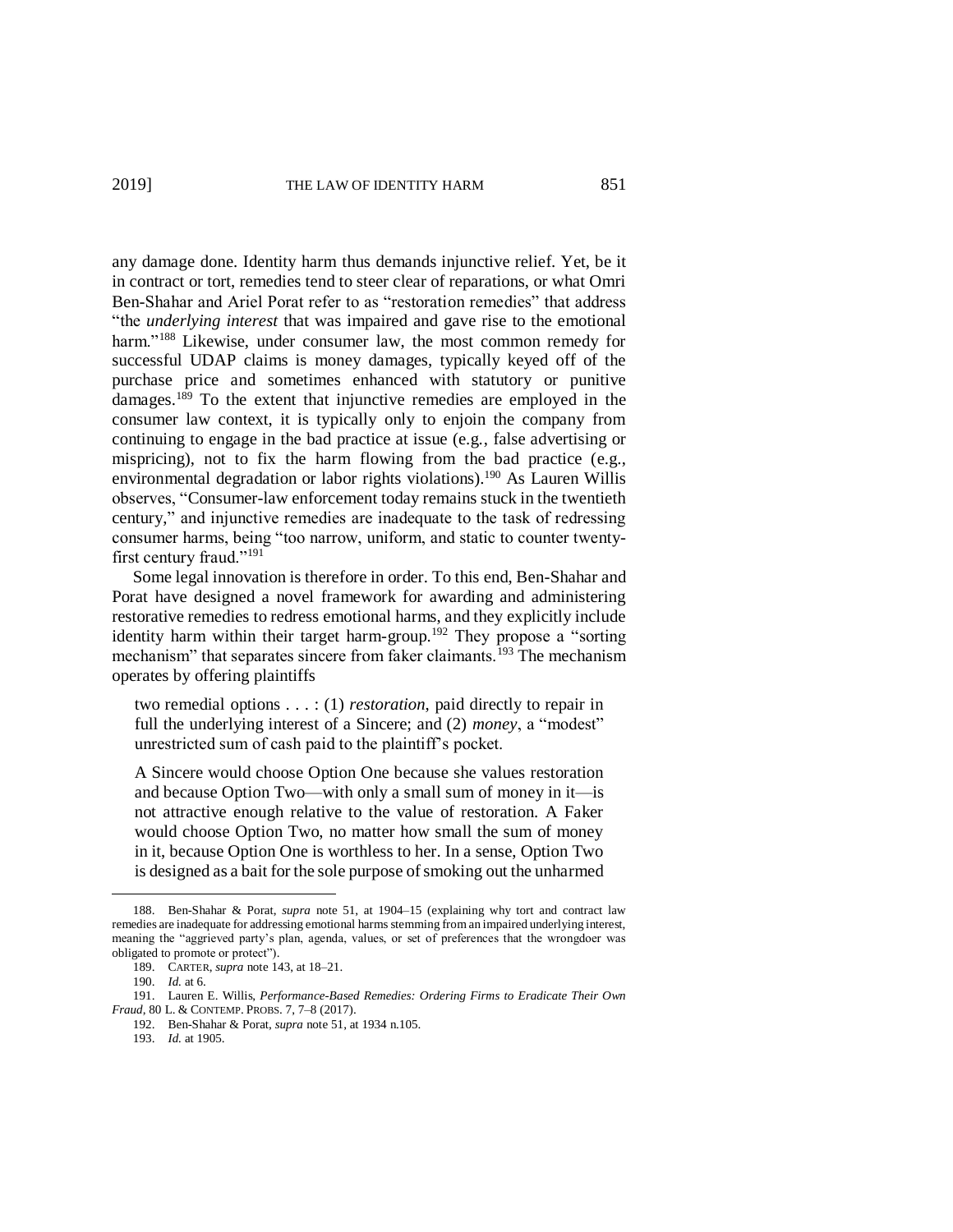Fakers. By choosing the money damages, a Faker reveals her bluff and would be counted out from the restoration calculation. A Faker gets money for nothing—a modest amount of pecuniary recovery despite suffering no emotional harm. This is a standard inefficiency in any sorting equilibrium, a necessary evil to overcome the problem of incomplete information. But as long as the money damages in Option Two are small, this distortion is relatively benign.<sup>194</sup>

The proposed mechanism would fill a yawning remedial gap for addressing not-just-economic harms, like identity harm. Foremost, it would make restorative, reparations-oriented, remedies available to address identity harm. <sup>195</sup> Additionally, it would reduce the financial incentives for fakers to bring opportunistic law suits. Further, it would limit the amount of money damages flowing from broken virtuous promises, which should provide some comfort to companies concerned about financial liability. Indeed, were the mechanism to be applied to remedy the identity harms contemplated in this Article, successful claims would result, not in a financial fleecing of the promise-breaking company, but rather in a real push to improve its social-environmental performance. Equally important, the mechanism does not seek to "translate agony into dollars" by coming up with a money measure of plaintiffs' individual emotional harm; that would require peering into the souls of claimants and attempting to rank or rate their distress—a singularly complex and unappetizing prospect.<sup>196</sup> Instead, the authors propose directing restoration damages toward "the reparable underlying interest."<sup>197</sup> Thus, rather than being tacked to a hard-to-quantify emotional harm or to an under-representative purchase price, remedies would be tacked to the harm-in-the-world created by the broken virtuous

196. *Id.* at 1905.

 $\overline{a}$ 

197. *Id.* at 1923.

<sup>194.</sup> *Id.* at 1923. The authors also contemplate a third option whereby claimants can select a restoration/money damages hybrid, thereby creating a spectrum of remedies. *Id.* at 1923–26.

<sup>195.</sup> The restoration remedy "consists of an order to pay money not directly to the plaintiff but instead to finance the actual *in-kind reclamation* of a close replacement." *Id.* at 1915. (emphasis added.) Restorative remedies might include ordering a company like VW to engage in pollution offsetting activities, or, for a seller who falsely warranted their food as "vegetarian, kosher, or fairly traded," restoration could be achieved "by supporting animal welfare initiatives, paying for religious services, or contributing to fair trade causes." *Id.* at 1934.

This remedial framework bears resemblance to the *cy pres* system that pools and directs compensation toward third parties because that is more effective than directing small amounts of money into individual pockets. *See* Gaos v. Holyoak (In re Google Referrer Header Privacy Litig.), 869 F.3d 737, 742 (9th Cir. 2017) (where settlement funds were distributed to six institutional recipients instead of class members because the latter would receive only four cents each). The difference, in my view, is that where *cy pres* directs settlement funds to the "second best class" as an exception to the usual rule, the ultimate recipients of the benefit of restoration (e.g. the planet and producers who materialize the underlying interest) would be treated as the first best class at the outset. Restoration would also avoid the issue of courts awarding damages to third parties because the identity harm suffered by the consumer plaintiff *is* remedied by repairing the harm-in-the-world flowing from a broken virtuous promise.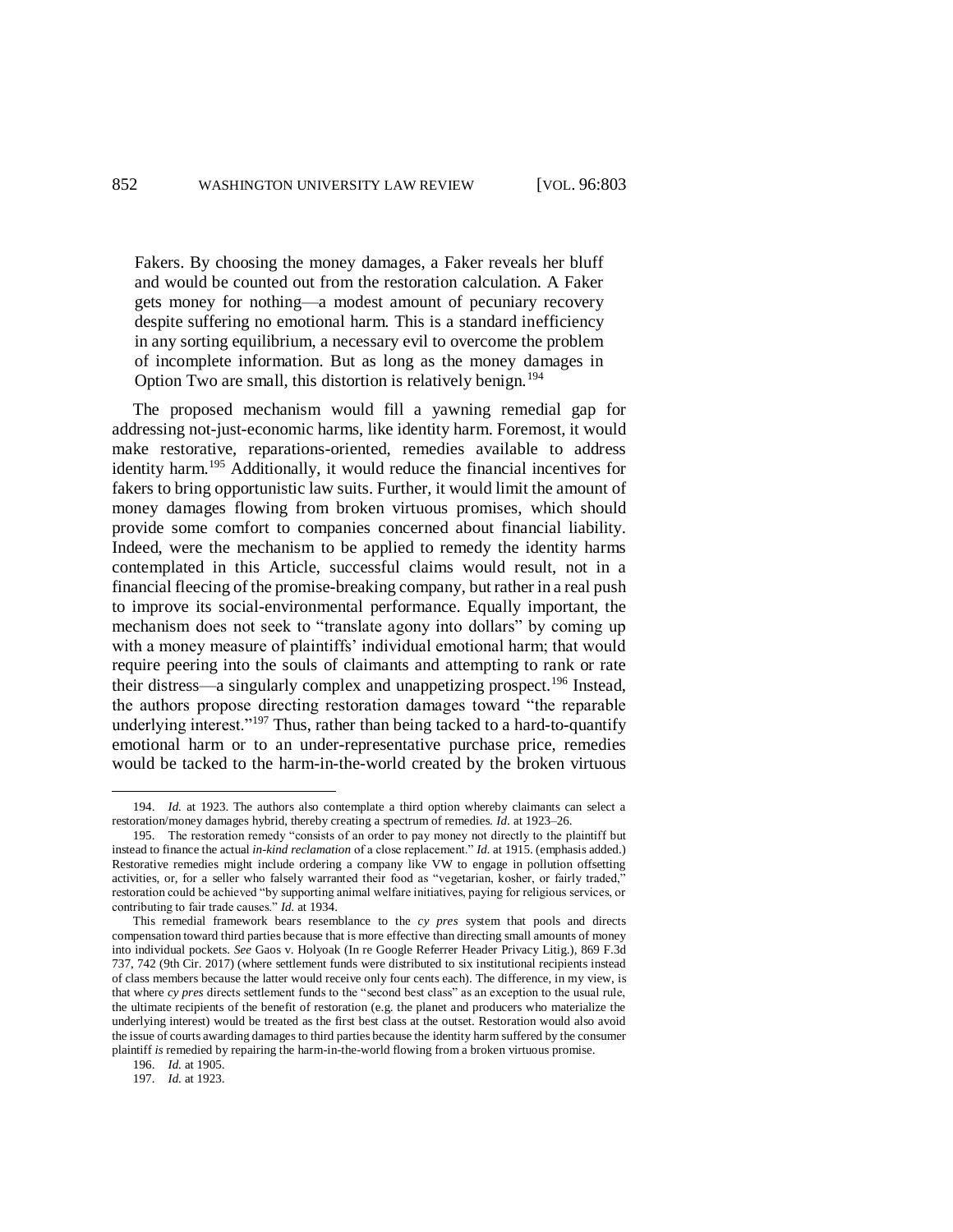promise. Ben-Shahar and Porat's approach is entirely consistent and complementary with my own emphasis on reparations over plaintiff compensation for addressing identity harm.

Since Ben-Shahar and Porat have already laid much of the groundwork for a mechanism that can administer restorative remedies, this Section focuses on the content of such remedies. The objective is to identify some substantive (rather than procedural) characteristics of restorative remedies. This Section reviews three examples of restoration-focused remedies for repairing environmental, labor, and human rights abuses, including the Dieselgate settlement, the *Nike v. Kasky* settlement, and decisions of the Inter-American Court of Human Rights.

Before launching into these examples, and to get a richer flavor for what identity-harmed consumers themselves say that they need in order to be made whole, it is worth revisiting the *Sud* case, as well as a case involving spiritual identity harm, *Gupta v. Asha Enterprises*, where a restaurant erroneously served Hindu vegetarian patrons meat-filled samosas.<sup>198</sup> Although both cases were dismissed, the content of the plaintiffs' remedies requests deserves consideration. To repair their spiritual harm, the *Gupta* plaintiffs sought moneys sufficient to cover their travel to the Ganges River in India where they could partake in a purifying bathing ceremony.<sup>199</sup> This shows that, to be made whole, identity-harmed consumers require something more profoundly restorative than simple money damages keyed off of the purchase price; they require remedies that will restore their sense of values-integrity. In a similar vein, the *Sud* plaintiffs sought both compensatory and injunctive remedies, including injunctions "against the non-disclosure of Defendants' tainted food supply chain," *and* injunctions prohibiting "Defendants' continued buying, distributing, and selling products that they know, should know, or suspect to be tainted by slave labor or human trafficking."<sup>200</sup> Had the court awarded these remedies, it would have allowed consumers to steer clear of purchases that pit them against their other-regarding values going forward. It would also have gone some distance toward repairing the bad practice (sourcing seafood from tainted supply chains) by putting an end to it, even if it would not have undone the harm-in-the-world already caused by that practice. The *Gupta* and *Sud* plaintiffs' requests offer powerful support for the proposition that remedies can be tailored to address identity harm without wading too far into the torturous waters of subjective value and personal preferences.

<sup>198.</sup> Gupta v. Asha Enters., 27 A.3d 953 (N.J Super. Ct. App. Div. 2011).

<sup>199.</sup> Complaint at 3–4, *Gupta*, 27 A.3d 953 (No. MIDL968109).

<sup>200.</sup> Sud Complaint, *supra* note 3, at 45.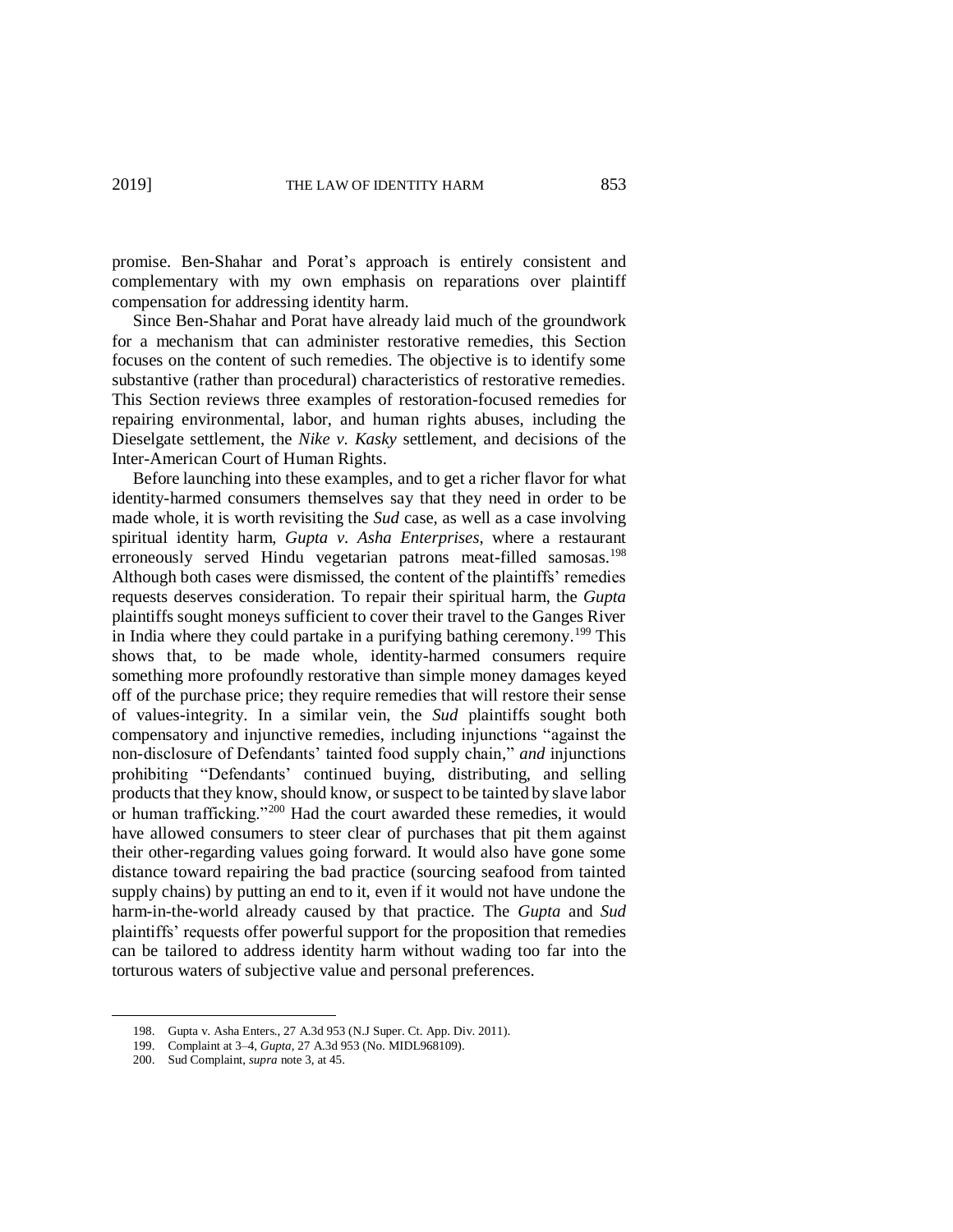The following examples offer a more detailed description of restorative remedies, as well as some guidelines for shaping restorative "asks" going forward.

*The Dieselgate Settlement:* The settlement presented Dieselgate victims with two options: either sell your car back to VW at pre-scandal prices with some extra (up to \$10,000) money on top, or hold on to your car for two to three years while VW develops a fix for the emissions violations.<sup>201</sup> Should VW fail to develop an agency-approved fix, they will have to buy the cars back.<sup>202</sup> This is a generous financial compensation package, to be sure. However, on its own, it does little to undo the environmental harm—or restore the lost greenness—caused by Dieselgate. And that is where the EPA stepped in, requiring VW to pay approximately \$2.7 billion into a trust fund "to fully mitigate the total, lifetime excess NOx emissions" from the Dieselgate cars.<sup>203</sup> The fifty U.S. states, the District of Columbia, Puerto Rico, and the Indian tribes were designated as eligible fund beneficiaries and invited to apply for allocations based on the intensity of their exposure to Dieselgate, as inferred from the number of registered dirtydiesels.<sup>204</sup> Awarded moneys are being used to finance "mitigation actions" that reduce NOx, including "replacing or repowering older engines" and "replacing older city transit buses with new electric-powered transit city buses." <sup>205</sup> The settlement further required VW to invest \$2 billion in Zero Emission Vehicles (ZEV),<sup>206</sup> ZEV charging infrastructure for multi-unit dwellings, workplaces, and public sites, and ZEV promotion and awarenessraising campaigns through brand-neutral education and public outreach programs.<sup>207</sup> It also provided that VW must take measures to prevent future problems, including separating emissions-testing personnel from design

<sup>201.</sup> Partial Consent Decree at 3–4, *In Re* Volkswagen "Clean Diesel" Mktg., Sales Practices, & Prods. Liab. Litig., MDL No. 2672 CRB (N.D. Cal. Sept. 30, 2016), https://www.epa.gov/sites/produc tion/files/2016-10/documents/amended20lpartial-cd.pdf [https://perma.cc/W79K-TULS] [hereinafter First Consent Decree]; *Volkswagen Clean Air Act Civil Settlement*, EPA, https://www.epa.gov/enforc ement/volkswagen-clean-air-act-civil-settlement#mitigation [https://perma.cc/DQ6W-CZ5E]; Camila Domonoske & Bill Chappell, *Volkswagen Will Pay U.S. Diesel Car Owners up to \$10 Billion*, NPR (June 28, 2016, 11:04 AM), http://www.npr.org/sections/thetwo-way/2016/06/28/483785166/volkswag en-will-pay-u-s-diesel-car-owners-up-to-10-billion [https://perma.cc/QK2F-QLKY].

<sup>202.</sup> *Volkswagen Clean Air Act Civil Settlement*, EPA (Oct. 3, 2017), https://www.epa.gov/enfor cement/volkswagen-clean-air-act-civil-settlement#main-content (last visited Jan. 8, 2019).

<sup>203.</sup> *Id.* at 5.

<sup>204.</sup> *Volkswagen Clean Air Act Civil Settlement*, *supra* note 201.

<sup>205.</sup> *Id.*

<sup>206.</sup> First Consent Decree, *supra* note 201, at 4.

<sup>207.</sup> *Volkswagen Clean Air Act Civil Settlement, supra* note 201.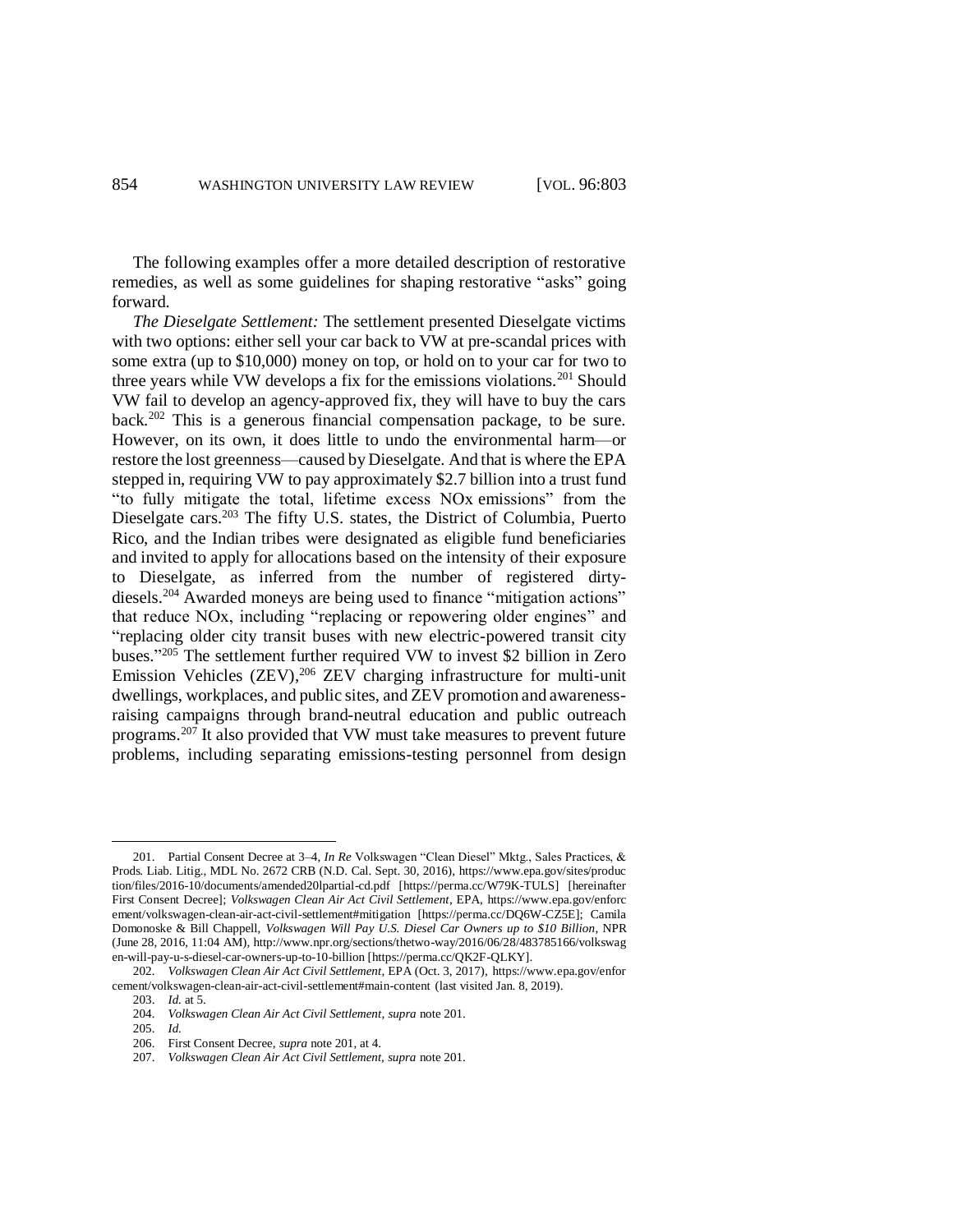personnel.<sup>208</sup> Finally, VW had to establish a steering committee to ensure compliance with the Clean Air Act and a whistleblower system.<sup>209</sup>

The settlement has something for everyone: compensatory damages plus, most important for identity harm, injunctive remedies that seek to repair the environmental harm caused by Dieselgate and prevent future occurrences. It offers an inspiring example of the types of restorative measures required to make identity-harmed consumers whole. However, the EPA's involvement was crucial for obtaining these remedies. Without that intervention—which came about because the agency *chose* to react to VW's Clean Air Act violations, something we should not assume would happen under the current EPA—it is unlikely that identity-harmed Dieselgate victims would have seen their grievances redressed.<sup>210</sup> On their own, identity-harmed consumers who engage in civil regulation via UDAP litigation have virtually no chance of obtaining the restorative remedies they need to be made whole. State consumer laws should therefore be upgraded to give private claimants more expansive access to restorative remedies.

*The Nike v. Kasky settlement:* For inspiration on restorative remedies designed to redress broken social promises pertaining to labor, perhaps the best place to look is private settlement agreements, rather than court decisions. This is unsurprising since settlements are privately negotiated and tailored to meet the particular needs of the parties. Unfortunately, most settlement agreements are confidential; as such, it is difficult to review their content, even if this would be invaluable for purposes of learning about innovative, beyond-money remedies. Fortunately, some parts of the *Nike v. Kasky* settlement have been made public, offering a useful reference for understanding restorative remediation. <sup>211</sup> Though much of it remains secret, we do know that the settlement included an agreement by Nike to pay \$1.5 million to the Fair Labor Association, a multi-stakeholder initiative that is "dedicated to protecting workers' rights around the world."<sup>212</sup> These proceeds were earmarked for amelioration of factory working conditions, including factory infrastructure, and upgrading factory standards and

1019–20 (2004).

<sup>208.</sup> *Id.* 209. *Id.*

<sup>210.</sup> Dadush, *Identity Harm*, *supra* note 1, at 919.

<sup>211.</sup> Kasky v. Nike, Inc., 45 P.3d 243 (Cal. 2002); Ronald K.L. Collins & David M. Skover, *The Landmark Free-Speech Case That Wasn't: The* Nike v. Kasky *Story*, 54 CASE W. RES. L. REV. 965,

<sup>212.</sup> *About Us*, FAIR LABOR ASS'N, http://www.fairlabor.org/about-us-0 [https://perma.cc/XJ6Q-JP9A] (FLA offers "[i]nnovative and sustainable strategies and resources to help companies improve compliance systems; Transparent and independent assessments, the results of which are published online; and A mechanism to address the most serious labor rights violations through the Third Party Complaint process.").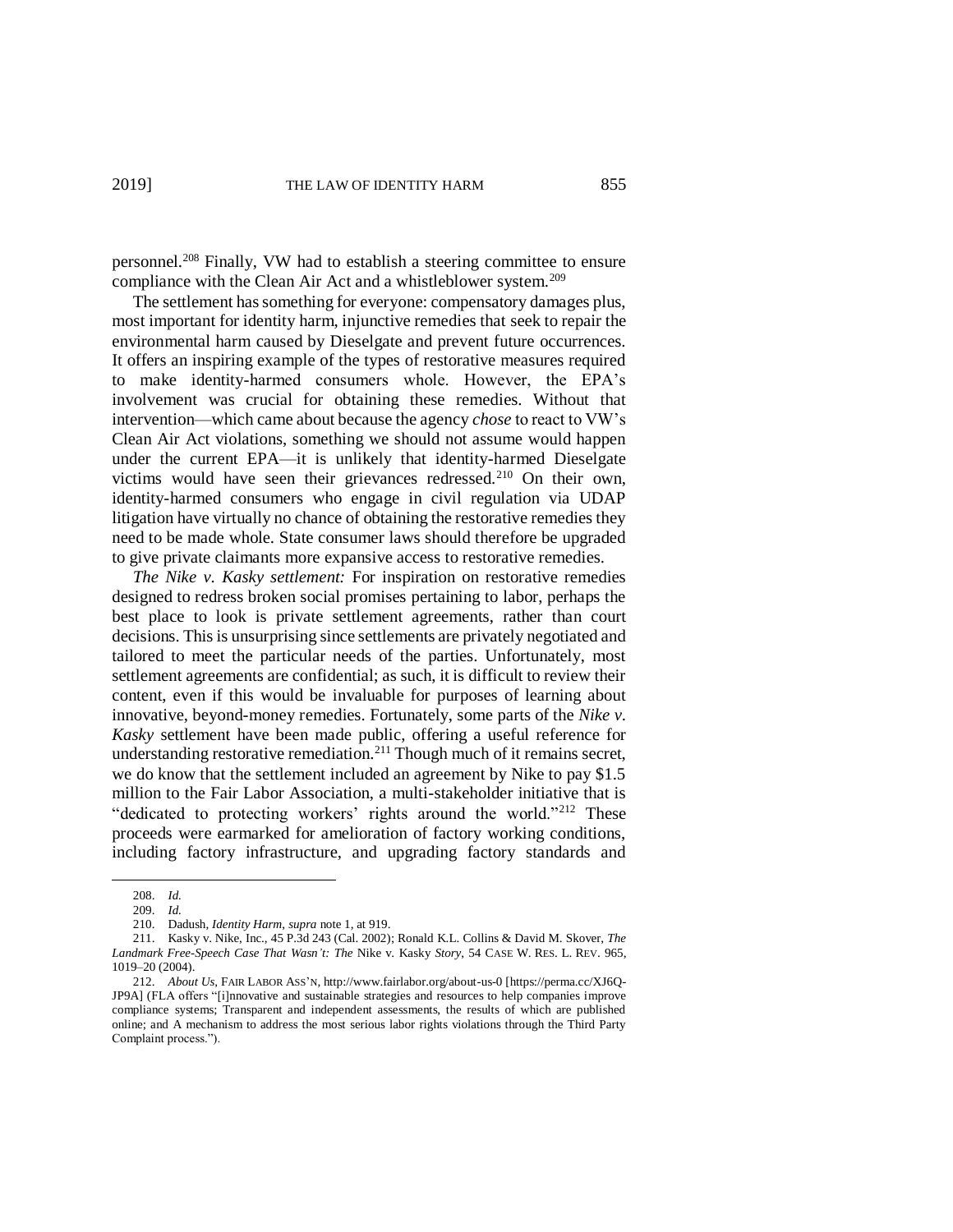monitoring.<sup>213</sup> Additionally, the settlement included at least \$500,000 per year to fund micro-loan programs in support of foreign employees' entrepreneurial ventures and educational programs in Nike's partner factories<sup>214</sup>

While the first piece of the settlement was directed at improving Nike's factories overseas, the second was directed at supporting Nike factory employees (and their communities). Importantly, although the settlement did involve money, that money was not transferred into the pockets of Kasky or the California residents he represented. Instead, it was dedicated to repairing the harm-in-the-world, namely, the harm to Nike's factory workers, which is what motivated Kasky to bring his claim in the first place. This example also shows how identity harm can be redressed, even when it is not possible to undo the underlying injury. In contrast to Dieselgate, where it was possible to offset the excess emissions through a climate mitigation fund, no amount of money can erase Nike's labor rights violations or the injuries that its workers suffered as a result. However, measures can be taken to mitigate the effects of these violations and to avoid their recurrence.

*Inter-American Court of Human Rights opinions:* Tom Antkowiak explains that the Inter-American Court has a fascinating history of designing innovative reparatory remedies in cases involving human rights violations.<sup>215</sup> As with labor rights violations, human rights violations cannot be undone or erased; as such, remedies must focus on addressing (where possible) the effects of the violations and on preventing future violations. Reparatory measures thus include "restitution and cessation, rehabilitation, apologies, memorials, legislative reform, training programs, and community development schemes."<sup>216</sup> For example, in *Juvenile Reeducation Institute v. Paraguay*, <sup>217</sup> a case involving a juvenile detention center that was "extremely overcrowded, plagued by violence, and had been ravaged by three fires within eighteen months that led to several deaths and injuries," <sup>218</sup> the Court required psychological treatment for the entire population of over 3000 victims, medical care for those children who had

- *American Court of Human Rights and Beyond*, 46 COLUM. J. TRANSNAT'L L. 351 (2008). 216. *Id.* at 372.
	-

<sup>213.</sup> Sandy Brown, *Nike, Kasky Reach Settlement*, ADWEEK (Sept. 12, 2003), http://www.adweek. com/brand-marketing/nike-kasky-reach-settlement-67001/ [https://perma.cc/4GCT-GGQB].

<sup>214.</sup> *See* Collins & Skover, *supra* note 211, at 1020 ("It remained unknown whether Nike paid any or all of the substantial litigation costs incurred by Kasky's lawyers or an award to Kasky himself."). 215. Thomas M. Antkowiak, *Remedial Approaches to Human Rights Violations: The Inter-*

<sup>217.</sup> Juvenile Reeducation Inst. v. Paraguay, 2004 Inter-Am. Ct. H.R. (ser. C) No. 112 (Sept. 2, 2004).

<sup>218.</sup> Antkowiak, *supra* note 215, at 376–77.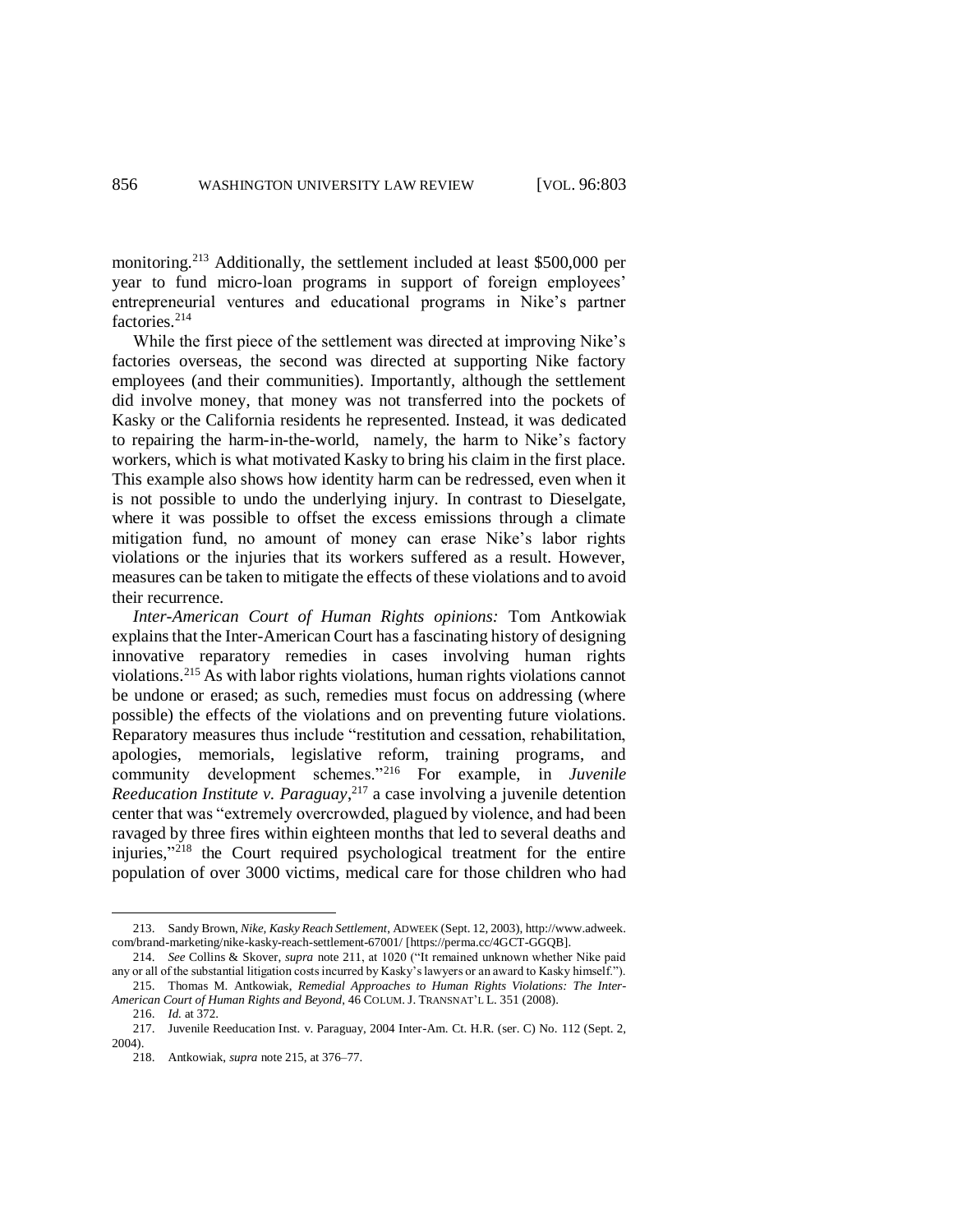suffered burns in the fires, and "the establishment of special education and vocational assistance programs for former detainees."<sup>219</sup>

The Court thus attempted to "reverse the damaging effects" of the human rights violations attached to the detention facility.<sup>220</sup> In other cases, the Court has ordered scholarships for higher education, professional skills courses, as well as funding for literacy programs.<sup>221</sup> This illustrates how human rights violations against the citizens of poor countries, whether committed by government or by TNCs, can be creatively remedied. Otherwise put, there exist ways to repair injuries that afflict humans and that cannot easily be monetized. Identity-harmed consumers seeking redress for their unwitting participation in labor and human rights abuses would do well to look to the Court for inspiration in crafting their prayers for relief.

In summary, identity-harmed consumers require something beyond financial compensation to be made whole. To the extent possible, remedies should seek to undo the harm-in-the-world brought about by a broken virtuous promise. This is the only sure avenue for restoring consumers' values-integrity. This Section discussed a possible mechanism for administering such restorative remedies, as proposed by Ben-Shahar and Porat, and offered some inspiration for developing the content of restoration, drawing on existing examples from the spheres of environmental protection and labor and human rights. The examples selected illustrate that it is absolutely possible to craft restorative remedies that are up to the task of redressing identity harm; all that is required is some innovative thinking, along with a deepened appreciation for the need to better equip consumers to defend their other-regarding expectations.

#### **CONCLUSION**

The choices we make about what and how to consume define some part of who we are and want to be in the world. As such, these choices are connected to our identity. When someone makes a purchase that they believe to be in line—or at least not grossly out of line—with their values, money is not the only thing that changes hands; something more morally intimate becomes entwined in the transaction. Should it turn out that the virtuous promise on which the purchase rested was false or empty, consumers can experience identity harm. As it stands, there is far too much room for corporations to cultivate and exploit consumers' other-regarding expectations, and far too little accountability if and when they are caught.

<sup>219.</sup> *Id.* at 377.

<sup>220.</sup> *Id.*

<sup>221.</sup> *Id.*